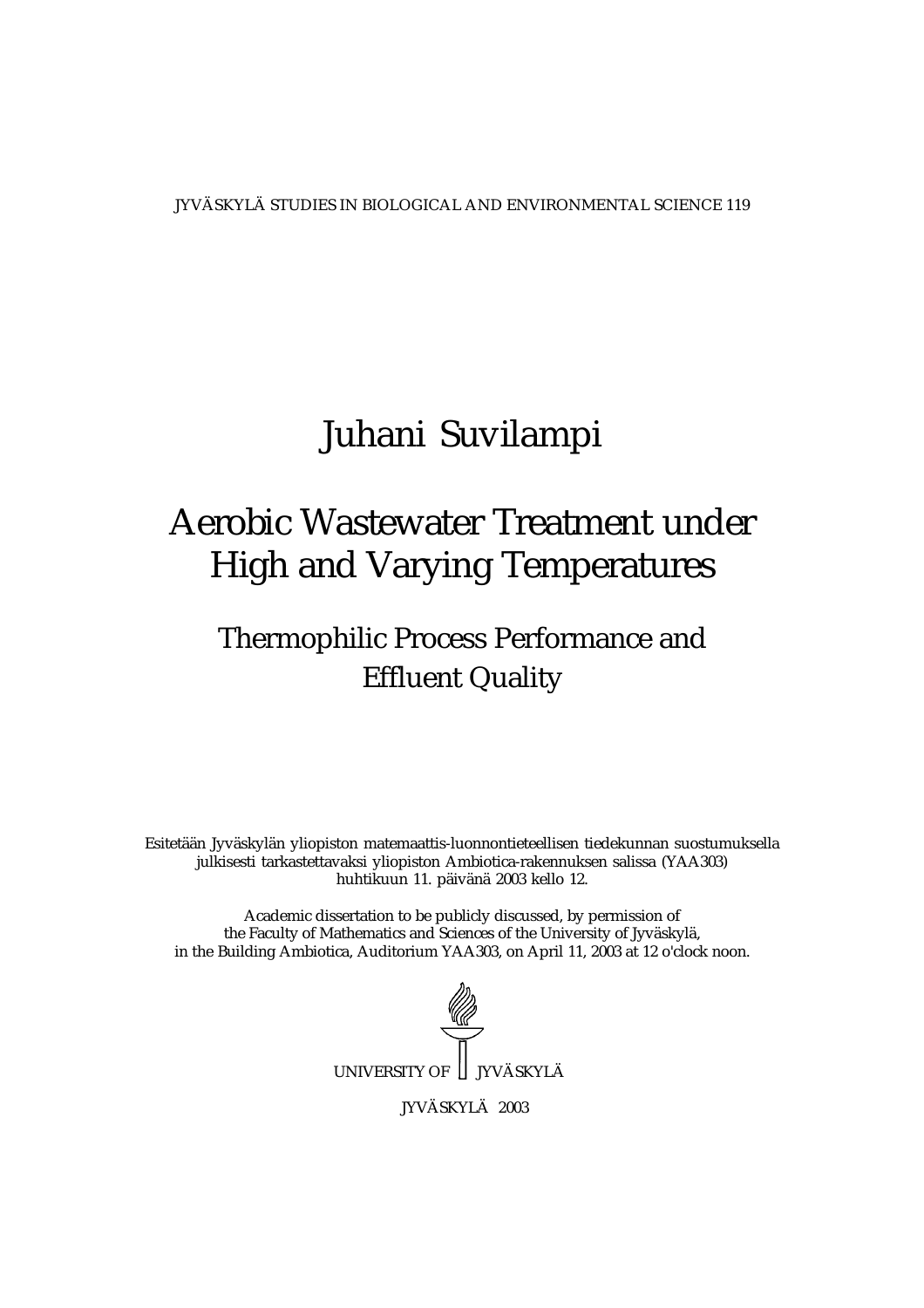# Aerobic Wastewater Treatment under high and varying Temperatures

Thermophilic Process Performance and Effluent Quality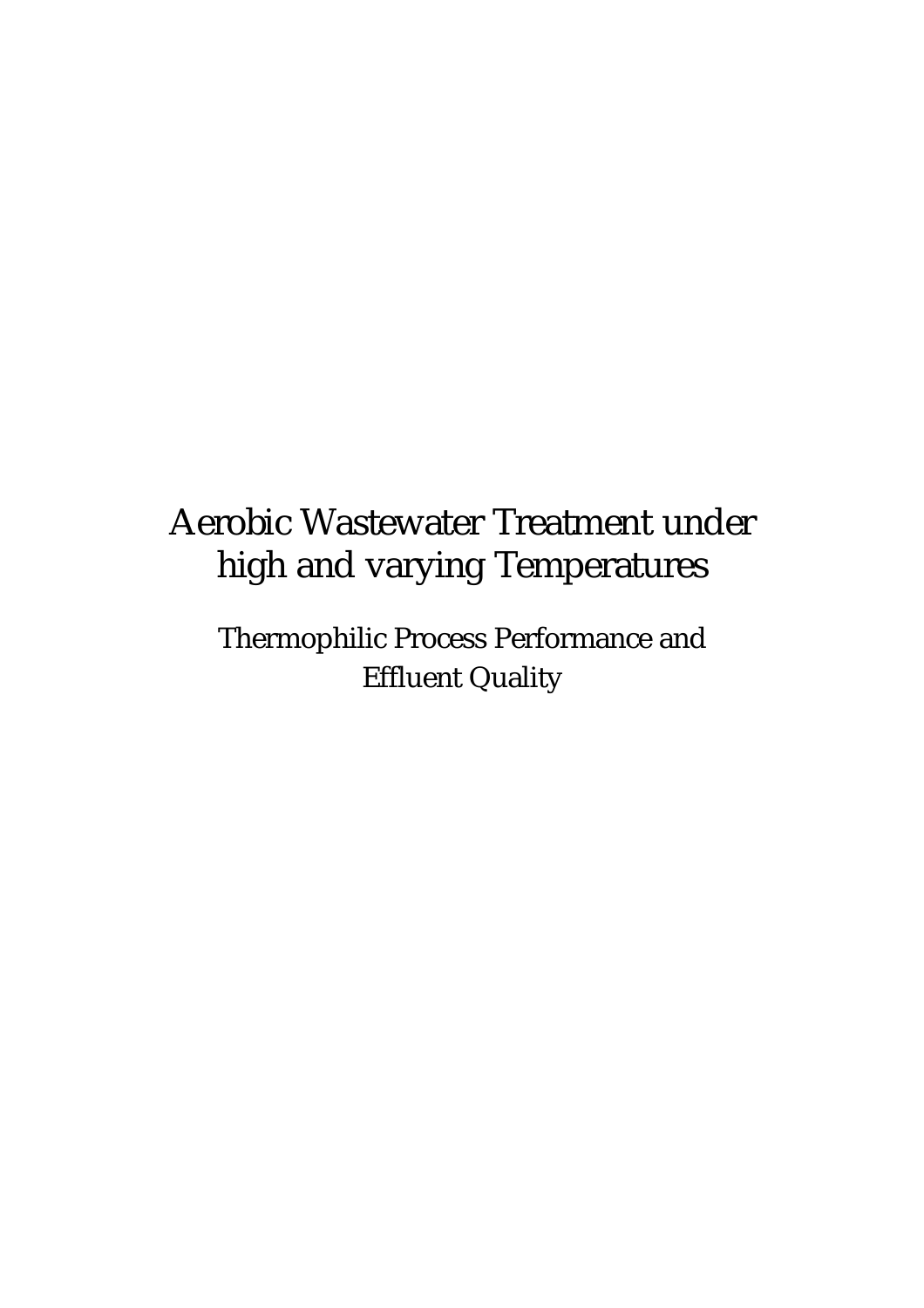JYVÄSKYLÄ STUDIES IN BIOLOGICAL AND ENVIRONMENTAL SCIENCE 119

# Juhani Suvilampi

# Aerobic Wastewater Treatment under High and Varying Temperatures

## Thermophilic Process Performance and Effluent Quality

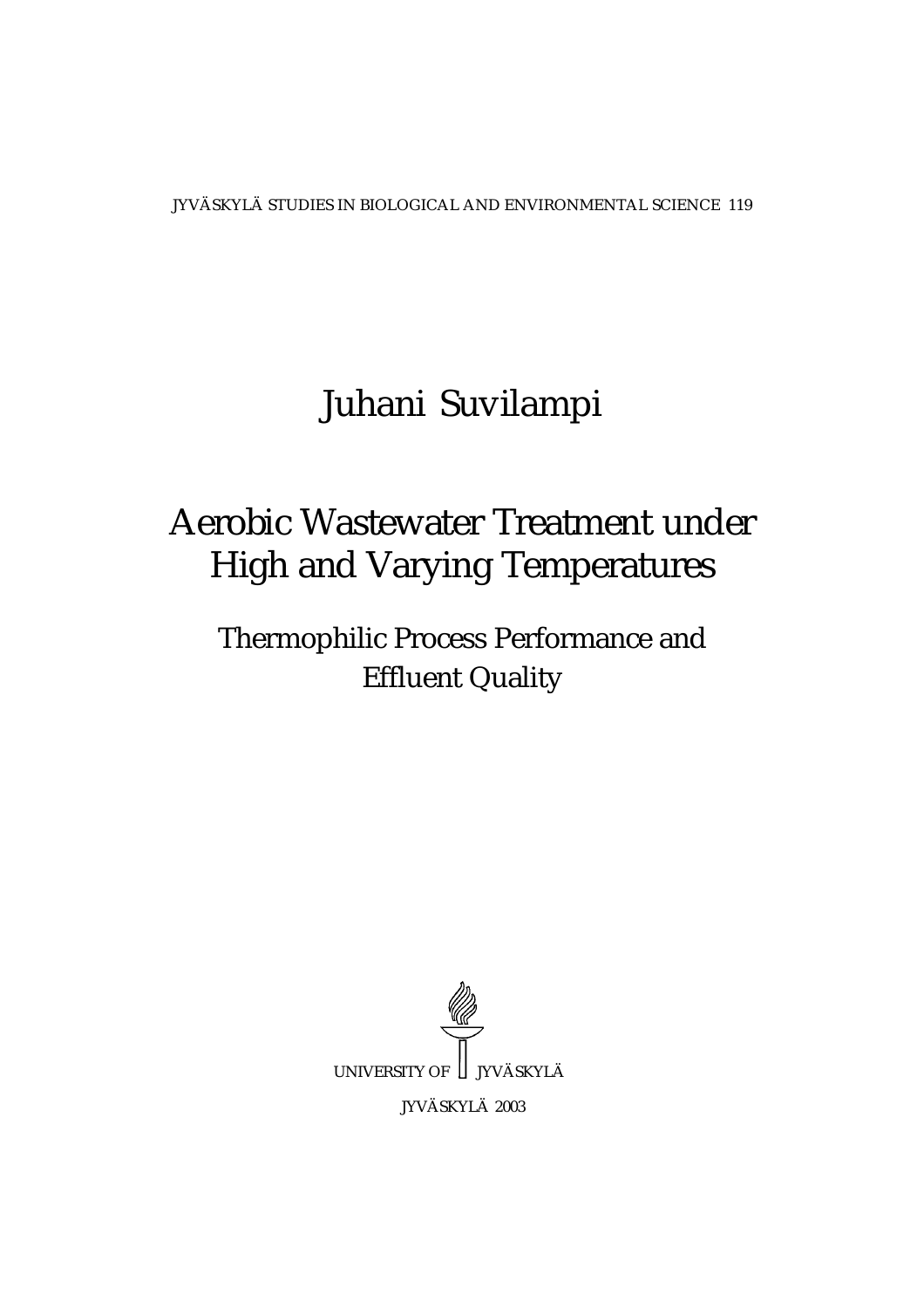Editors Jukka Särkkä Department of Biological and Environmental Science, University of Jyväskylä Pekka Olsbo, Marja-Leena Tynkkynen Publishing Unit, University Library of Jyväskylä

URN:ISBN 9513914259 ISBN 951-39-1425-9 (PDF)

ISBN 951-39-1440-2 (nid.) ISSN 1456-9701

Copyright © 2003, by University of Jyväskylä

Jyväskylä University Printing House, Jyväskylä 2003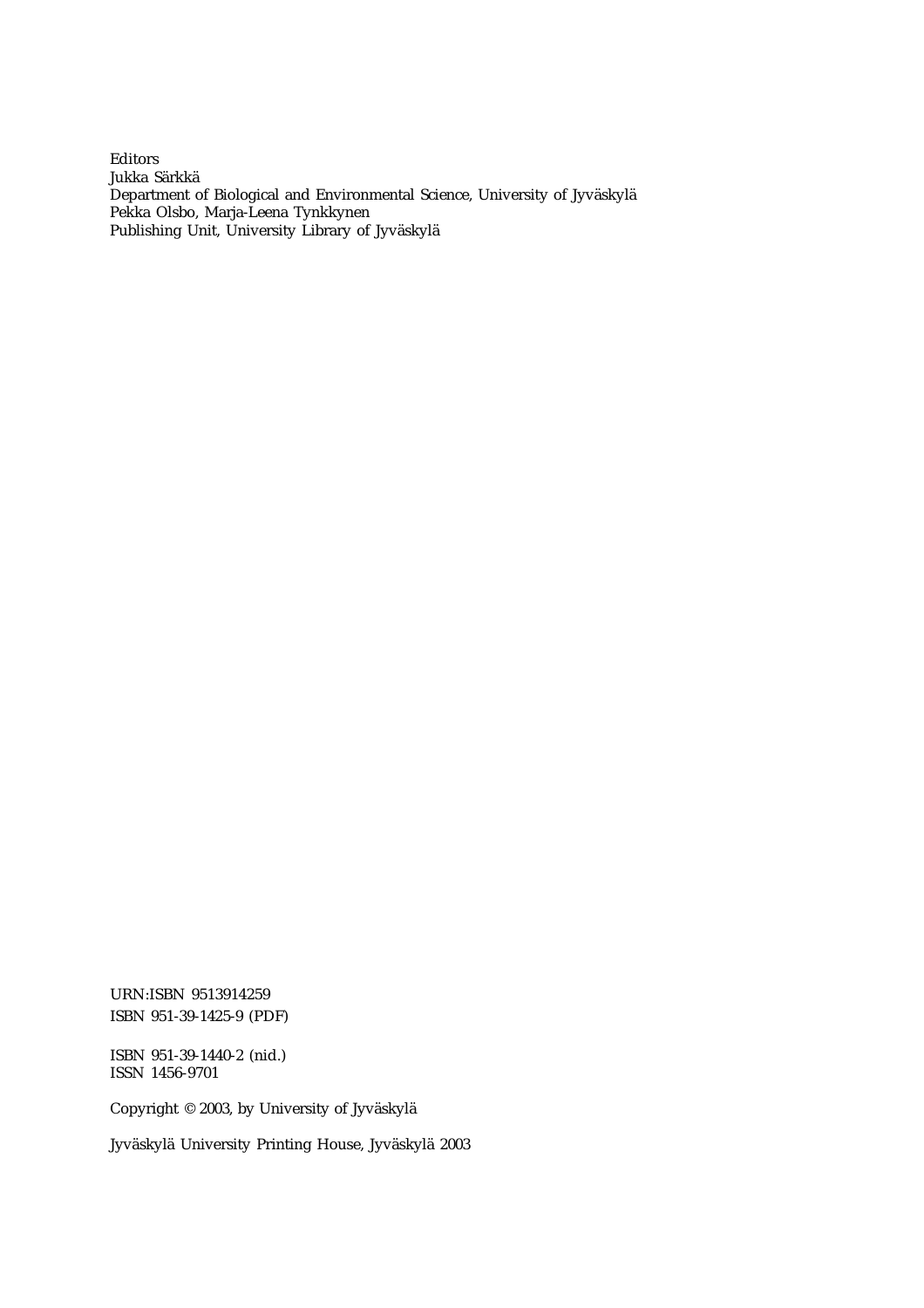### **ABSTRACT**

Suvilampi, Juhani Aerobic wastewater treatment under high and varying temperatures – thermophilic process performance and effluent quality Jyväskylä: University of Jyväskylä, 2003, 60 p. (Jyväskylä Studies in Biological and Environmental Science, ISSN 1456-9701;119) ISBN 951-39-1425-9 Yhteenveto: Jätevesien käsittely korkeissa ja vaihtelevissa lämpötiloissa. **Diss** 

Industries, such as the pulp and paper industry, generate high-temperature process waters and wastewaters. Biological treatment at high temperatures may be an attractive option for the treatment of hot or concentrated wastewaters. The objective of this study was to evaluate the feasibility of thermophilic aerobic wastewater treatment in laboratory experiments, in which thermophilic processes were compared with mesophilic processes. A combined thermophilic-mesophilic treatment was used to improve thermophilic effluent quality. Also the performance of a pilot thermophilic aerobic suspended carrier biofilm process (SCBP) treating groundwood mill circulation water (GWM) was studied on mill premises. Thermophilic and mesophilic activated sludge processes (ASPs) were compared under different hydraulic retention times (HRTs) 18-8 h and volumetric loading rates (VLRs) 2.5-6 kg  $\text{COD}_{\text{filt}}$  m<sup>-3</sup>d<sup>-1</sup>. In thermophilic ASPs total COD (COD<sub>tot</sub>) and GFA-filtered COD (COD<sub>filt</sub>) removals were lower (65-75%) than in the mesophilic (85-90%). Both ASPs gave similar COD<sub>sol</sub> (0.45 Pm-filtrated COD) removals (90%), whereas effluents from the thermophilic ASPs had notably higher COD<sub>col</sub> (calculated COD between 0.45-1.6  $\sigma$ m) values (460 $\partial$ 170 mg l<sup>-1</sup>) than mesophilic effluents (6 $\partial$ 5 mg l<sup>-1</sup>). The increased COD<sub>col</sub> was due to the high density of dispersed particles, which were unable to aggregate and settle under thermophilic conditions. These bacteria were mostly non-viable gram-positive, whereas small  $(1 \text{ cm})$  thermophilic gram-negative bacteria were dominant in the settled flocs. Combined thermophilic-mesophilic treatment had COD<sub>filt</sub> removals of 80-85% with HRTs from 36 to 18 h. Thermophilic treatment removed  $\text{COD}_{sol}$  (90%), whereas mesophilic post-treatment removed free bacteria from the thermophilic effluent, measured as 90-100% COD<sub>col</sub> removals. Between HRTs of 12-18 h the thermophilic ASP and SCBP removed  $60\partial13\%$  and  $62\partial7\%$  of COD<sub>filt</sub>, respectively, whereas with HRT of 7-8 h the removals were  $48\partial1\%$  and  $69\partial4\%$ . A two-stage thermophilic SCBP produced 49-77% dissolved organic carbon (DOC) removals at VLRs of 3-14 kg  $\text{COD}_{\text{filt}}$  m<sup>-3</sup>d<sup>-1</sup> and HRTs of 2-8 h, whereas the single reactor produced 40-67% DOC removals at VLRs of 7-28 kg  $\text{COD}_{\text{filt}}$  m<sup>-3</sup>d<sup>-1</sup> and HRTs of 1-4 h. The twostage thermophilic process was particularly resistant to process upsets. In conclusion, thermophilic aerobic wastewater treatment proved operable under varying parameters and yielded CODsol removals comparable to those obtained from mesophilic treatment. Increased temperature reduced  $\text{COD}_{\text{tot}}$  and  $\text{COD}_{\text{filt}}$  removals.

Key words: Thermophilic; aerobic; wastewater treatment; activated sludge; suspended carrier biofilm; process performance; effluent quality.

*J. Suvilampi, University of Jyväskylä, Department of Biological and Environmental Science, P.O. Box 35, FIN-40014 University of Jyväskylä, Finland*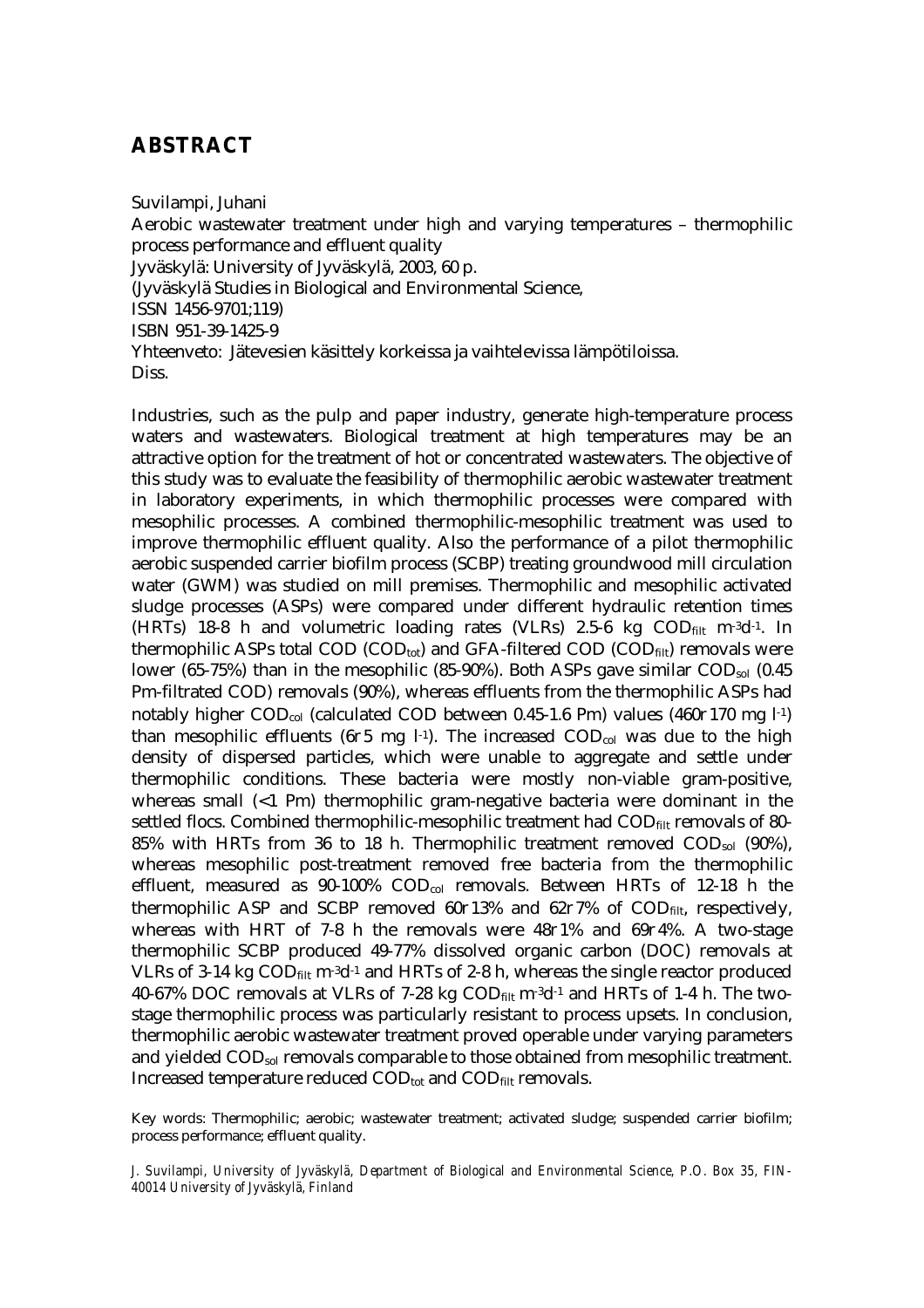| <b>Author's address:</b> | Juhani Suvilampi<br>University of Jyväskylä,<br>Department of Biological and Environmental Science,<br>P.O. Box 35, FIN-40014 University of Jyväskylä,<br>Finland<br>E-mail: juhani.suvilampi@jyu.fi<br>Tel: +358 (14) 2601211<br>Fax: $+358$ (14) 2602321                                                                                                                                                             |
|--------------------------|------------------------------------------------------------------------------------------------------------------------------------------------------------------------------------------------------------------------------------------------------------------------------------------------------------------------------------------------------------------------------------------------------------------------|
| <b>Supervisor:</b>       | Professor Jukka Rintala<br>University of Jyväskylä,<br>Department of Biological and Environmental Science,<br>P.O. Box 35, FIN-40014 University of Jyväskylä,<br>Finland<br>E-mail: jukka.rintala@jyu.fi<br>Tel: +358 (14) 2601211<br>Fax: $+358(14)2602321$                                                                                                                                                           |
| <b>Reviewers:</b>        | <b>Professor Grant Allen</b><br><b>University of Toronto,</b><br>Department of Chemical Engineering and Applied<br>Chemistry, M5S 3E5, Toronto, Canada<br>E-mail: allendg@chem-eng.utoronto.ca<br>Tel: +1 416 9788517<br>Fax: $+1$ 416 9788517<br>Dr. (eng.) Anette <i>Æsøy</i><br><b>Hydro Gas and Chemicals</b><br>Arthur Berbysv. 6, N-3908 Porsgrunn, Norge<br>E-mail: anette.asoy@hydro.com<br>Tel: +47 35 927878 |
| <b>Opponent:</b>         | Fax: $+47$<br>Dr. Thomas Welander<br>Anox Ab.<br>Klosterängsvägen 11A S-226 47 Lund, Sweden<br>E-mail: thomas.welander@anox.se<br>Tel: $+4646$ 182153<br>Fax: $+4646$ 13 32 01                                                                                                                                                                                                                                         |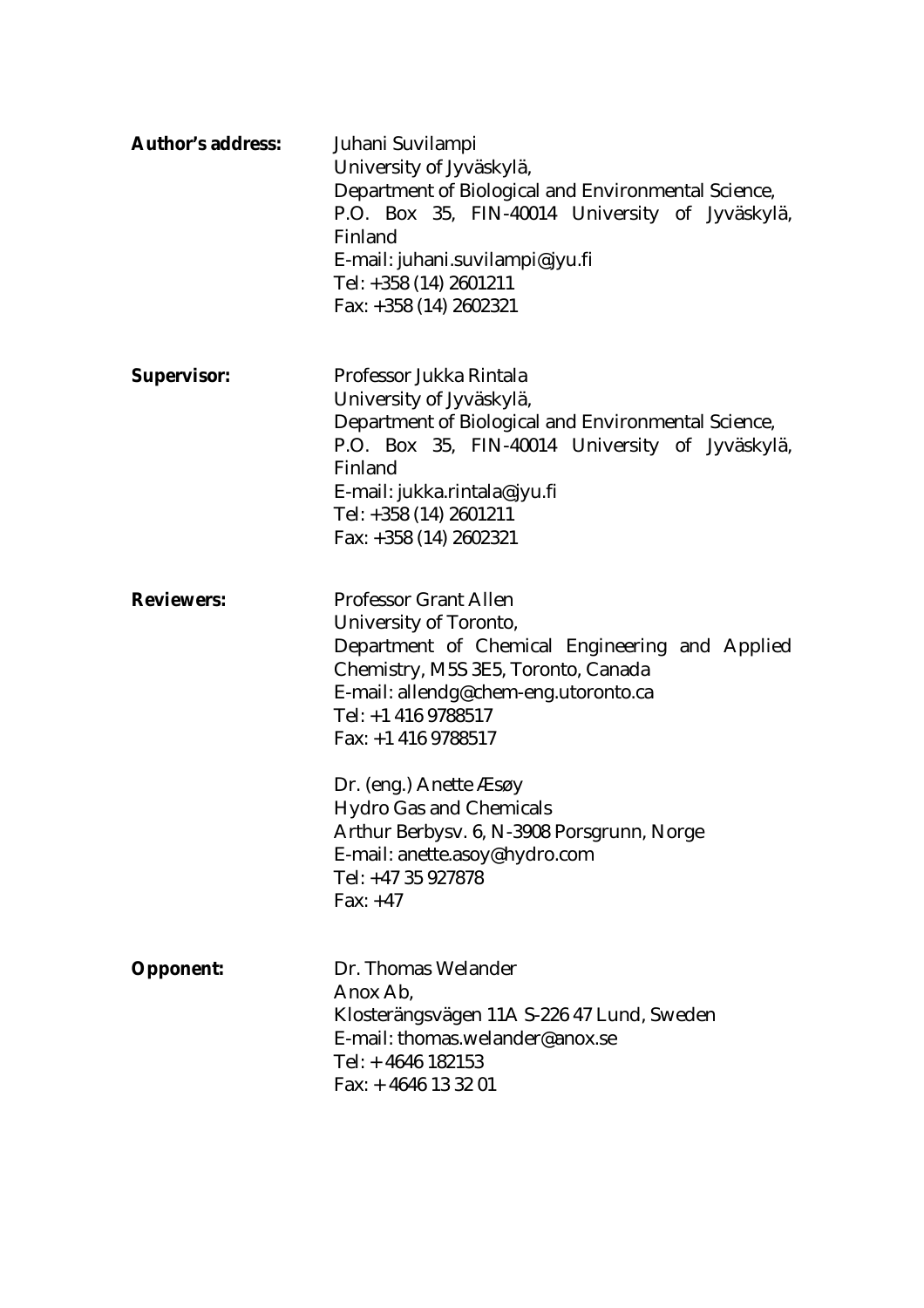## **THE LIST OF ORIGINAL PUBLICATIONS**

This thesis is a summary and discussion of the following articles and manuscripts, which are referred to by their Roman numerals in the text. The studies I, III, and IV were carried out with assistance of Annimari Lehtomäki, II with Tanja-Riitta Oksa. The experiments and methodologies were planned by Jukka Rintala and myself. The materials for all the papers were brought together, processed, and wrote by myself with a supervision of Jukka Rintala.

- I Suvilampi, J. Lehtomäki, A. and Rintala, J. Comparative study of mesophilic and thermophilic activated sludge processes. Submitted.
- II Suvilampi, J. and Rintala, J. Comparison of activated sludge processes at different temperatures:  $35\text{C}$ ,  $27-55\text{C}$ , and  $55\text{C}$ . Env. Technol. 23 (10), 1127-1134.
- III Suvilampi, J., Lehtomäki, A. and Rintala, J. Comparison of laboratory-scale thermophilic biofilm and activated sludge processes integrated with a mesophilic activated sludge process. Accepted for publication in Bioresource Technology.
- IV Suvilampi, J., Lehtomäki, A. and Rintala, J. Thermophilic-mesophilic wastewater treatment and biomass characterization. Submitted.
- V Suvilampi, J., Rintala, J. and Nuortila-Jokinen, J. On-site aerobic suspended carrier biofilm treatment for pulp and paper mill process water under high and varying temperatures. Accepted for publication in Tappi Journal.
- VI Suvilampi, J. and Rintala, J. Review Thermophilic aerobic wastewater treatment, process performance and effluent quality. Submitted.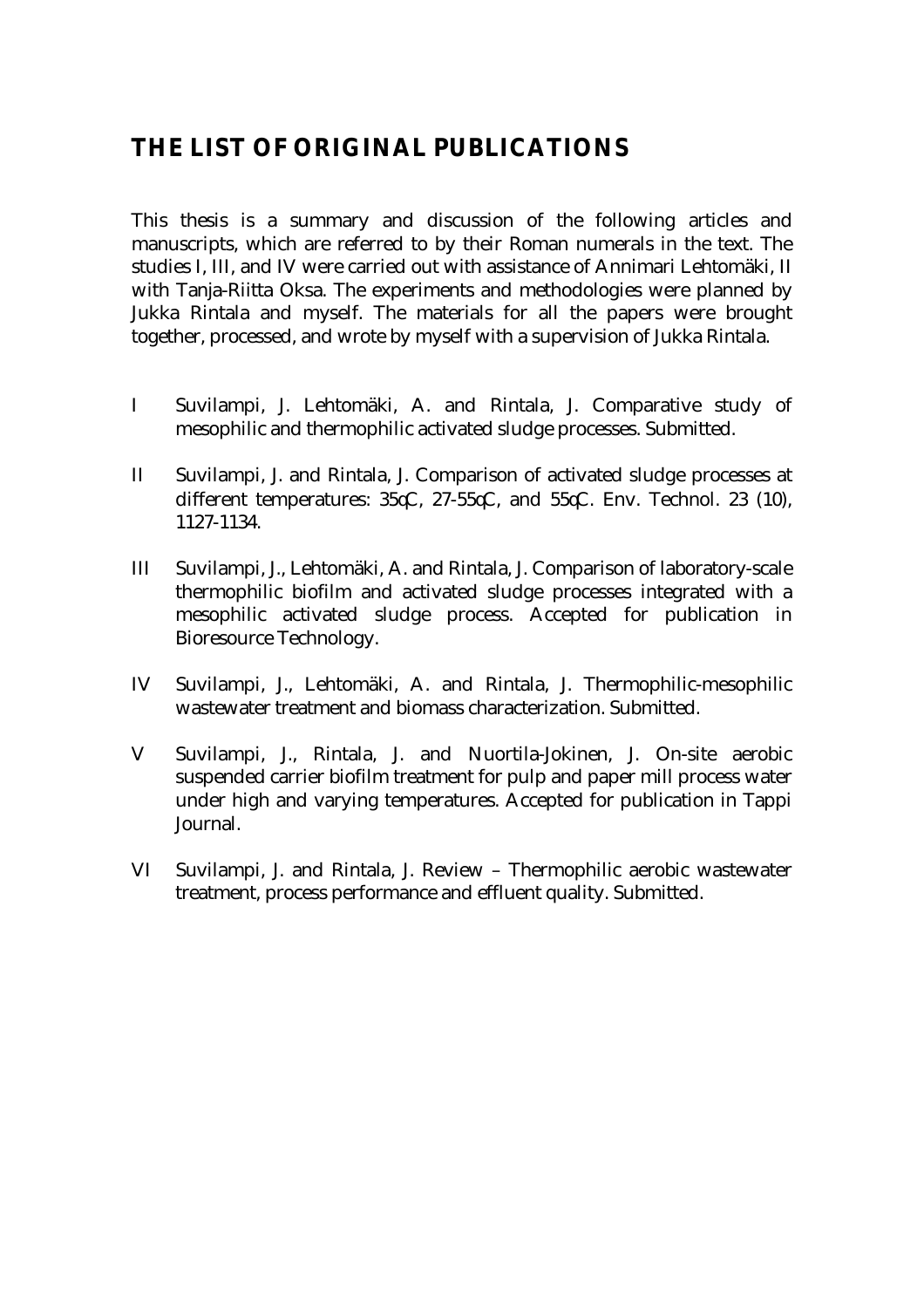## **CONTENTS**

| $\mathbf{1}$            |            |                                                                                                                           |  |
|-------------------------|------------|---------------------------------------------------------------------------------------------------------------------------|--|
| $\boldsymbol{2}$        |            |                                                                                                                           |  |
| 3                       |            |                                                                                                                           |  |
|                         | 3.1<br>3.2 |                                                                                                                           |  |
|                         | 3.3        |                                                                                                                           |  |
|                         |            | 3.3.1 Activated sludge and suspended carrier biofilm processes  15                                                        |  |
|                         | 3.4        |                                                                                                                           |  |
|                         |            |                                                                                                                           |  |
|                         |            |                                                                                                                           |  |
|                         | 3.5        | 3.5.1 COD, lignin-like and sugar COD, and DOC  20                                                                         |  |
|                         |            |                                                                                                                           |  |
|                         |            |                                                                                                                           |  |
|                         | 3.6        |                                                                                                                           |  |
|                         |            |                                                                                                                           |  |
|                         | 3.7        |                                                                                                                           |  |
| $\overline{\mathbf{4}}$ |            |                                                                                                                           |  |
|                         | 4.1        | Comparison of thermophilic and mesophilic ASP  24                                                                         |  |
|                         |            | 4.1.1 Thermophilic and mesophilic ASP performance 24                                                                      |  |
|                         |            |                                                                                                                           |  |
|                         |            | 4.1.3 Thermophilic and mesophilic ASP effluent quality29<br>4.1.4 Thermophilic and mesophilic ASP sludge settleability 33 |  |
|                         | 4.2        | Combined thermophilic-mesophilic aerobic process35                                                                        |  |
|                         |            | 4.2.1 Performance of combined thermophilic-mesophilic process 35                                                          |  |
|                         |            | 4.2.2 Comparison of thermophilic ASP and thermophilic SCBP 37                                                             |  |
|                         |            | 4.2.3 Characterisation of biomass in thermophilic-mesophilic                                                              |  |
|                         |            |                                                                                                                           |  |
|                         | 4.3        | In-mill aerobic thermophilic SCBP treatment of GWM  44                                                                    |  |
| $\overline{5}$          |            |                                                                                                                           |  |
|                         |            |                                                                                                                           |  |
|                         |            |                                                                                                                           |  |
|                         |            |                                                                                                                           |  |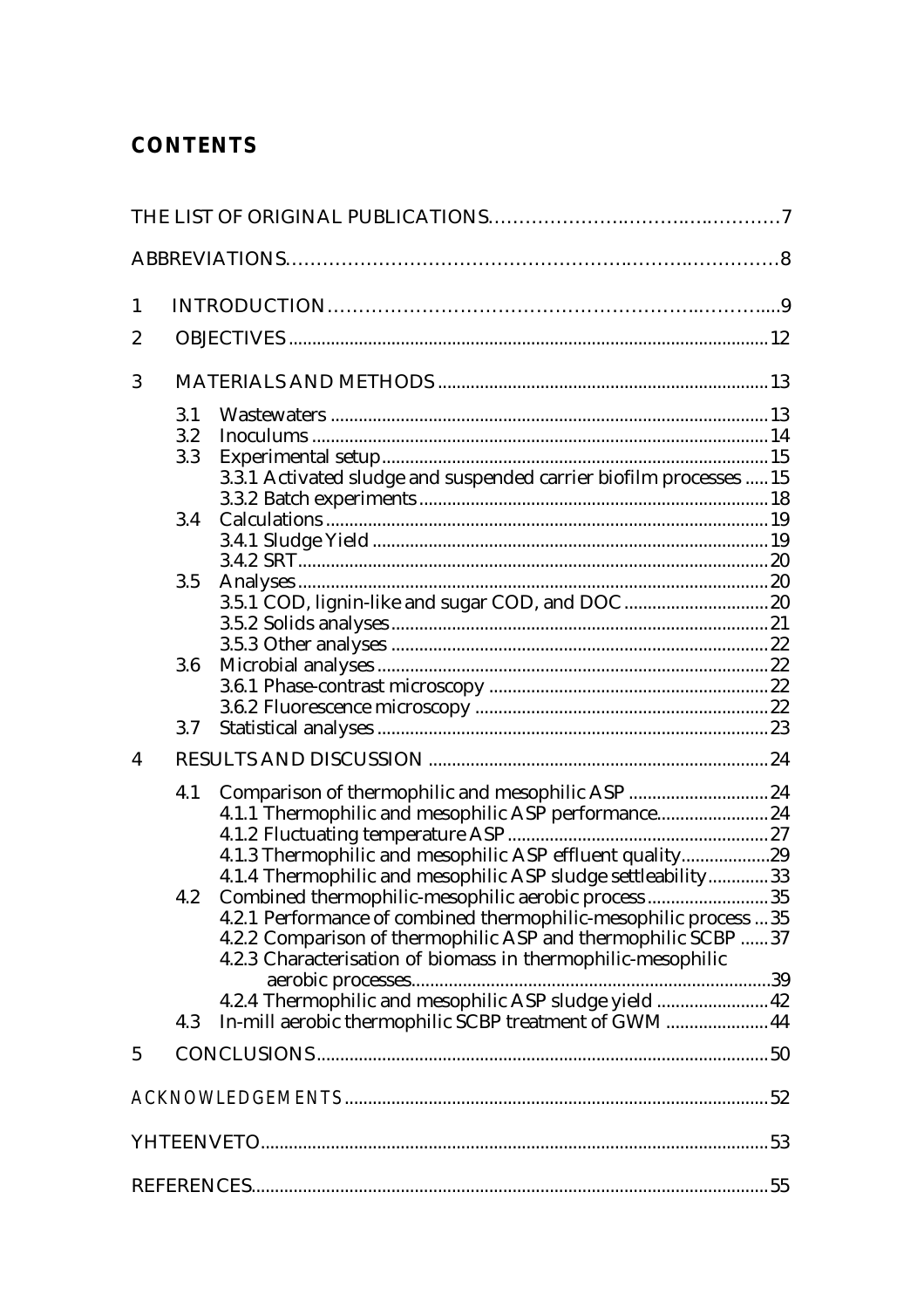## **ABBREVIATIONS**

| ASP                          | <b>Activated sludge process</b>         |                                                           |
|------------------------------|-----------------------------------------|-----------------------------------------------------------|
| BOD <sub>7</sub>             | <b>Biological oxygen demand</b>         | $mgl11}$                                                  |
| <b>COD</b>                   | Chemical oxygen demand                  | $mgl11}$                                                  |
| $\text{COD}_{\text{tot}}$    | Total chemical oxygen demand            | $mgl11}$                                                  |
| $\text{COD}_{\text{filt}}$   | Filtered chemical oxygen demand         | $mgl11}$                                                  |
| $\mathrm{COD}_\mathrm{susp}$ | Suspended solids chemical oxygen demand | $mgl^{-1}$                                                |
| $\mathrm{COD}_\mathrm{col}$  | Colloidal solids chemical oxygen demand | $mgl1}$                                                   |
| $\mathrm{COD}_\mathrm{sol}$  | Soluble chemical oxygen demand          | $mgl1}$                                                   |
| DO                           | Dissolved oxygen                        | $mgl^{-1}$                                                |
| <b>DOC</b>                   | Dissolved organic carbon                | $mgl1}$                                                   |
| <b>GWM</b>                   | Groundwood mill process water           |                                                           |
| EPS                          | Exocellular polymeric substances        |                                                           |
| HRT                          | Hydraulic retention time                | h                                                         |
| <b>MBBR</b>                  | Moving bed biofilm reactor              |                                                           |
| <b>MBR</b>                   | <b>Membrane bioreactor</b>              |                                                           |
| MLSS                         | Mixed liquor suspended solids           | $g$ $l^{-1}$                                              |
| <b>MLVSS</b>                 | Mixed liquor volatile suspended solids  | $g$ $l^{-1}$                                              |
| N                            | <b>Number of samples</b>                |                                                           |
| SBR                          | <b>Sequencing batch reactor</b>         |                                                           |
| SCBP                         | Suspended carrier biofilm process       |                                                           |
| <b>SLR</b>                   | Sludge loading rate                     | $kg$ COD $_{\text{filt}}$ kg                              |
|                              |                                         | $VSS-1d-1$                                                |
| SRT                          | Sludge retention time                   | $\mathbf d$                                               |
| SS                           | Suspended solid                         | $mgl-1$                                                   |
| SVI                          | Sludge volume index                     | $ml g-1$                                                  |
| TS-fix                       | <b>Attached total solids</b>            | $g$ $l$ <sup>-1</sup>                                     |
| VLR                          | Volumetric loading rate                 | $kg$ COD $_{\text{filt}}$ m <sup>-3</sup> d <sup>-1</sup> |
| VS-fix                       | <b>Attached volatile solids</b>         | $g$ $l^{-1}$                                              |
| VSS                          | Volatile suspended solids               | $mgl-1$                                                   |
| $\chi_{_c}$                  | <b>SRT</b>                              | $\mathbf d$                                               |
| $V_{r}$                      | reactor volume                          | 1                                                         |
| $V_{\rm s}$                  | sedimentation tank volume               | 1                                                         |
| $Q_{w}$                      | flowrate of wasted sludge               | $1 d^{-1}$                                                |
| $Q_e$                        | effluent flowrate                       | $1 d^{-1}$                                                |
| $X_{f}$                      | concentration of SS in feed wastewater  | $g$ $l^{-1}$                                              |
| $X_{r}$                      | concentration of SS in reactor          | $g$ $l^{-1}$                                              |
| $X_e$                        | concentration of solids in the effluent | $g$ $l^{-1}$                                              |
| $S_0$                        | COD <sub>filt</sub> in feed wastewater  | $g$ $l^{-1}$                                              |
| S                            | COD <sub>filt</sub> in effluent         | $g$ <sup><math>-1</math></sup>                            |
| $r_{g}$                      | net rate of microbial growth            | $g S S d^{-1}$                                            |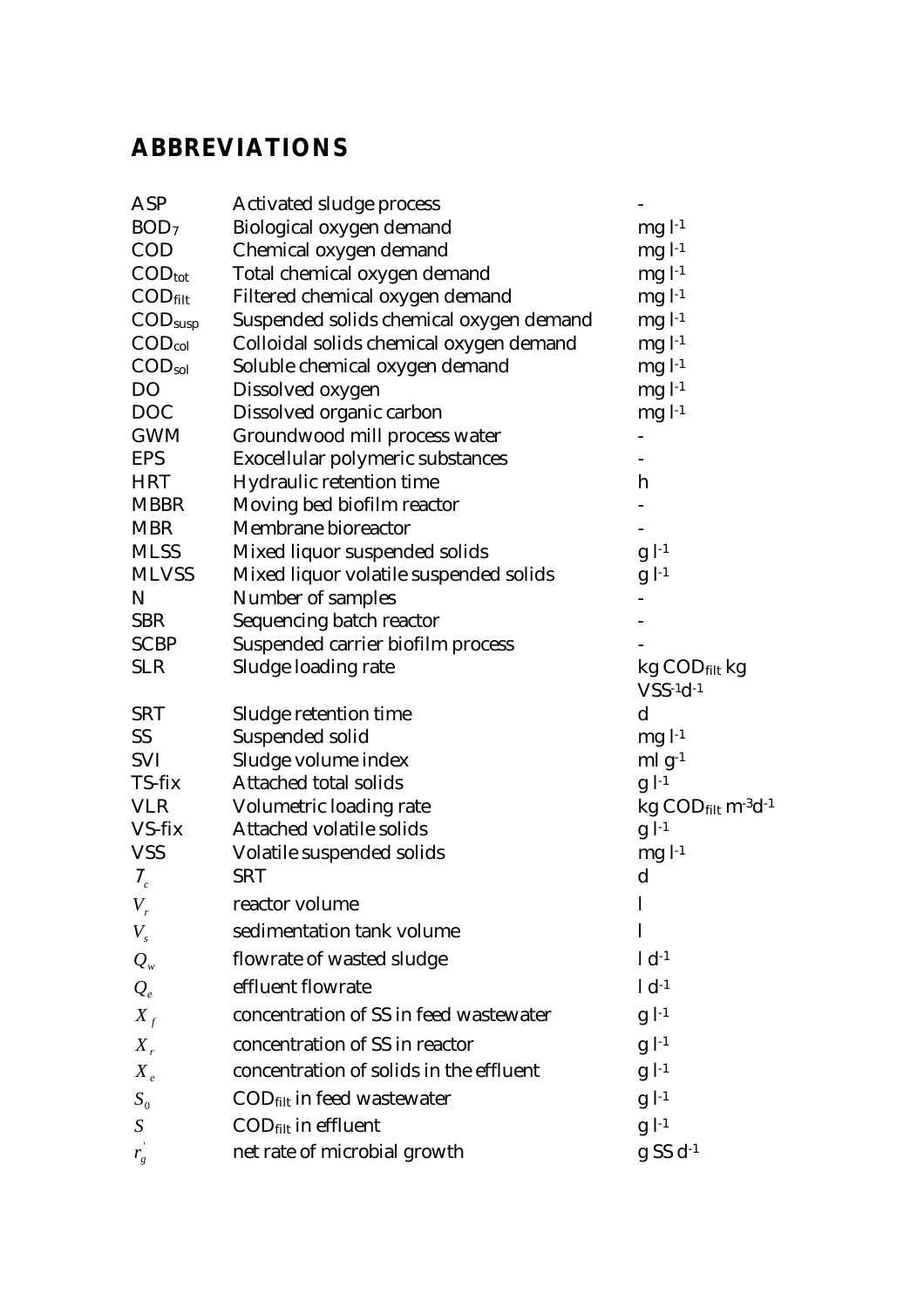## **1 INTRODUCTION**

Biological treatment of hot industrials wastewaters and process waters under thermophilic conditions is an attractive alternative in many cases. The minimised need to use heat exchangers renders configuration of the process simpler, i.e. more cost-efficient and reliable. Thermophilic aerobic treatment is particularly suitable for operating as a high-rate wastewater treatment since the degradation rates achieved are higher than they are under mesophilic conditions, which in turn mean more compact reactor configurations (Jahren 1999, LaPara & Alleman 1999). Low sludge yield under thermophilic conditions has obvious benefits due to reduced sludge disposal and handling costs.

 With increased production and the need to treat more wastewaters, an already existing mesophilic wastewater treatment plant could take the advantage of the high loading capacity of thermophilic treatment, by bringing it into partial operation at high temperatures and subsequently treating the remaining load under mesophilic conditions. In the pulp and paper industry, reduced water consumption and closed water cycles make thermophilic treatment attractive as a kidney, reducing thereby the amount of easily biodegradable substances, which without treatment would accumulate in water circuits and disturb the paper-making processes (Suvilampi et al. 1999, Huuhilo et al. 2001, Ramaekers et al. 2001, Jahren et al. 2002).

 A number of aerobic thermophilic wastewater treatment processes treating different wastewaters under high VLRs, low HRTs, and resulting in high COD removals have been reported (Rintala & Lepistö 1993, Malmqvist et al. 1996, Ragona & Hall 1998, Becker et al. 1999, Jahren & Ødegaard 1999a, 1999b, Suvilampi et al. 1999, Huuhilo et al. 2002, Jahren et al. 2002, Rozich & Bordacs 2002). Many of these studies have focused on determining the feasibility of thermophilic aerobic wastewater treatment in the case of different industrial or synthetic wastewaters. Other studies have focused on comparing the operation of aerobic wastewater treatment under both mesophilic and thermophilic temperatures (Couillard & Zhu 1993, Barr et al. 1996, Tardif &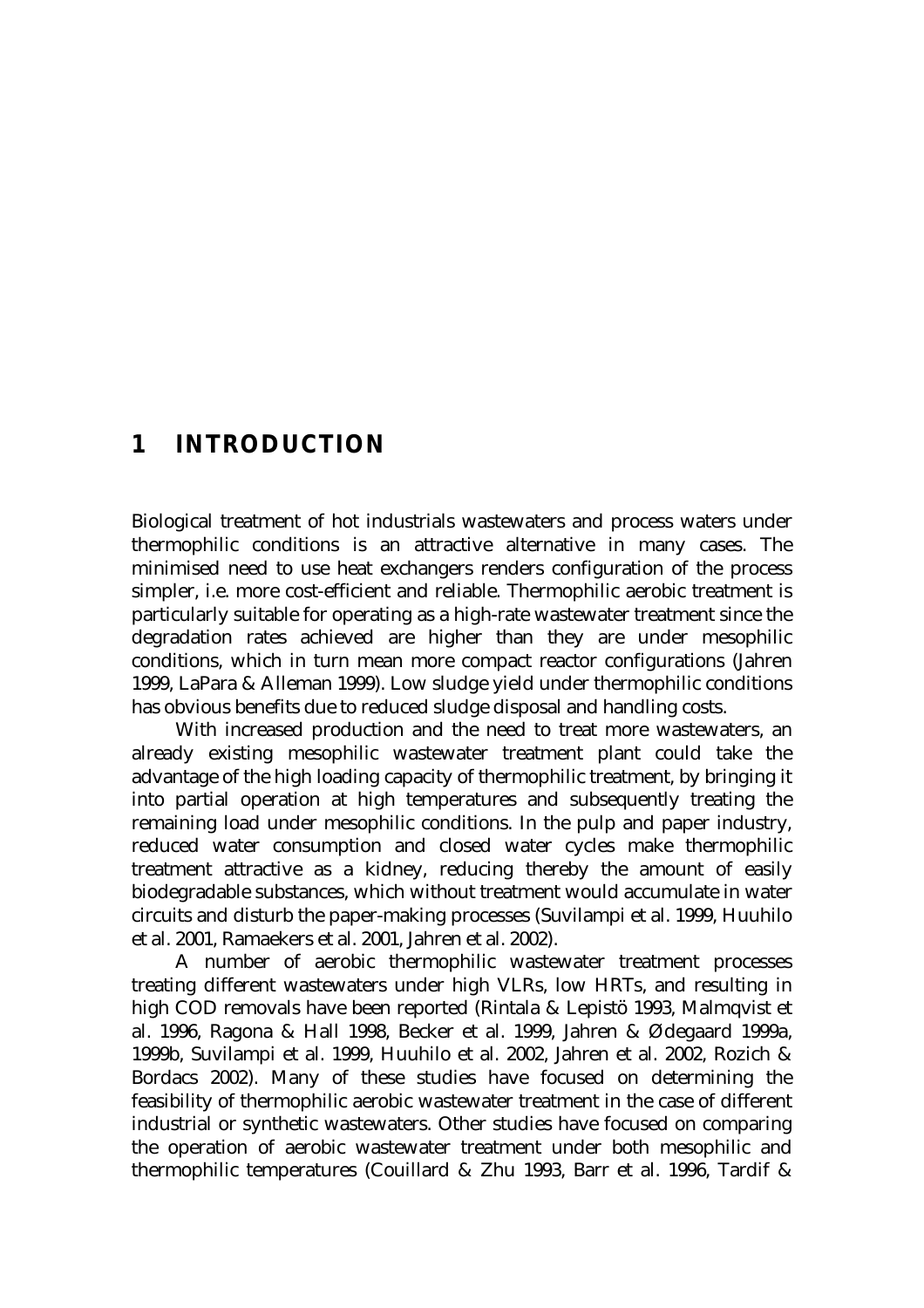Hall 1997, Banat et al. 1999, Malmqvist et al. 1999, Tripathi & Allen 1999, Cibis et al. 2002, Vogelaar et al. 2002a, 2002b, Vogelaar et al. in press a). During these studies, with few exceptions, thermophilic aerobic wastewater treatment has proven to be a comparable alternative to mesophilic treatment. However, it is commonly held that operating biological wastewater treatment processes under higher temperatures leads to a deterioration in performance, measured as, e.g., lower COD removals and poorer sludge settling properties.

 Thermophilic treatment has been claimed to have the advantage over mesophilic treatment in several aspects, e.g., higher loading rates, faster chemical reaction rates, faster microbial growth rates, lower net sludge yield, increased solubility of organics, increased removal of specific substrates, and increased destruction of pathogens (Brock 1986, Sundaram 1986, Schwarzenbach et al.1993, LaPara & Alleman 1999, Skjelhaugen 1999, Kosseva 2001, Rozich & Bordacs 2002). Laboratory-scale studies have demonstrated the truth of many of these claims (Tardif & Hall 1997, Becker et al. 1999, Banat et al. 1999, Bérubé & Hall 2000, LaPara et al. 2000b, Graham et al. 2000, Lim et al. 2001, Vogelaar et al. in press a, b). In addition, where the biological treatment has been augmented by an ultra- or nanofiltration unit, operating the membrane filtration unit under higher temperatures has provided a higher permeate flux (Tardif & Hall 1997, Suvilampi et al. 1999, Huuhilo et al. 2001, Huuhilo et al. 2002). The results appear to be case-dependent and may point to either thermophilic or mesophilic treatment as more beneficial.

 Compared to the mesophilic aerobic processes, thermophilic aerobic processes are also thought to have some disadvantages, such as increased oxygen consumption along with a lower oxygen transfer rate, foaming problems, lower effluent quality, and poorer sludge settling characteristics (Sürücü et al. 1976, Tripathi & Allen 1999, LaPara et al. 2001, Vogelaar et al. 2002a). Higher effluent COD values and poor sludge settling properties under thermophilic conditions are well-established facts (Tripathi & Allen 1999, LaPara et al. 2001, Vogelaar et al. 2002a, 2002b). However, the reasons offered for high COD values and poor sludge settling properties vary from study to study. Tripathi & Allen (1999) and LaPara et al. (2001) suggested lower COD removal under thermophilic conditions is related to lower diversity of the thermophilic microbial population, the increase of complex substances at higher temperatures, and production of soluble microbial products from thermophilic bacteria lyses. Vogelaar et al. (2002a, 2002b) suggested that lower COD removal is due to colloidal matter in the initial wastewater and due to the erosion of flocs. Poor sludge settling properties are apparently due to poor floc formation. Possible reasons for poor floc formation under increased temperatures are the higher shear sensitivity of flocs leading to erosion of flocs, a decrease in the cell hydrophobicity, and the absence of floc-forming bacteria (Zita & Hermansson 1997, LaPara & Alleman 1999, Mikkelsen & Keiding 2002a).

 Thermophilic organisms in wastewater treatment are representatives of both the *Archaebacteria* and *Eubacteria* kingdoms. *Eubacteria* are dominant in moderate (45-60ºC) thermophilic aerobic processes (Madigan et al. 1998). In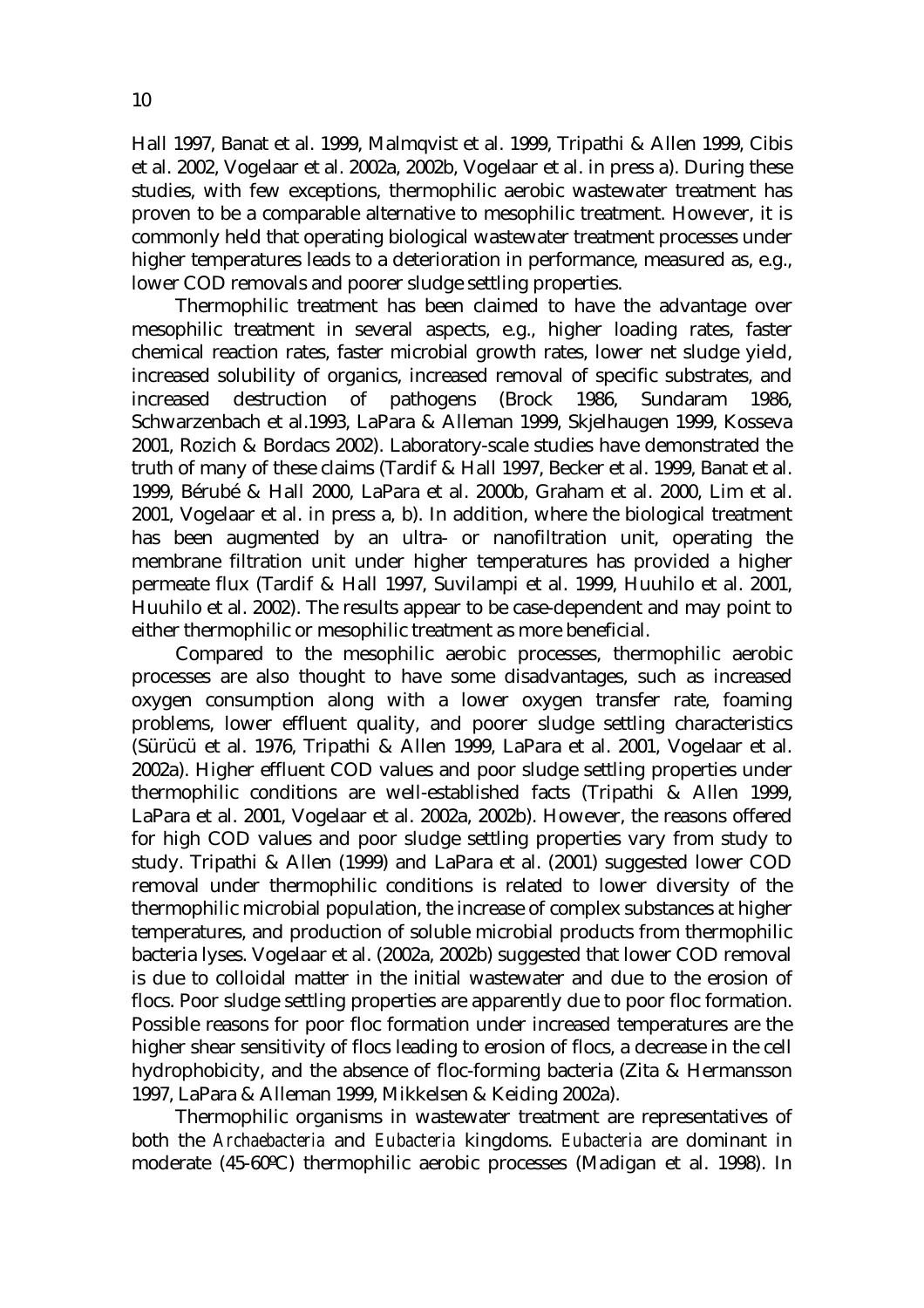1999 LaPara & Alleman reviewed thermophilic aerobic wastewater treatment processes. Since then the microbial research in the field of thermophilic aerobic wastewater treatment has benefited from a wealth of new data, and several new strains have been isolated. In the recent thermophilic aerobic studies *Bacillus* species and beta-*Proteobacteria* have most often been isolated (LaPara et al. 2000a, LaPara et al. 2002, Lim et al. 2001, Kurisu et al. 2002, Tiirola et al. in press). A distinct difference in microbial diversity between thermophilic and mesophilic processes has also been shown (LaPara et al. 2001, Vogelaar et al 2002b). Floc formation under thermophilic conditions has been reported by, e.g., Tripathi & Allen (1999) and Vogelaar et al. (2002b).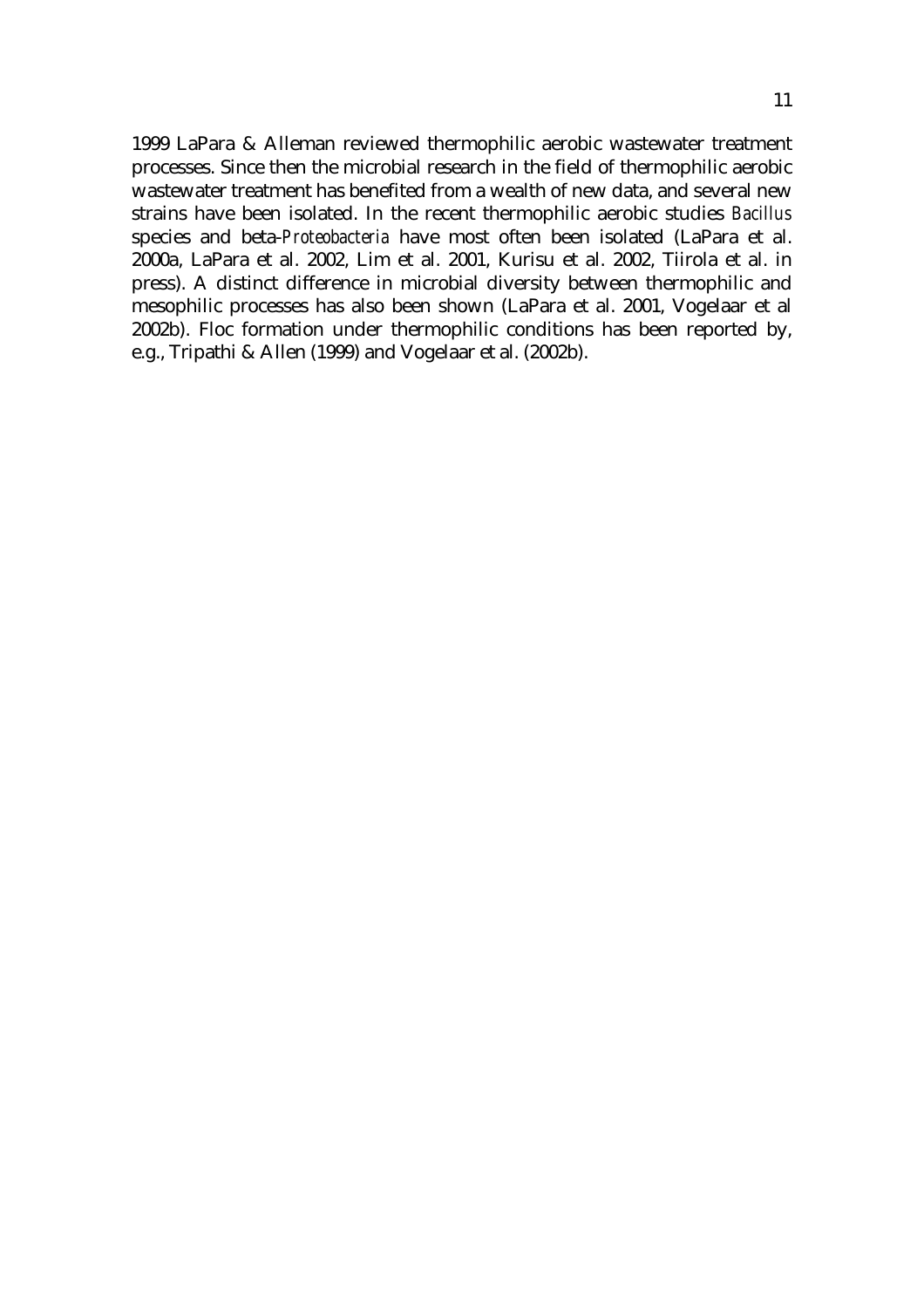## **2 OBJECTIVES**

The main objective of this study was to evaluate the feasibility of thermophilic aerobic wastewater treatment. Laboratory experiments were conducted to compare the performance of mesophilic and thermophilic processes, measured as different COD removals under different operational conditions, such as volumetric loading rates (VLRs) and hydraulic retention times (HRTs), and as biomass characteristics. In addition, different pilot-scale feasibility studies were conducted to assess the performance of the thermophilic aerobic suspended carrier biofilm process (SCBP) on groundwood mill premises.

The main objective can be divided into:

- comparison of the performance of mesophilic and thermophilic activated sludge process (ASP) in different COD removals and in the use of a cation-based polymer to evaluate a possible method of promoting thermophilic floc formation and improving thermophilic effluent quality (I)
- comparison of ASP performance under constant mesophilic (35°C) and thermophilic (55°C) conditions, and at varying temperatures (27-56°C) (II)
- comparison of continuously operated laboratory-scale combined aerobic thermophilic – mesophilic wastewater treatments and the performance of thermophilic suspended carrier process (SCBP) and ASP (III)
- comparison of biomass characteristics and floc formation in continuously operated laboratory-scale aerobic thermophilic-mesophilic treatments (IV)
- evaluation of the feasibility of a pilot-scale aerobic SCBP under prevailing pulp mill conditions, e.g., elevated and variable process water temperatures and varying water characteristics (V)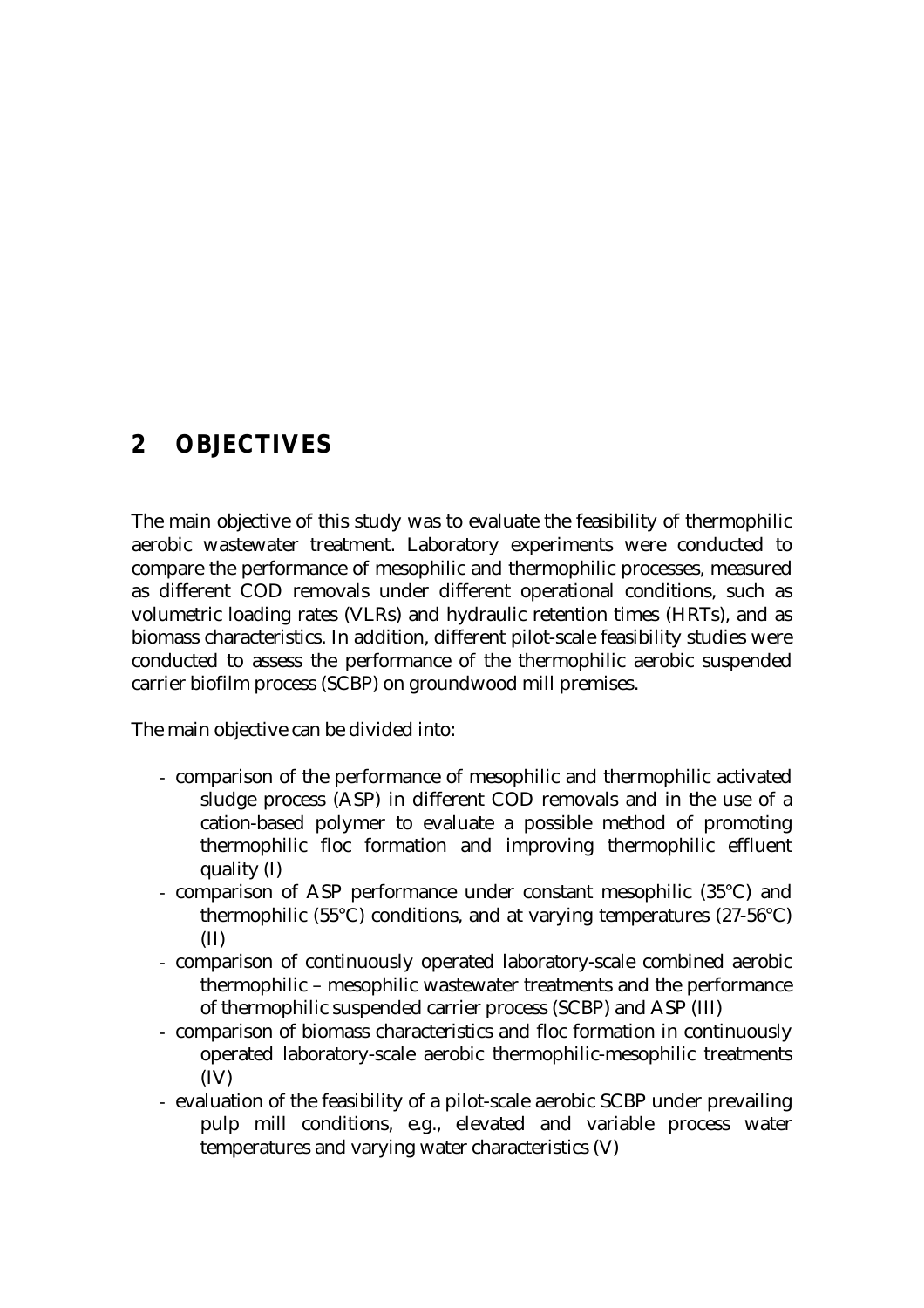## **3 MATERIALS AND METHODS**

Experiments presented in this thesis were conducted in the laboratory (I-IV) and on mill premises (V).

#### **3.1 Wastewaters**

In the laboratory experiments diluted molasses was used as a synthetic wastewater. The molasses was purchased from Lännen Tehtaat Ltd., Iso-Vimma, Säkylä, Finland. Molasses was selected for laboratory use due its high organic load  $(COD_{\text{filt}} 800 000 - 1000 000 \text{ mg } l^{-1})$ , yielding a high volume of diluted wastewater which nonetheless had a COD level of 2000 mg l-1. The characteristics of the diluted molasses (1:300 - 1:600) are presented in Table 1. Feed wastewater was prepared 2-3 times in week in a feed container which was kept at 4°C under nitrogen atmosphere (I, III, IV) or at ambient room temperature (II). The diluted molasses acidified rapidly when exposed to room temperature, which led to varying pH values in the feed entering reactors and, subsequently to daily maintenance of the feed lines. Nutrients NH4Cl and K2HPO4 were added into the feed container to obtain COD:N:P ratio of 200:5:1.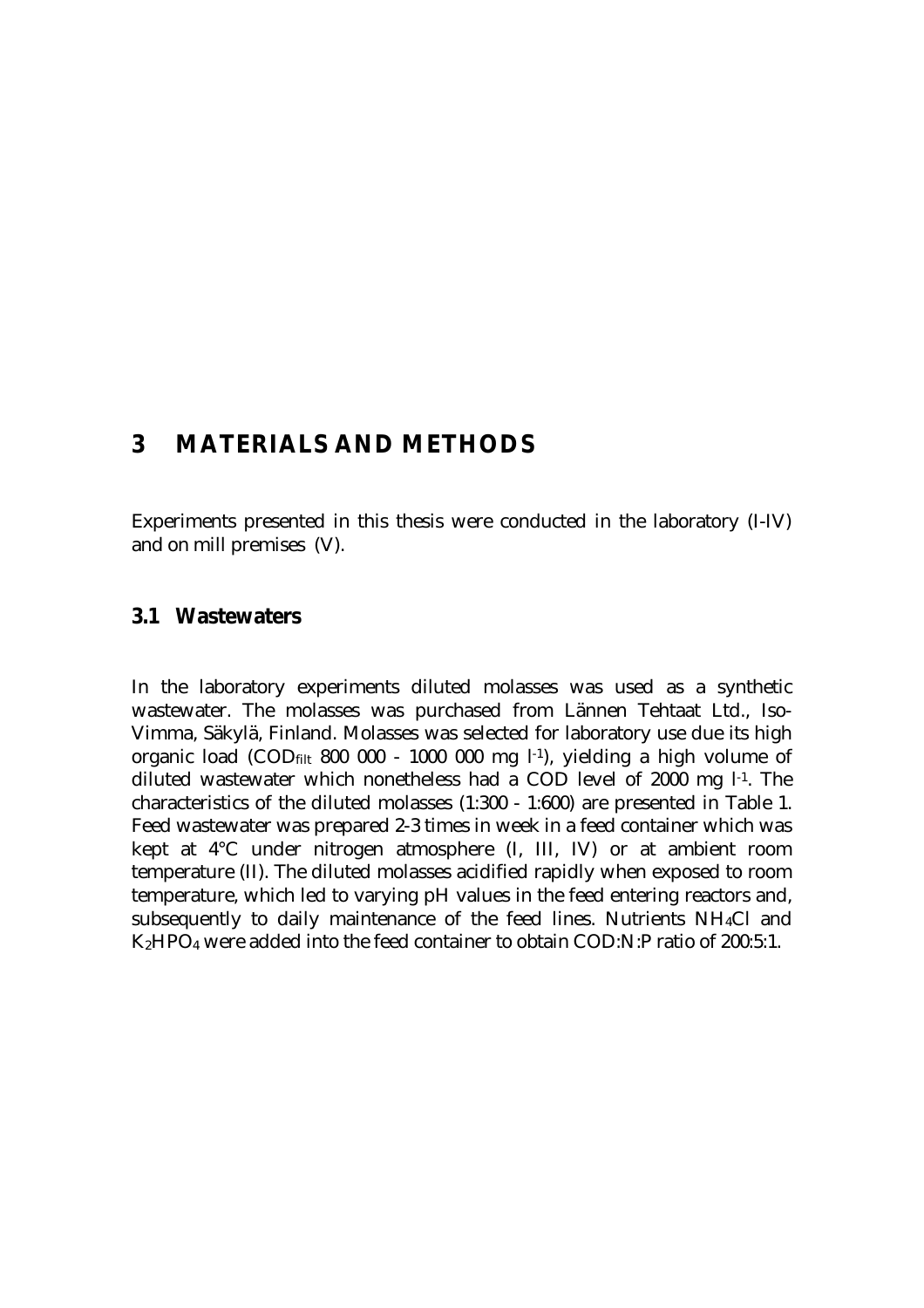|                               | unit         | N   | Average $\partial$ sd | Range           |
|-------------------------------|--------------|-----|-----------------------|-----------------|
| <b>Dilution factor</b>        |              |     | 1:500                 | $1:600 - 1:300$ |
| $\text{COD}_{\text{tot}}$     | mgl1         | 59  | 2 0607210             | $1700 - 2400$   |
| $\mathrm{COD}_{\text{filt}}$  | $mgl^{1}$    | 132 | 17807275              | $1200 - 2700$   |
| $\mathrm{COD}_\mathrm{susp}$  | $mgl^{-1}$   | 41  | 2407160               | $50 - 700$      |
| $\mathrm{COD}_\mathrm{col}$   | $mgl^{-1}$   | 16  | 70025                 | $50 - 100$      |
| $\mathrm{COD}_{\mathrm{sol}}$ | $mgl^{-1}$   | 21  | 16607180              | $1400 - 2000$   |
| <b>SS</b>                     | $mgl^{-1}$   | 91  | 1607110               | $30 - 470$      |
| <b>VSS</b>                    | $mgl^{-1}$   | 79  | 150∂90                | $30 - 450$      |
| TS                            | $g$ $l^{-1}$ | 12  | 1.800.4               | $1.3 - 2.4$     |

TABLE 1 Characteristics of diluted molasses (I-IV). Samples from the feed lines before entry into reactors

Pilot-scale experiments were conducted in a groundwood mill (UPM-Kymmene Ltd, Kaukas, Lappeenranta, Finland), where the wastewater was groundwood mill circulation water (GWM), obtained from the grinder whitewater pipe system. GWM also contained varying amounts of whitewater from the paper machine. The wastewater chemical characteristics showed seasonal variation and the physical characteristics varied on daily basis. The characteristics of the water after 1-mm pre-screening are presented in Table 2. A screen was installed in the feed line to avoid occasional fibre washouts to the reactors from the whitewater circuit.

|                                    |                 | Spring trial I |                       |              | Autumn trial II          |                              |               |
|------------------------------------|-----------------|----------------|-----------------------|--------------|--------------------------|------------------------------|---------------|
|                                    | unit            | N              | Average $\partial$ sd | Range        | N                        | Average $\partial$ sd        | Range         |
| <b>Temperature</b>                 | $\rm ^{\circ}C$ | 81             | $60\partial$ 5        | $38 - 68$    | 55                       | $62 \partial 3$              | $52 - 70$     |
| SS.                                | $mgl-1$         | 18             | 4609270               | $250 - 1300$ | 22                       | $170$ $\partial$ 40          | $120 - 270$   |
| <b>VSS</b>                         | $mgl^{-1}$      | 18             | 440∂ 260              | $230 - 1270$ | 22                       | $150 \;{\rm \partial} \; 20$ | $110 - 190$   |
| <b>DOC</b>                         | $mgl-1$         | 32             | $430\partial 90$      | $250 - 600$  | 42                       | $500 \;{\rm \AA}$ 80         | $350 - 720$   |
| $\mathrm{COD}_\mathrm{tot}$        | $mgl-1$         | 9              | 13007260              | $800 - 1600$ | $\overline{\phantom{a}}$ | nd.                          |               |
| $\text{COD}_{\text{filt}}$         | $mgl-1$         | 9              | 11007250              | $690 - 1500$ | 11                       | 1430 ∂ 170                   | $1100 - 1750$ |
| $BOD7$ filt                        | $mgl^{-1}$      | 9              | 650∂140               | $430 - 900$  | 6                        | $770\,\mathrm{\partial}\ 80$ | $740 - 870$   |
| Lignin-like                        |                 |                |                       |              |                          |                              |               |
| compounds,                         | $mgl-1$         | 6              | $340\partial 56$      | $270 - 400$  | $\boldsymbol{6}$         | 410 $\partial$ 35            | $360 - 440$   |
| $\mathrm{COD}_{\text{filt}}$       |                 |                |                       |              |                          |                              |               |
| Sugars, $\text{COD}_{\text{filt}}$ | $mgl^{-1}$      |                | nd.                   |              | 6                        | $330 \partial 50$            | $285 - 405$   |
|                                    |                 |                |                       |              |                          |                              |               |

TABLE 2 Characteristics of GWM after 1-mm pre-screening (V)

N = number of samples.

#### **3.2 Inoculums**

All inoculums used as seed sludge were collected from mesophilic full-scale ASP plants treating pulp and paper mill wastewaters (Kaipola (III, IV), Kaukas (V), and Jämsänkoski (I, II) pulp and paper mills, UPM-Kymmene Ltd., Finland). Inoculum MLSS varied between 5 and 14 g l<sup>-1</sup> and MLVSS between 4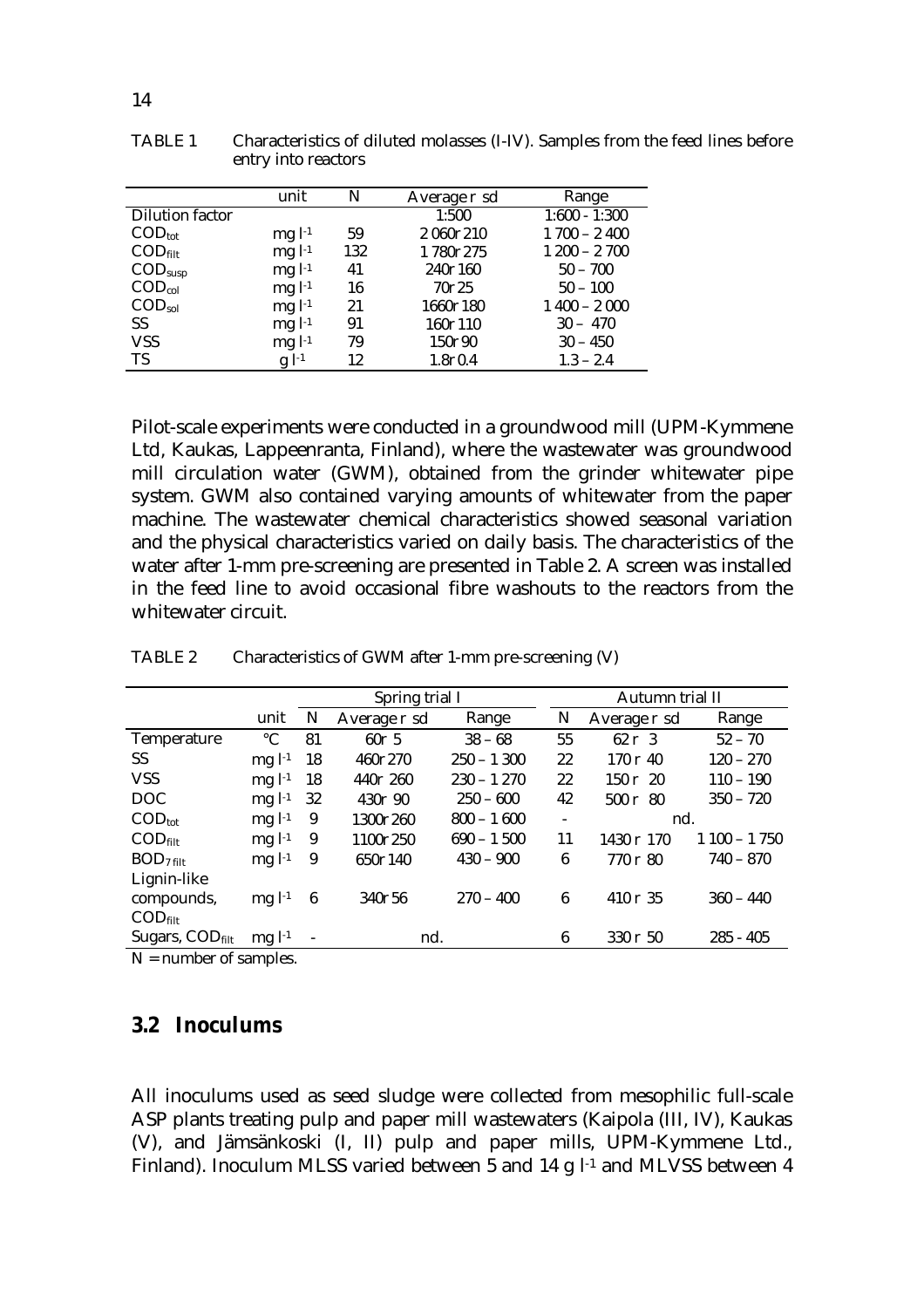and 12 g  $l<sup>-1</sup>$ . Reactors were inoculated either at the ambient room temperature (20 $\mathcal{LC}$ : I-IV) or at operating temperature (50-55 $\mathcal{LC}$ : V). In the thermophilic reactors the temperature was increased rapidly after seeding performed at room temperature, and thermophilic conditions (temperature  $>50C$ ) were achieved within 18 h in all laboratory studies. In the second study (II) inoculum was first introduced into diluted molasses wastewater for 21 d, then mixed, after which the temperature in thermophilic reactor was increased from  $35\mathcal{C}$  to  $55\sigma$ .

#### **3.3 Experimental set-up**

#### **3.3.1 Activated sludge and suspended carrier biofilm processes**

ASPs and a SCBP were used in the laboratory experiments; the liquid volumes of the reactors varied from 1.5 l (I, III, IV) to 8 l (II). All the laboratory processes were ASPs, except in III and IV one of the processes was SCBP. The ASPs had separate settling units and sludge recirculation ratio to feed flow from settling unit to aeration unit was between the ratios 1:1 to 3:1. The SCBP had no settling unit; the biofilm carriers were KMT carriers (Kaldnes Miljøteknologi) (Fig. 1), which were filled to 50% of the reactor volume, providing a specific carrier surface area of 250 m<sup>2</sup>m<sup>-3</sup>. All the reactors and settling units were placed in temperature-controlled water baths.

The thermophilic processes were kept at  $55\text{C}$ , the mesophilic processes at 20-35 $\mathcal{K}$ , and one ASP was operated under a temperature fluctuating from 27 to  $56\text{C}$  (II). Aeration was provided with aquarium aeration stones connected to aquarium aerators (I, III, IV) or to an air-pressured line (II). All the reactors were covered with aluminium foil to prevent or to minimise evaporation. Evaporation in the mesophilic and thermophilic processes was 0-10% and 10- 20%, respectively. Due to the daily variation in evaporation and its negligible effect on effluent COD values, the COD values were not corrected for evaporation.

 SRT varied in all processes and in all studies between 1 and 18 d, due to the influence of high effluent SS values. SRT was controlled not to exceed 15 d (I, III, IV) or 18 d (II) by decanting a measured volume of mixed liquor from the aeration unit. SRT was calculated according to the mass of solids in the reactor and in the effluent, except in the second study (II), where solids in both the reactor and settling unit volumes were taken into account.

 Feed samples were taken from the feed line before entry into the reactors. Composite (12 – 24 h) effluent samples were collected in effluent containers, except in the case thermophilic ASP and thermophilic SCBP placed before mesophilic ASP, where samples were grabbed before mesophilic processes (III, IV). Reactors were started immediately at their operating temperatures, except in the second study (II), where the reactors were first run at  $35\text{C}$  for 21 d.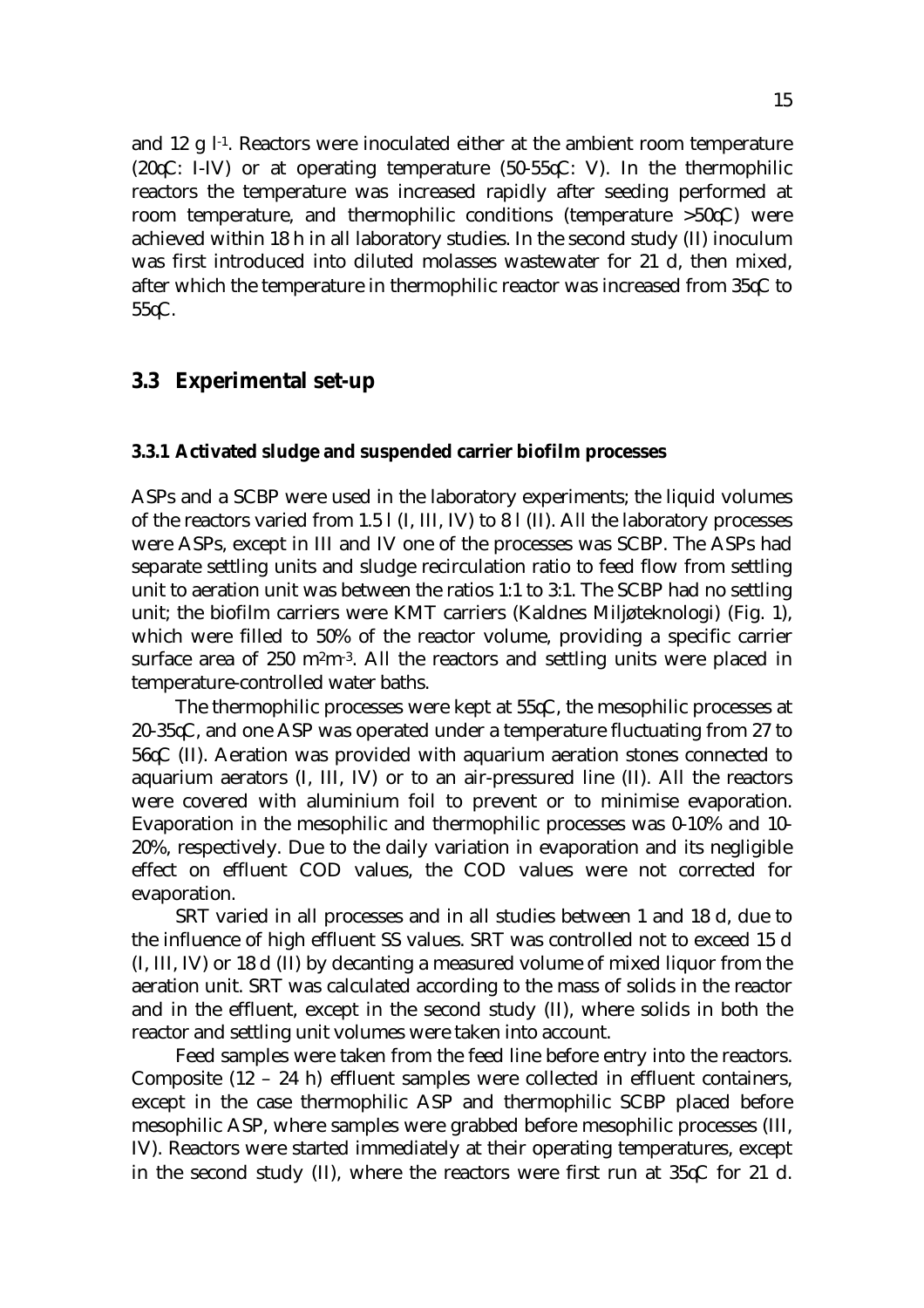Subsequently, the contents of the three reactors were combined and mixed and then re-divided equally among all three reactors to ensure the presence of a similar microbial population in each reactor.

In the pilot trials two serial aerobic reactors (referred to as R1 and R2 in the case of single reactors and R12 in the case of two-stage reactor) of total volume 2 m3 were run in 37-day (referred as trial I, from April to May 1999) and 63-day (trial II, from October to November 1999) trials. The reactors were filled to 50% of volume with carrier elements (Flootek RF 438, Fig. 1) of near water density, which provided a total surface area of 190 m<sup>2</sup>m<sup>-3</sup> in both reactors. The RF 438 carriers, in 36 mm length and in 44 mm diameter, were made of recycled polyethylene and had two internally crossed fins. The carriers had been used before and apparently contained some attached biomass. The pilot plant was a Floobed® unit (Fig. 5), where pH adjustment, temperature measurement, nutrient addition, and wastewater sampling were performed automatically.

In the first reactor (R1), pH was adjusted to 7.0 with 50% NaOH-solution, and technical urea and phosphoric acid were added to maintain a COD:N:P ratio of 100:5:1 in trial I and 150:5:1 in trial II until day 37 and 150:4:1 thereafter. In trial I a 250 l lamella settling unit with sludge recirculation was used; in trial II neither sludge settling nor recirculation was applied. The reactors were aerated with an air-blower to exceed 3.0 mg  $l<sup>-1</sup>$  of DO in R1. Manually controlled valves were used to maintain an airflow sufficient to keep the carriers in movement in the reactors. Composite samples (24 h) from the feed line after screening, effluent from R1, and final effluent from R2 were taken for analysis.





FIGURE 1 Biofilm carriers used in suspended carrier biofilm processes. Left: Kaldnes KMT carrier used in laboratory, diameter 10 mm. Right: Flootek RF 438 carriers used in pilot studies, diameter = 44 mm.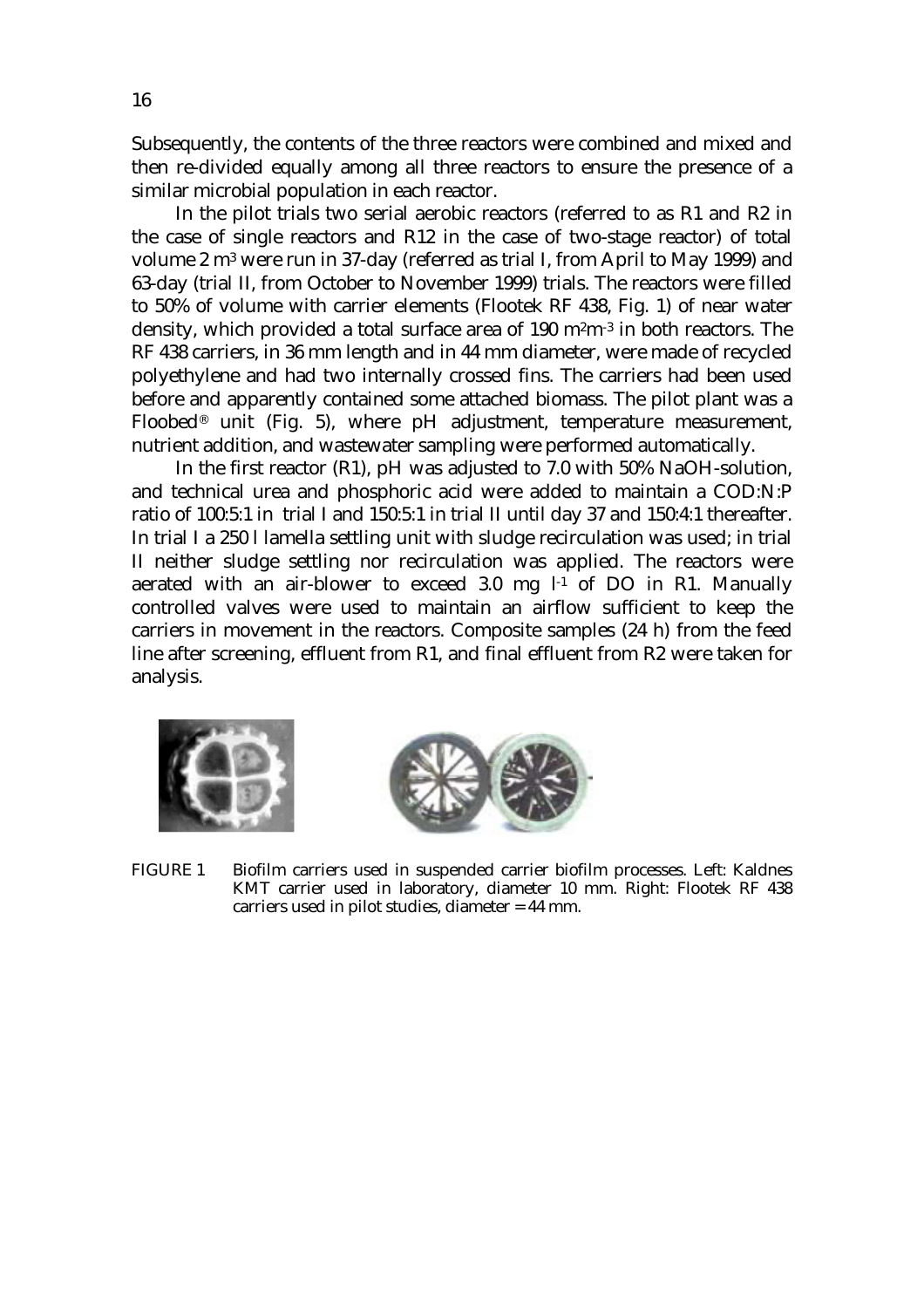

FIGURE 2 Experimental set-up in laboratory study of thermophilic and mesophilic ASP. (1) feed pump; (2) aeration pump; (3) sludge return line; (4) aeration stone;  $(5)$  settling unit;  $(6)$  refrigerator.  $(1)$ .



FIGURE 3 Experimental set-up in laboratory study of comparative study of thermophilic, mesophilic, and fluctuating temperature ASP. (a) feed container 200 l; (b) feed pump; (c) NaOH addition, (c') pH adjustment, (d) peristaltic pumps; (e) reactors 8 l; (f) sedimentation tanks 8 l (1.5 l after day 60); (g) air pump; (g') airflow; (h) sludge recycling pump; (i) clarified effluent; (j) nutrient addition. (II).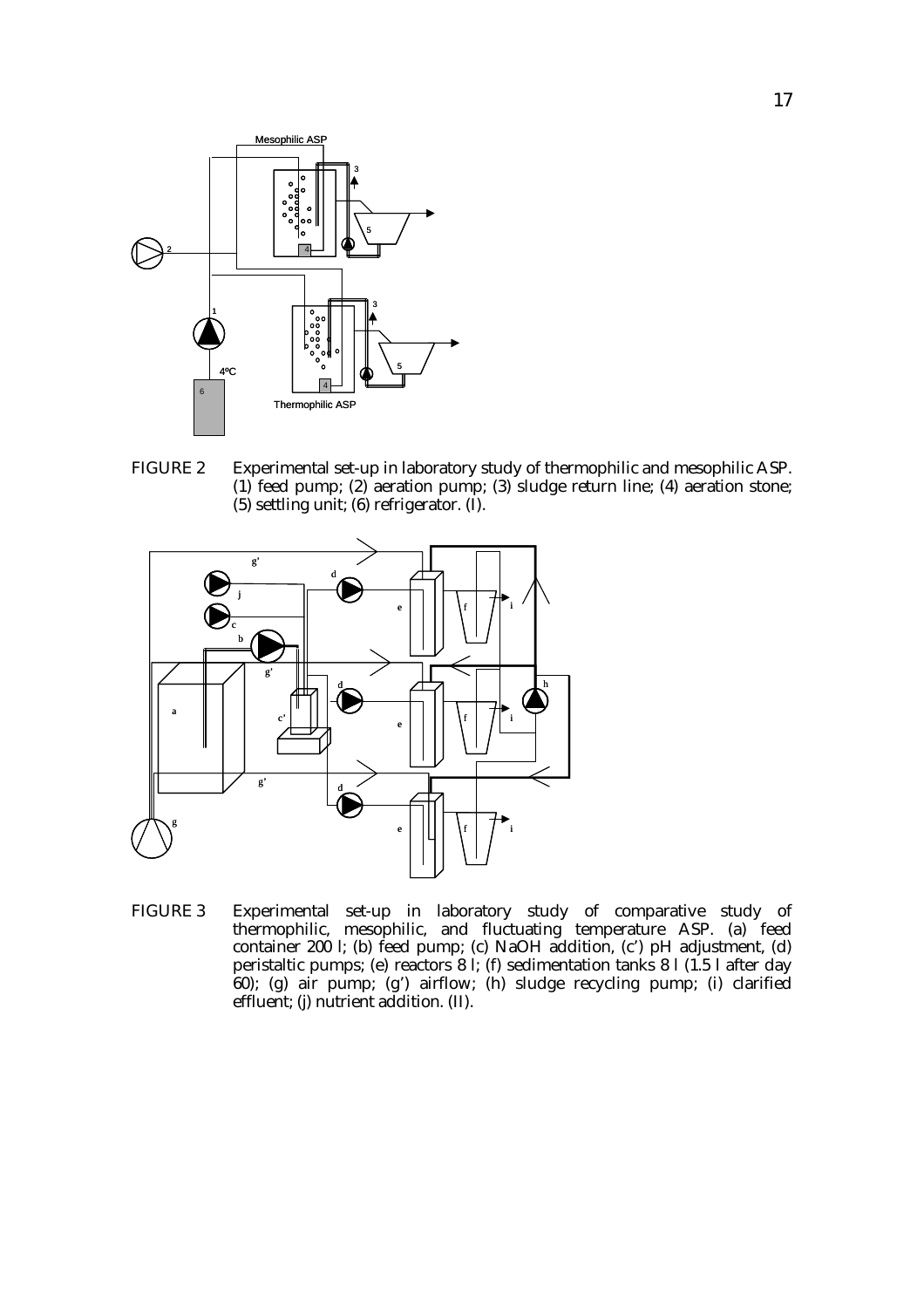

FIGURE 4 Experimental set-up in laboratory study of combined thermophilicmesophilic ASP-ASP and thermophilic-mesophilic SCBP-ASP. (1) feed pump; (2) aeration pump; (3) sludge return line; (4) aeration stone; (5) settling unit; (6) refrigerator. (III).



FIGURE 5 Experimental set-up in pilot study of two-stage thermophilic aerobic SCBP (V).

#### **3.3.2 Batch experiments**

Post-aeration studies were conducted in batch tests, in which aeration was provided by Rena aquarium-aerators connected to aeration stones. Duplicate 2 l Pyrex bottles and 2 l plastic vessels (covered with aluminium foil) were used (I and II). COD values were corrected for detected water evaporation (10% of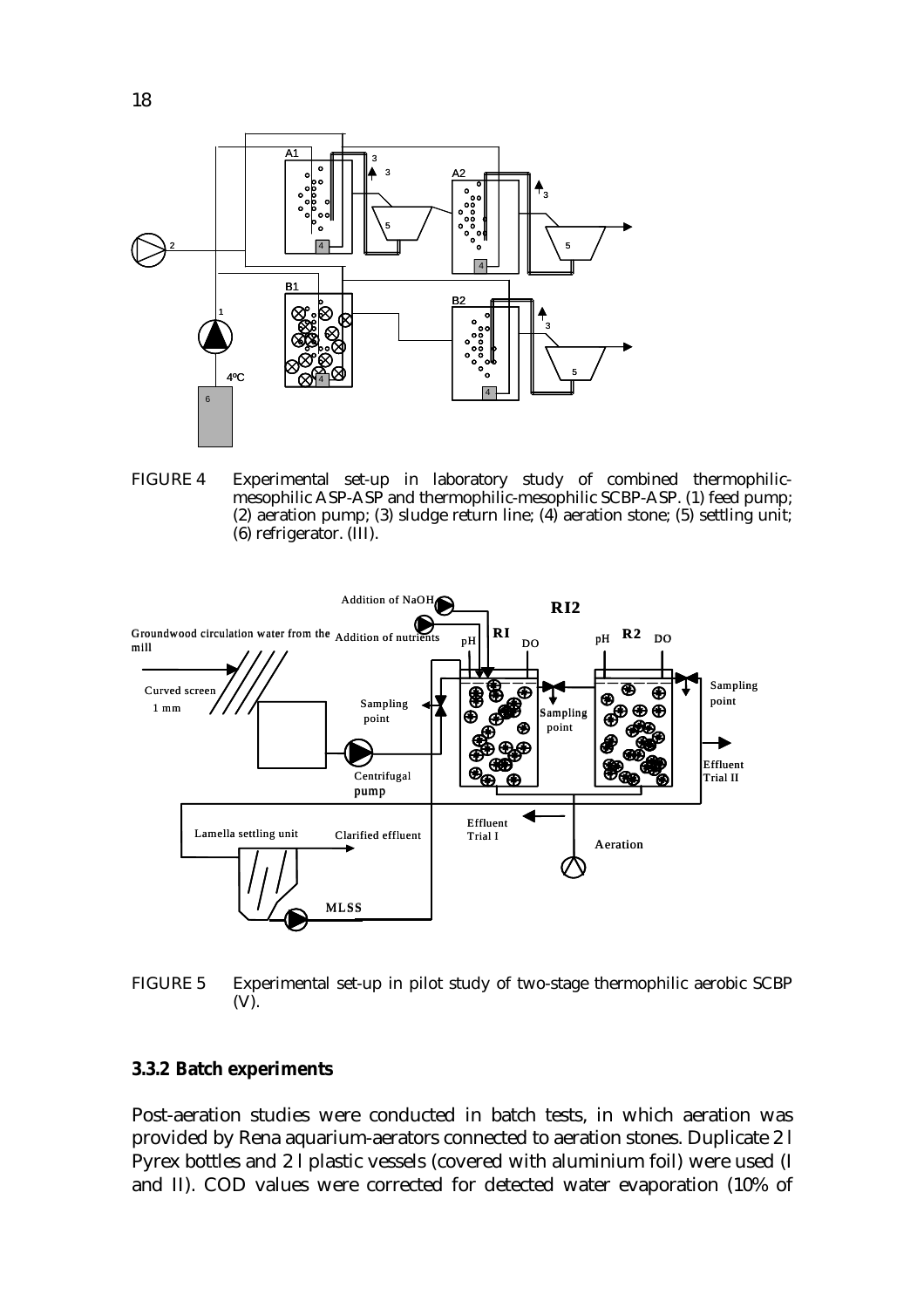volume at  $35\text{C}$  and  $20\%$  at  $55\text{V(I)}$ ; no evaporation was detected (II)). One assay was done at both temperatures with polymer addition of 4.5 ml l<sup>-1</sup> (PAX-18, 3%) and without polymer (I), samples from 0 and 24 h were  $GF/A$  and 0.45  $\sigma$ m – filtrated, and analysed for  $\text{COD}_{\text{tot}}$ ,  $\text{COD}_{\text{sub}}$ ,  $\text{COD}_{\text{col}}$ , and  $\text{COD}_{\text{sol}}$  (I). The floc size distribution and the density of the free bacteria were also determined (I). In the second assay samples from 0, 4, 12, and 24 h were GF50-filtered and analysed for CODfilt (II).

#### **3.4 Calculations**

#### **3.4.1 Sludge Yield**

'

Sludge yields were calculated using two different methods: one for the determination of daily sludge yield (3-1) and one for the determination of net sludge production over a longer period (3-2), thereby assuring that the effect of daily variations was minimised. The first equation was taken from Tchobanoglous & Burton (1991), as follows:

$$
\frac{V_r r_g}{Q(S_0 4 S)} \left| \frac{dX_r}{dt} V_r 4 QX_f 2 QX_e \right|
$$
\n(3-1)

Where  $(S_0 4 S)$  $Q(S_0 \mid S)$  $V_r r_g$  $\frac{g}{4}$  = reactor volume and the net rate of microbial growth  $(g S S d^{-1}),$ divided by net substrate removal (g COD<sub>filt removed</sub>)  $\binom{r}{r}$ *dt*  $=$  rate of change of suspended solids  $(g$  SS) concentration in the reactor measured in terms of g SS l-1 unit volume x time (d)  $QX_f$  = flowrate l d<sup>-1</sup> x concentration of suspended solids (g SS) in the feed wastewater  $QX$ <sub>c</sub> = flowrate l d<sup>-1</sup> x concentration of suspended solids (g SS) in the effluent wastewater

In the net sludge yield measured during longer periods, the change in microbial concentration in the reactors,  $(\frac{dX}{dt}V_r)$ , was considered negligible (0), which gave the following equation:

$$
\frac{V_r r_g}{Q(S_0 4 S)} | 4Q X_f 2Q X_e
$$
\n(3-2)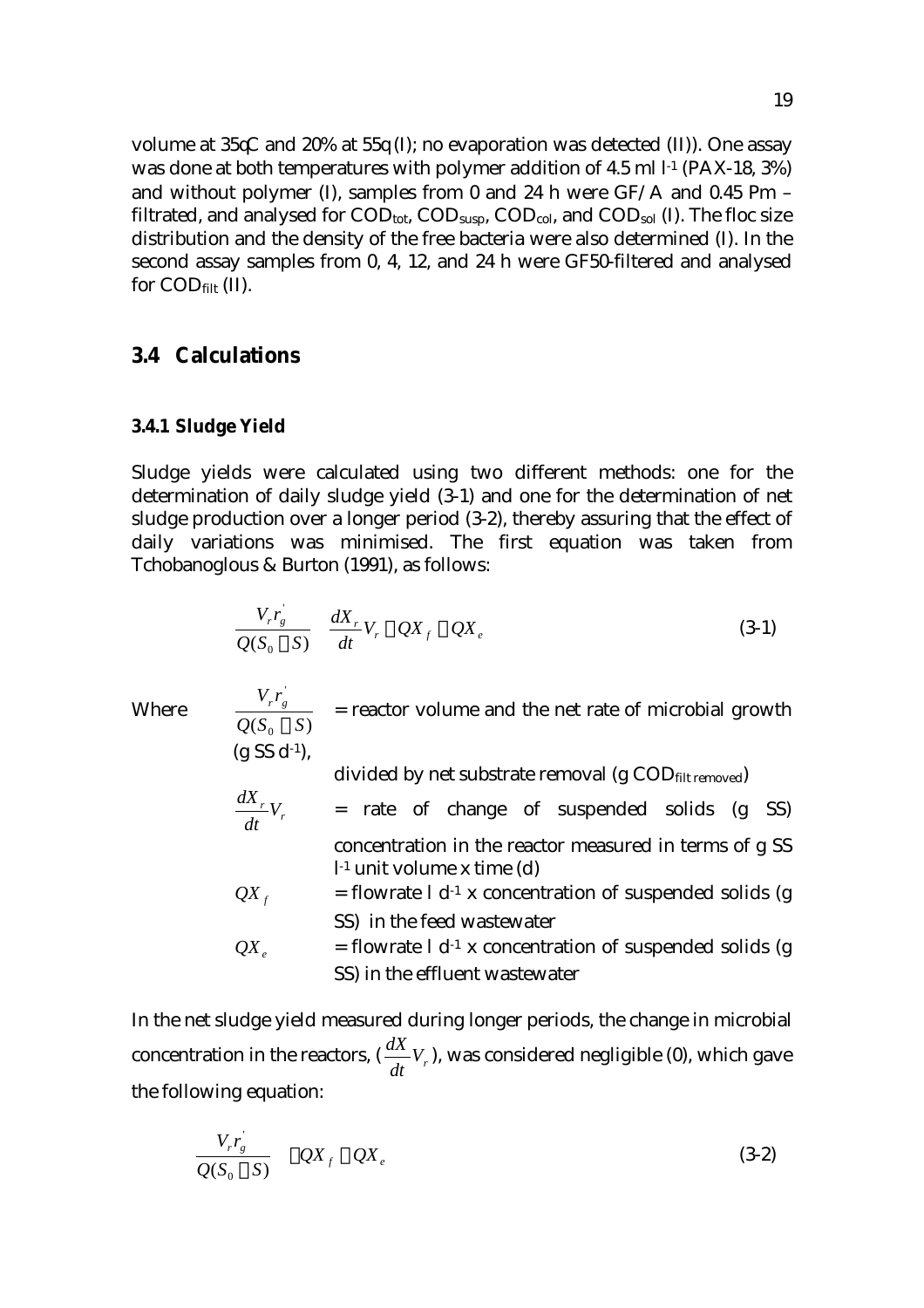#### **3.4.2 SRT**

Solids retention time, i.e., sludge age or mean cell residence time was calculated for the single reactors (I) and for the combined treatment lines (III), according to Tchobanoglous & Burton (1991), as follows:

$$
\chi_c \mid \frac{V_r X_r}{Q_w X_r 2 Q_e X_e} \tag{3-3}
$$

| <b>Where</b> | $=$ SRT (d)<br>$\chi_{c}$                       |
|--------------|-------------------------------------------------|
| $V_{\perp}$  | $=$ reactor volume (l)                          |
| $X_{r}$      | = concentration of SS in reactor $(g l^{-1})$   |
| $Q_{w}$      | = flowrate of wasted sludge $(l d^{-1})$        |
| $Q_e$        | = effluent flowrate $(l d^{-1})$                |
| $X_{e}$      | = concentration of SS in the effluent $(g l-1)$ |

In the combined treatment systems the total reactor volume was the sum of the two reactors in the treatment line and the reactor solids concentration was the mean value of the two reactors (III). In one study the equation was modified to include solids in the sedimentation tanks (II), giving:

$$
\chi_c \perp \frac{V_r X_r 2 V_s X_s}{Q_w X 2 Q_e X_e}
$$
\n
$$
(3-4)
$$

Where  $V_s$  = volume of sedimentation tank (l)  $X_s$  = solids concentration in sedimentation tank (g  $l<sup>-1</sup>$ )

#### **3.5 Analyses**

#### **3.5.1 COD, lignin-like and sugar COD, and DOC**

Chemical oxygen demand  $(COD<sub>Cr</sub>)$  was analysed according to SFS 5504 (Finnish Standard Association 1988). In the  $\text{COD}_{Cr}$  analyses potassium dichromate is used as an oxidizer, samples are boiled at  $150\n\textdegree\textdegree C$  for two hours with sulphuric acid. After boiling the samples, iron sulphate solution is added until a change in colour is observed. For process follow-up and performance total COD ( $\text{COD}_{\text{tot}}$ ) and filtered COD ( $\text{COD}_{\text{filt}}$ ) (also referred as SCOD in Paper II) typically were analysed, and for CODfilt both Schleicher and Schuell GF50 and Whatman GF/A filters were used. Both filters have an approximate pore size of 1.6 cm. Soluble COD (COD<sub>sol</sub>) samples were filtrated with a 0.45 cm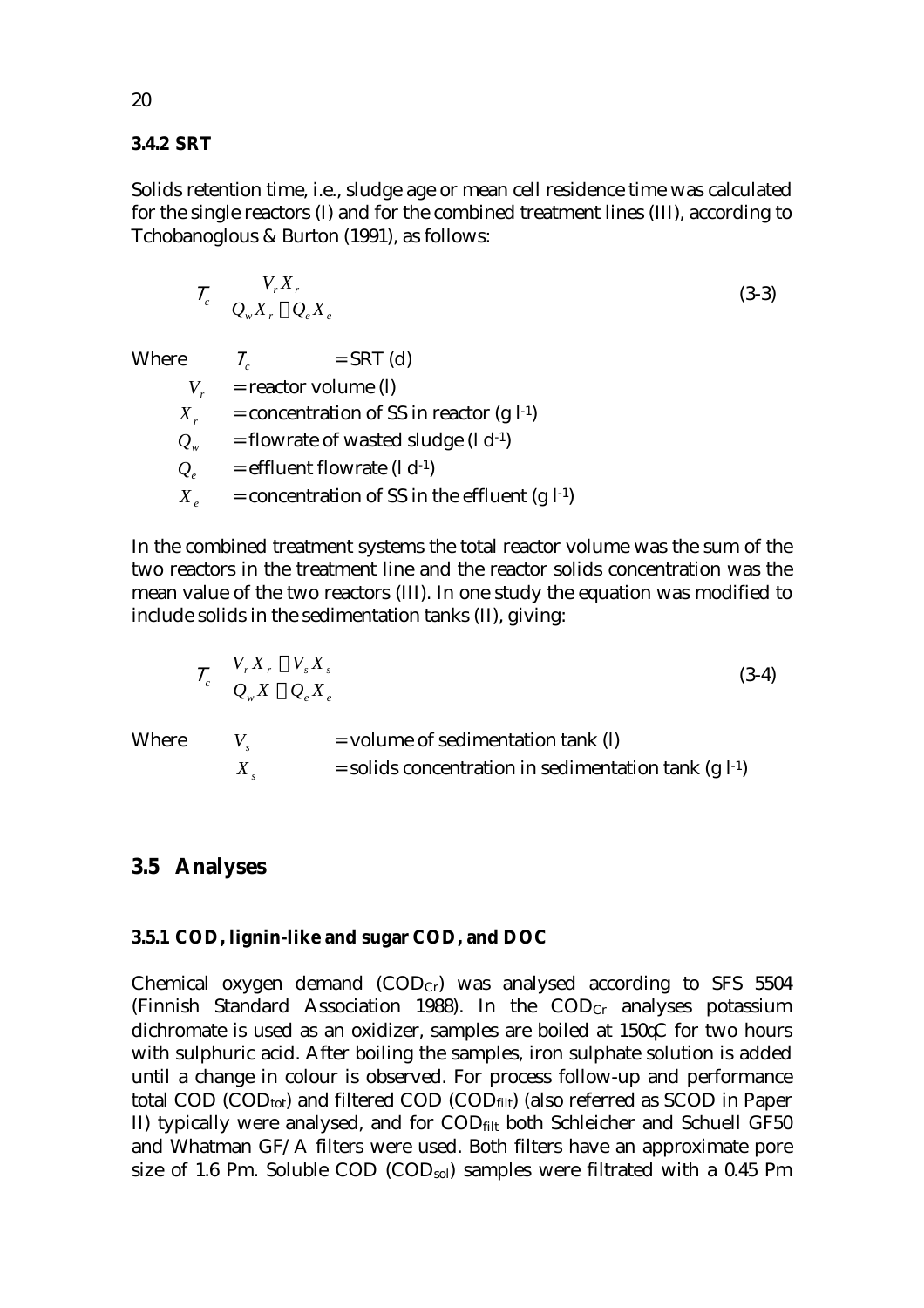Schleicher and Schuell membrane filter and pre-filtered with GF/A or GF50 filters. COD was also characterised into more detailed fractions, such  $\text{COD}_{\text{tot}}$ , suspended COD (COD<sub>susp</sub>), colloidal COD (COD<sub>col</sub>), and COD<sub>sol</sub>, of which  $\text{COD}_{\text{susp}}$  and  $\text{COD}_{\text{col}}$  were calculated values.  $\text{COD}_{\text{susp}}$  is the difference between  $\text{COD}_{\text{filt}}$  and  $\text{COD}_{\text{tot}}$  and  $\text{COD}_{\text{col}}$  is the difference between  $\text{COD}_{\text{sol}}$  and  $\text{COD}_{\text{filt}}$ .

 Lignin and other aromatic compounds were determined by ultraviolet absorbency at 280 nm (UV<sub>280</sub>) according to Rintala & Lepistö (1992). Samples were diluted to an absorbency of less than 0.8. The amount of soluble lignin-like substances measured as  $\text{COD}_{\text{filt}}$  was estimated with an absorbtivity coefficient of 22.3 l g<sup>-1</sup>cm<sup>-1</sup> and oxygen demand of 1.9 g  $O_2$  g<sup>-1</sup> lignin (Sierra-Alvarez et al. 1991). Sugars were measured by the Antron method  $(UV_{620})$ , which determines the cellulose and hemicellulose content of the sample, by changing both of these into monosaccharides, which react with antron under high temperature conditions and turn green in colour. The intensity of the green colour indicates the sugar content. Sugar content (mg  $l^{-1}$ ) was changed to DOC (mg  $l^{-1}$ ) with a factor of 0.4 and subsequently to COD (mg l<sup>-1</sup>) with a factor of 2.7.

 Dissolved organic carbon (DOC) was measured with a Shimadzu TOC-5050A Total Organic Carbon analyser. Samples were GF/A filtered and diluted with deionised and 0.2 om-filtrated Millipore water so as not to exceed total carbon (TC) values of 700 mg l-1. The analyser measures the total carbon and inorganic carbon present in the sample. Organic carbon is the difference between total carbon and inorganic carbon. A high correlation  $(r^2=0.98)$  was found between the DOC and COD $_{\text{filt}}$  of the feed samples (feed COD $_{\text{filt}}$  = 2.6 x DOC) and hence the DOC values were corrected for COD<sub>filt</sub> values.

#### **3.5.2 Solids analyses**

Total solids, (TS) and volatile solids (VS) were analysed according to *Standard Methods* (APHA 1998). Suspended solids (SS), volatile suspended solids (VSS), mixed liquor SS (MLSS), and MLVSS were measured according to *Standard Methods* (APHA 1998) using Schleicher and Schuell GF50 and Whatman GF/A filters (approximate pore size 1.6  $\sigma$ m). In the laboratory-scale experiment (III) total solids (TS-fix) as attached biomass in SCBP was measured by weighing 50 dried (4 h at 105 $\&$ ) carriers from the reactor and 50 unused carriers, TS-fix is the difference between a clean and used carrier multiplied by the amount of carriers (950) in one litre. TS-fix and VS-fix in the pilot-scale experiments (V) were analysed by weighing 6 to 8 carriers after drying them at  $105\mathcal{K}$  for 4 h, scraping off the bulk of the biomass and brushing off the remainder in a soap solution, then weighing the carriers again after 4 h at  $105\text{C}$ . TS-fix is the difference between a clean and used carrier multiplied by the amount of carriers (6.25) in one litre. The scraped biomass was used to determine the VS/TS –ratio and to calculate VS-fix.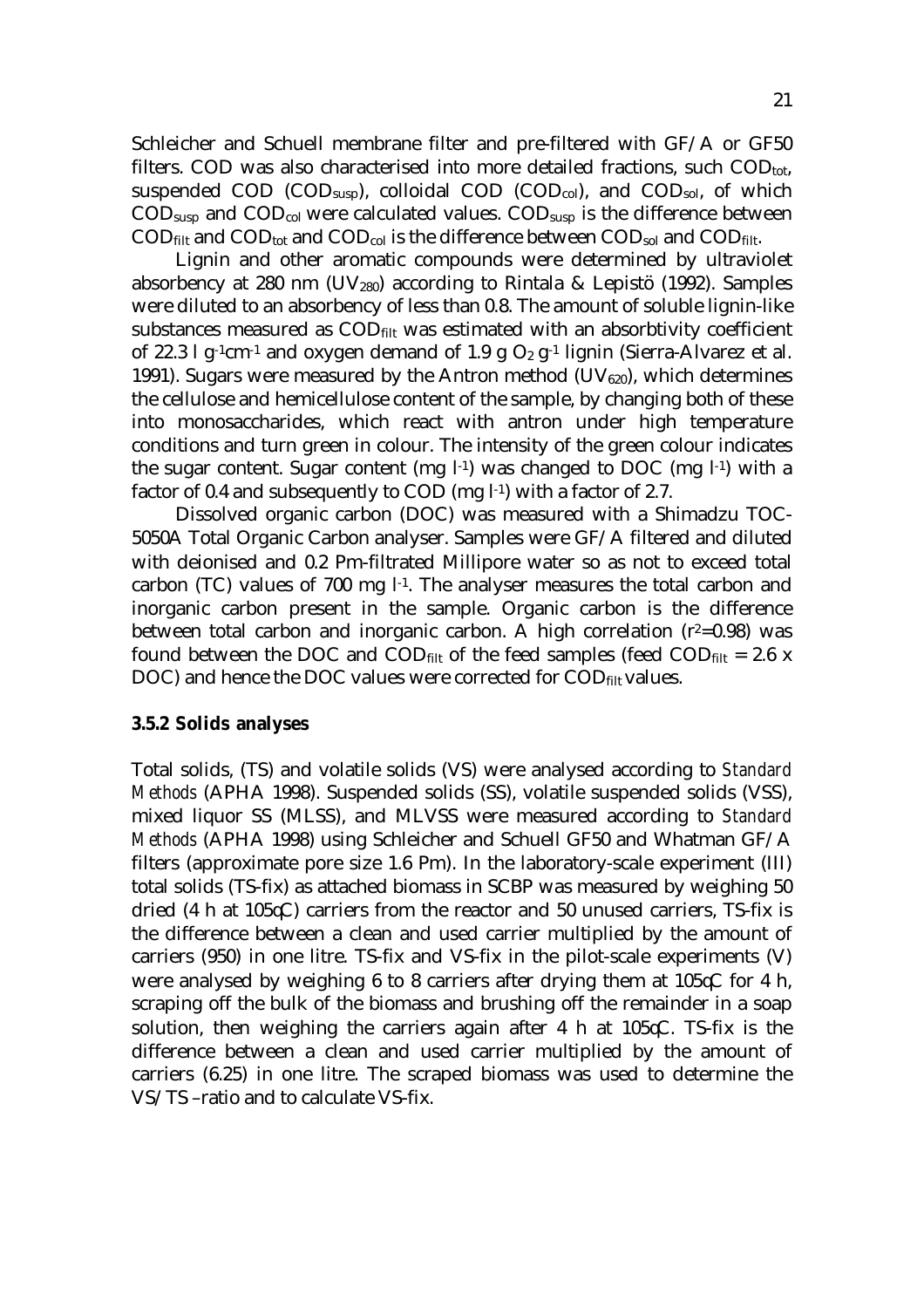#### **3.5.3 Other analyses**

Dissolved oxygen (DO), pH, and temperature in the reactors were measured typically on a daily basis. In the laboratory studies DO was measured using a YSI Jenway 9300 DO-meter, pH and temperature were measured using a Hanna Instrument 6028 pH meter. The sludge volume index (SVI) was measured in 250-500 ml graduated glasses by settling samples, with known SS, for 30 minutes. BOD7-ATU was measured according to SFS 3019 (Finnish Standard Association 1979).

### **3.6 Microbial analyses**

#### **3.6.1 Phase-contrast microscopy**

A phase-contrast microscope (Olympus 1 x 70, 60 to 150-fold magnification) was used to estimate filamentous bacteria density, floc size distribution, and the presence of dispersed particles, such as free bacteria, according to Table 6 (I, IV). Also, microbial diversity and floc morphology were evaluated during the phase-microscopy. Floc sizes were measured with the help of an eyepiece micrometer, and the flocs were classified into four sizes:  $<$ 50  $\sigma$ m, 50-150  $\sigma$ m, 150-500  $\sigma$ m, and >500  $\sigma$ m. Samples were taken on a weekly basis from the feed wastewater, all the reactors, and from the effluents. The inoculum was also examined.

#### **3.6.2 Fluorescence microscopy**

A fluorescence microscope (Leitz DM RBE, 1000-fold magnification) was used to estimate the relative quantities of gram-positive and -negative, as well as viable and dead bacteria (IV). Samples were taken weekly from the biofilm and from the ASP settling units. Two samples were taken from each settling unit, suspended sludge was taken from the surface and settled sludge from the bottom. Samples were first treated ultrasonically (High Intensity Ultrasonic Processor, 375 Watt Model, Sonics & Materials, Inc.) to disintegrate the floc or biofilm structure and then stained with a ViaGramTM Red+ Bacterial Gram Strain and Viability Kit (Molecular Probes Inc.). The kit differentiates grampositive and gram-negative bacterial species and distinguishes viable from dead cells on the basis of their plasma membrane integrity. Stained samples were filtered through 0.2 µm black polycarbonate filters (Nucleopore). With the aid of the SPOT Advanced 3.1 software, the bacteria on the filter were photographed and divided into three size classes;  $<$ 1  $\sigma$ m, 1-5  $\sigma$ m, and  $>$ 5  $\sigma$ m.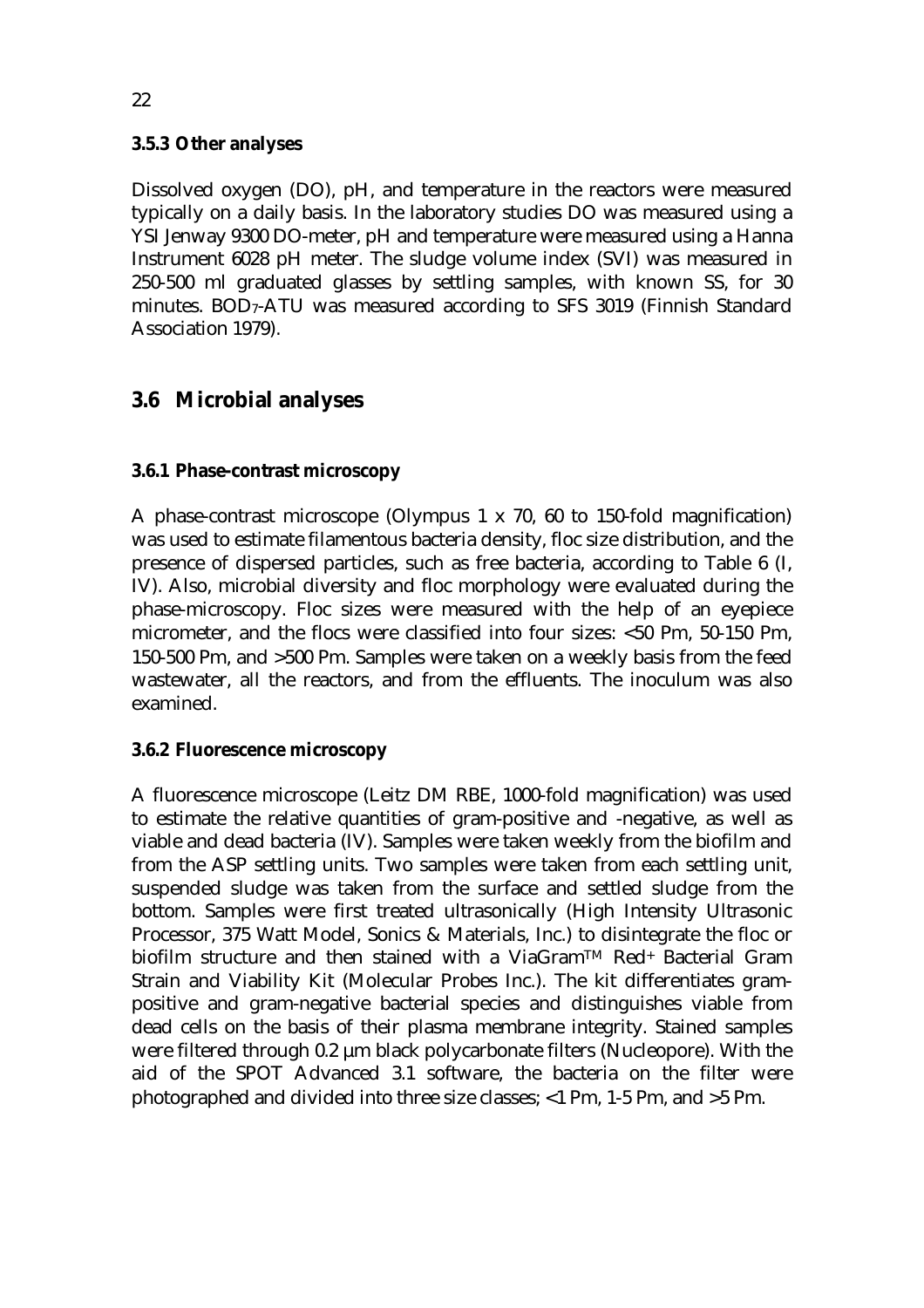TABLE 3 Scales used to estimate of the density of filamentous organisms (according to Jenkins et al. 1993), density of free bacteria, and density of higher organisms (modified from Eikelboom & van Buijsen 1983) in the phase-contrast microscopy. (I, IV).

| Value | Description                                                                                      |  |  |  |  |  |  |
|-------|--------------------------------------------------------------------------------------------------|--|--|--|--|--|--|
|       | <b>Filamentous organisms</b>                                                                     |  |  |  |  |  |  |
| 0     | No filamentous bacteria present in sample                                                        |  |  |  |  |  |  |
|       | Filamentous bacteria present, but only observed in an occasional floc                            |  |  |  |  |  |  |
| 2     | Filamentous bacteria commonly observed, but not present in all flocs                             |  |  |  |  |  |  |
| 3     | Filamentous bacteria observed at low density in all flocs (1-5 filamentous bacteria per<br>floc) |  |  |  |  |  |  |
| 4     | Filamentous bacteria observed at medium density in all flocs (5-20 per floc)                     |  |  |  |  |  |  |
| 5     | Filamentous bacteria observed at high density in all flocs (>20 per floc)                        |  |  |  |  |  |  |
| 6     | Filamentous bacteria present in all flocs - more filament than floc and/or filamentous           |  |  |  |  |  |  |
|       | bacteria growing in high abundance in bulk solution                                              |  |  |  |  |  |  |
|       | Free dispersed cells                                                                             |  |  |  |  |  |  |
| 0     | No free cells in sample                                                                          |  |  |  |  |  |  |
|       | Low density; few free cells per field of view                                                    |  |  |  |  |  |  |
| 2     | Medium density; some tens per field of view                                                      |  |  |  |  |  |  |
| 3     | High density; hundreds per field of view                                                         |  |  |  |  |  |  |
| 4     | Extremely high density; thousands per field of view                                              |  |  |  |  |  |  |
|       | <b>Higher organisms</b>                                                                          |  |  |  |  |  |  |
|       | No organisms in sample                                                                           |  |  |  |  |  |  |
|       | Low density; random occurrence                                                                   |  |  |  |  |  |  |
| 2     | Medium density; few organisms (5-10) per preparation                                             |  |  |  |  |  |  |
| 3     | High density; > 10 organisms per preparation                                                     |  |  |  |  |  |  |
|       | The organism is a dominant species                                                               |  |  |  |  |  |  |

### **3.7 Statistical analyses**

Statistical analyses were performed to investigate the differences between two samples, two sample groups, or correlations with operational parameters. Microsoft® Excel 2000 was used for one-way analyses of variance (one-way ANOVA), which is an extended version of the t-test. Linear regression analysis was used for evaluation of the correlations.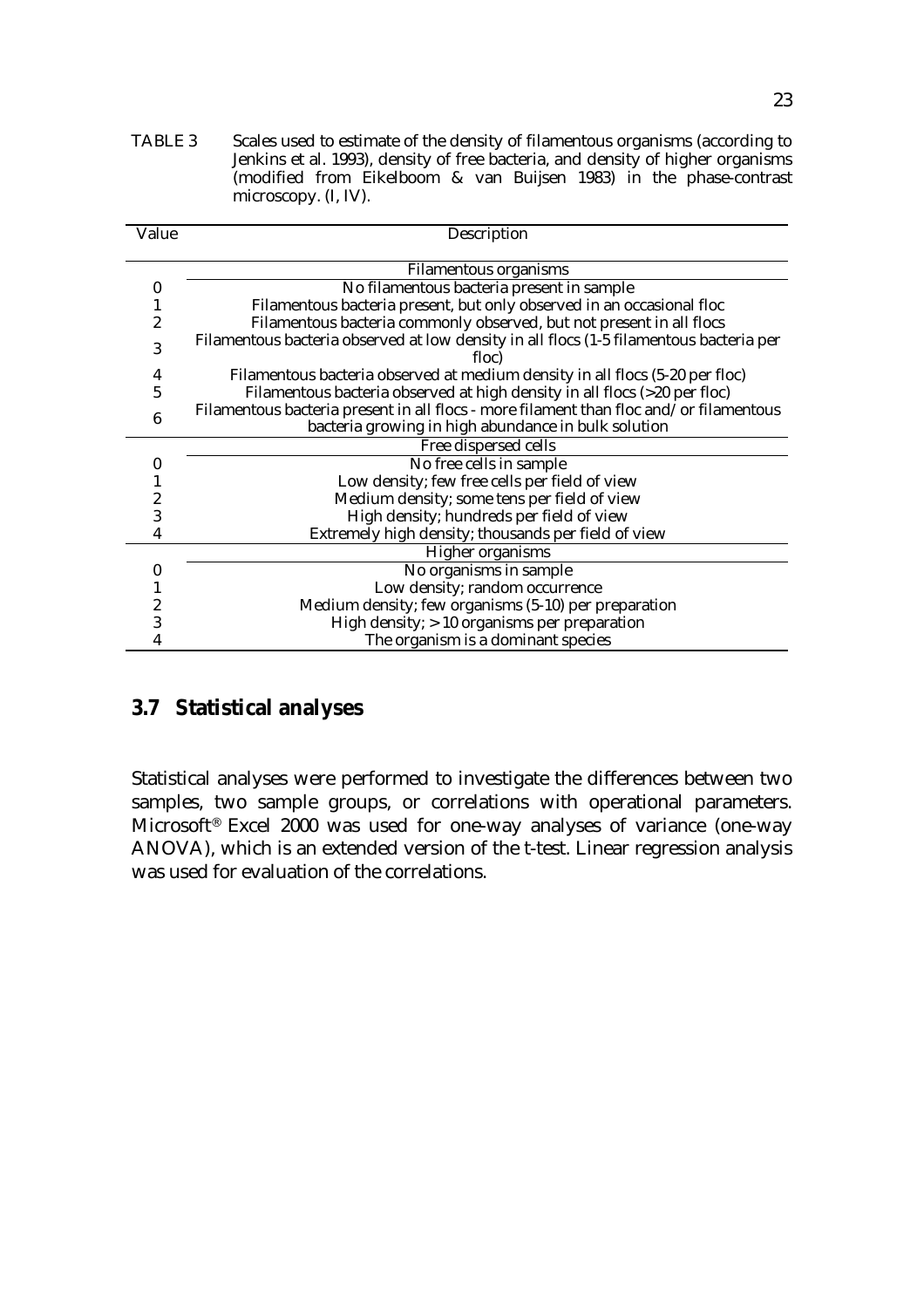## **4 RESULTS AND DISCUSSION**

#### **4.1 Comparison of thermophilic and mesophilic ASP**

The performance, effluent quality, and biomass characteristics of the thermophilic and mesophilic ASPs were compared in two laboratory studies (I, II). In the first study (I) two ASPs were run, one at  $35\mathcal{K}$  and the other at  $55\mathcal{K}$ , with a constant HRT of 12 h corresponding to VLR of 3.2-4.0 kg  $\text{COD}_{\text{filt}}$  m<sup>-3</sup>d<sup>-1</sup> (Fig. 6, Table 4) (I). In the latter study, three ASPs were first operated at  $35\mathcal{\nabla}$  for 21 d, after which reactor contents were mixed to ensure a similar microbial population in all reactors. After mixing the reactor contents, reactors were run at  $35\text{C}$ ,  $55\text{C}$ , and under a fluctuating (27-56 $\text{C}$ ) temperature (II). In both runs a rise in temperature to  $55\text{C}$  occurred within 18 h. In the latter study HRT was gradually decreased in both the mesophilic and thermophilic ASPs from 18 to 3.5 h, corresponding to an increase in VLR from 2.4 to 9.7 kg  $\text{COD}_{\text{filt}}$  m<sup>-3</sup>d<sup>-1</sup> (Fig. 6, Table 4) (II). The results for the fluctuating temperature ASP are given in a different section (4.1.3). The effect of polymer dosing on thermophilic and mesophilic ASP operation was evaluated in one study (I), in which the reactors were first run without (days 1-29) and then with polymer dosing (days 30-42) (I).

#### **4.1.1 Thermophilic and mesophilic ASP performance**

In both the comparative studies the thermophilic and mesophilic ASPs were operated under similar HRTs and VLRs (Fig. 6), whereas the sludge loading rates (SLRs) were lower in the mesophilic ASPs due to higher MLSS (Tables 4 and 8) (I, II). Throughout the runs the mesophilic ASPs gave higher (85-90%)  $\text{COD}_{\text{filt}}$  removals than did the thermophilic ASPs  $(67-74%)$  (Fig. 6). Thermophilic ASP COD<sub>filt</sub> removals showed more variation (Table 4) and were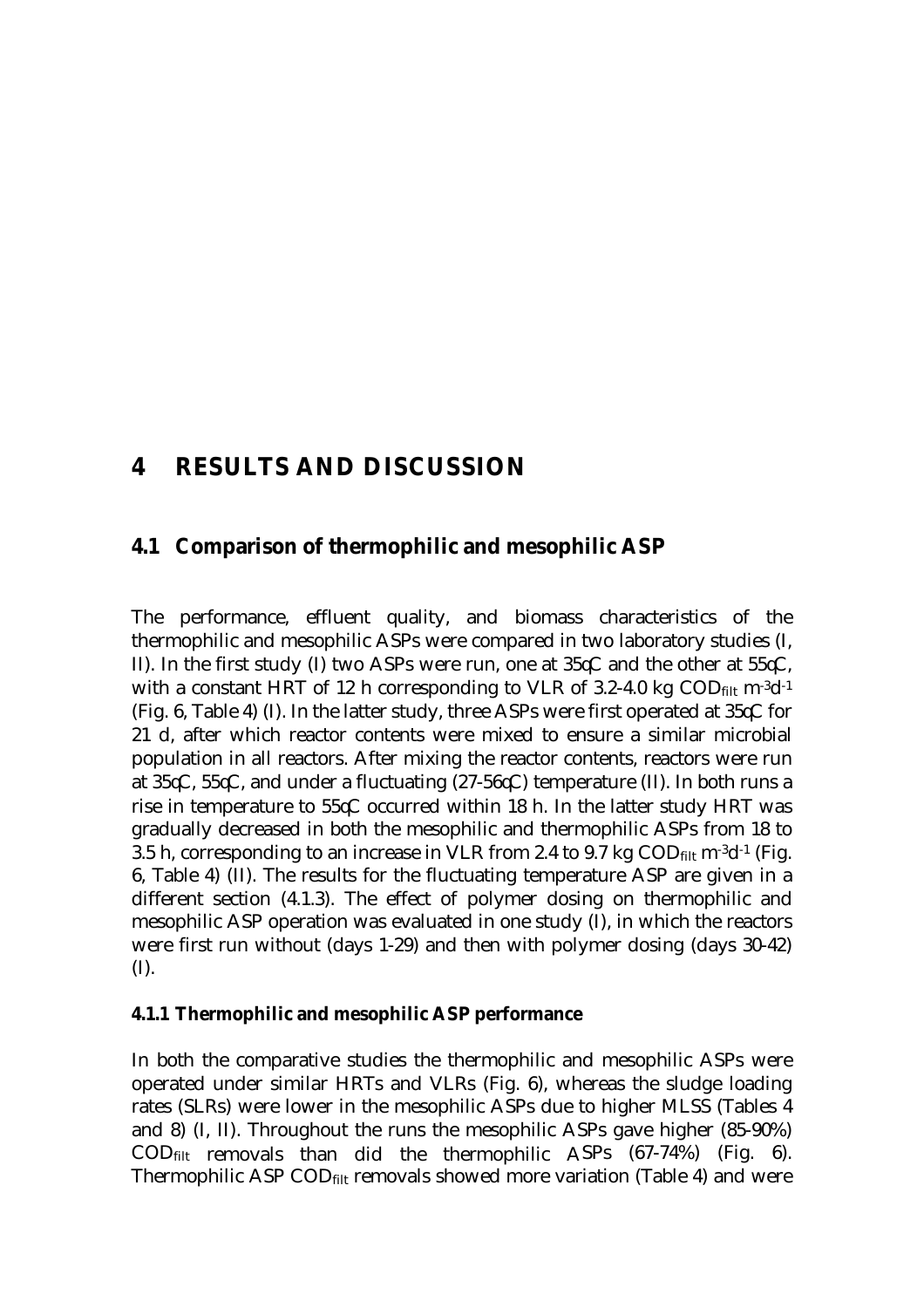intermittently almost as high as these from the mesophilic ASPs (Fig. 6). In the latter study the thermophilic and mesophilic ASPs experienced a short-term starvation period (days 45-47) due to technical malfunction (II), which caused a drop in thermophilic ASP  $\text{COD}_{\text{filt}}$  removal to 30% while mesophilic ASP showed no reduction in  $\text{COD}_{\text{filt}}$  removals (Fig. 6 b). Reducing HRT from 12 to 8 h (corresponding to a increase in VLR from 3.5 to 5.7 kg  $\text{COD}_{\text{filt}}$  m<sup>-3</sup>d<sup>-1</sup>) decreased mesophilic ASP CODfilt removals to some extent, whereas in the thermophilic ASP they remained. However, under the highest VLR (10 kg  $\text{COD}_{\text{filt}}$  m<sup>-3</sup>d<sup>-1</sup>) the thermophilic ASP experienced process failure, which was seen as lowered pH  $(5)$  and poor  $(19%)$  COD $_{\text{filt}}$  removal (Fig. 6) (II). This was apparently due to a markedly high SLR  $(>17 \text{ kg COD}_{\text{filt}}$  kg SS<sup>-1</sup>d<sup>-1</sup>, Table 4) due to low MLSS (0.6 g  $l^{-1}$ ). The effect of polymer dosing on the thermophilic and mesophilic ASP COD<sub>filt</sub> removals was negligible (Table 4). However, with polymer dosing, both the thermophilic and mesophilic ASP MLSS values showed some increase (Table 8), which can be seen in the lower SLR values (Table 4).



FIGURE 6 Performance of thermophilic and mesophilic ASPs as  $\text{COD}_{\text{filt}}$  removals under different HRTs and VLRs. Figure a: thermophilic  $(\dot{Q})$  and mesophilic () ASP  $\text{COD}_{\text{filt}}$  removal, HRT (--), and VLR () (I). Figure b: thermophilic ( $\acute{\text{O}}$  and mesophilic ( ) ASP COD $_{\text{filt}}$  removal, HRT (--), and VLR ( ) (II).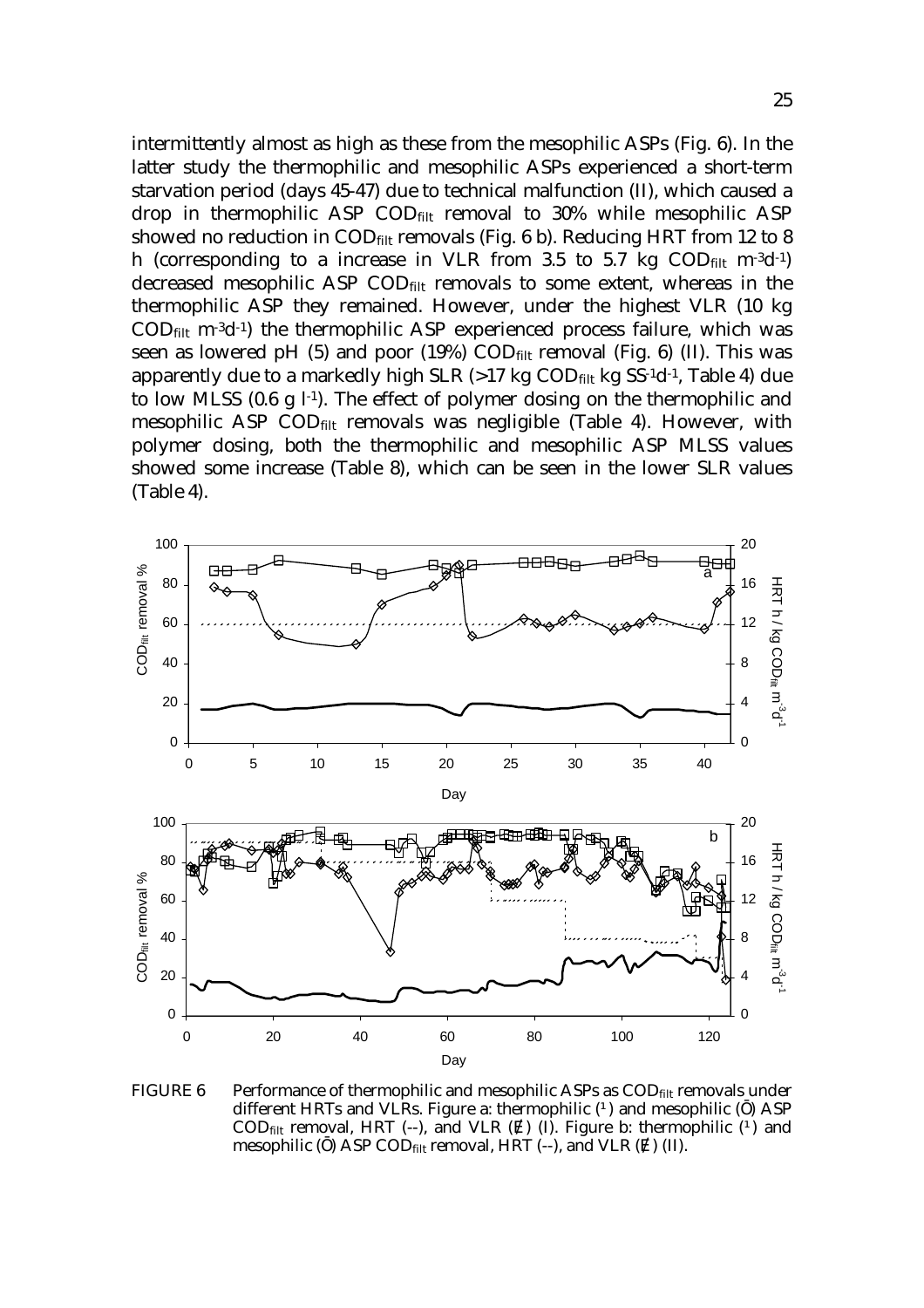TABLE 4 Performance of thermophilic (55 $\mathcal{LC}$ ) and mesophilic (35 $\mathcal{LC}$ ) ASPs as COD<sub>filt</sub> removals without or with polymer dosing (I) and under different VLRs, SLRs, and HRTs (II). Average  $\partial$  standard deviation for selected periods. (Fig. 6).

|                |                                                       | <b>VLR</b>                                                | <b>SLR</b>                                                   | <b>HRT</b>        | $\mathrm{COD}_{\mathrm{filt}}$<br>removal | Ref. |
|----------------|-------------------------------------------------------|-----------------------------------------------------------|--------------------------------------------------------------|-------------------|-------------------------------------------|------|
| <b>Process</b> | Days                                                  | $kg$ COD $_{\text{filt}}$ m <sup>-3</sup> d <sup>-1</sup> | $kg$ COD <sub>filt</sub> kg SS <sup>-1</sup> d <sup>-1</sup> | h                 | %                                         |      |
| Thermophilic   | $1 - 29$<br>$3.7\partial 0.21$<br>$3.5\partial 3.2^1$ |                                                           | 12 <sup>1</sup>                                              | 687121            |                                           |      |
| ASP            | $30 - 42$                                             | $3.4 \partial 0.3^2$                                      | $2.4\partial 1.2^2$                                          | 12 <sup>2</sup>   | $64\partial72$                            |      |
| Mesophilic     | $1-29$                                                | $3.7\partial 0.21$                                        | $1.8\partial 0.81$                                           | 12 <sup>1</sup>   | 89721                                     | п    |
| ASP            | 30-42                                                 | $3.4 \partial 0.3^2$                                      | $1.4 \partial 0.5^2$                                         | 12 <sup>2</sup>   | $92\partial 2^2$                          |      |
|                | 23-69                                                 | 2.400.3                                                   | 5.502.2                                                      | $16 + 0.8$        | 74∂10                                     |      |
|                | 70-86                                                 | 3.400.2                                                   | 2.500.3                                                      | 12∂0.0            | 72∂4                                      |      |
| Thermophilic   | 87-113                                                | 5.700.6                                                   | 7.004.0                                                      | 800.2             | $75\partial$ 6                            |      |
| ASP            | 115-122                                               | 5.500.4                                                   | 9.900.7                                                      | 7 <sub>01.2</sub> | 6975                                      |      |
|                | 123-214                                               | $9.7\partial 0.0$                                         | $17.5 \partial 0.0$                                          | 3.500.0           | 30016                                     | Н    |
|                | 23-69                                                 | 2.400.3                                                   | 1.300.4                                                      | $16 + 0.8$        | 91∂4                                      |      |
|                | 70-86                                                 | 3.400.2                                                   | $1.2\partial 0.1$                                            | $12\partial 0.0$  | $94\partial 1$                            |      |
| Mesophilic     | 87-113                                                | 5.700.6                                                   | 5.203.5                                                      | 800.2             | 85∂9                                      |      |
| ASP            | 115-122                                               | 5.500.4                                                   | 9.7 <sub>0</sub> 2.0                                         | 7 <sub>01.2</sub> | 5803                                      |      |
|                | 123-214                                               | $9.7\partial 0.0$                                         | 15.600.0                                                     | 3.500.0           | 64∂10                                     |      |

ASPs 1without polymer, 2with polymer

Studies comparing mesophilic and thermophilic aerobic processes or a single reactor operated at different (20-70°C) temperatures have variously reported either mesophilic or thermophilic conditions as more advantageous (Table 5). Couillard & Zhu (1993) found similar and high (90%) COD removals under different temperatures (45-58 $\text{\degree}$ C) and high loading rates up to 12 kg COD m<sup>-3</sup>d<sup>-1</sup>. Johnson & Hall (1996) reported SBR treatment of synthetic TMP whitewater to fail at  $50\text{C}$ ; however, their process experienced a massive sludge wash-out with increased temperature, which apparently caused the process failure. Tripathi & Allen (1999) found slightly lower COD removal at 55-60°C (62-63%) than at 35- 45°C (73-75%) in aerobic sequencing batch reactors treating bleach kraft mill effluent (BKME). They suggested the lower removals under higher temperatures to be due to the inability of the thermophilic microorganisms to remove the same range of compounds as their mesophilic counterparts. The average AOX removals were also lower at  $55{\text -}60^{\circ}$ C (60 $\partial$ 12%) than at  $35{\text -}45^{\circ}$ C  $(70\partial 6\%)$ . Vogelaar et al.  $(2002a)$  studied thermophilic and mesophilic ASP performance under different SRTs and found that changing the SRT from 20 to 10 d had only some effect on the both thermophilic and mesophilic ASP  $\text{COD}_{\text{tot}}$ removals, whereas more characteristically COD<sub>col</sub> and COD<sub>sol</sub> removals were increased with decreased SRT. Measured as  $\text{COD}_{\text{tot}}$ ,  $\text{COD}_{\text{susb}}$ ,  $\text{COD}_{\text{col}}$ , and CODsol thermophilic ASP gave lower removals than mesophilic ASP (2002a, 2002b). Most studies have measured higher COD removals in mesophilic than in thermophilic processes (Table 5). Mesophilic ASPs have also manifested more stable performance as  $\text{COD}_{\text{filt}}$  removals than thermophilic ASPs (Vogelaar et al. 2002a).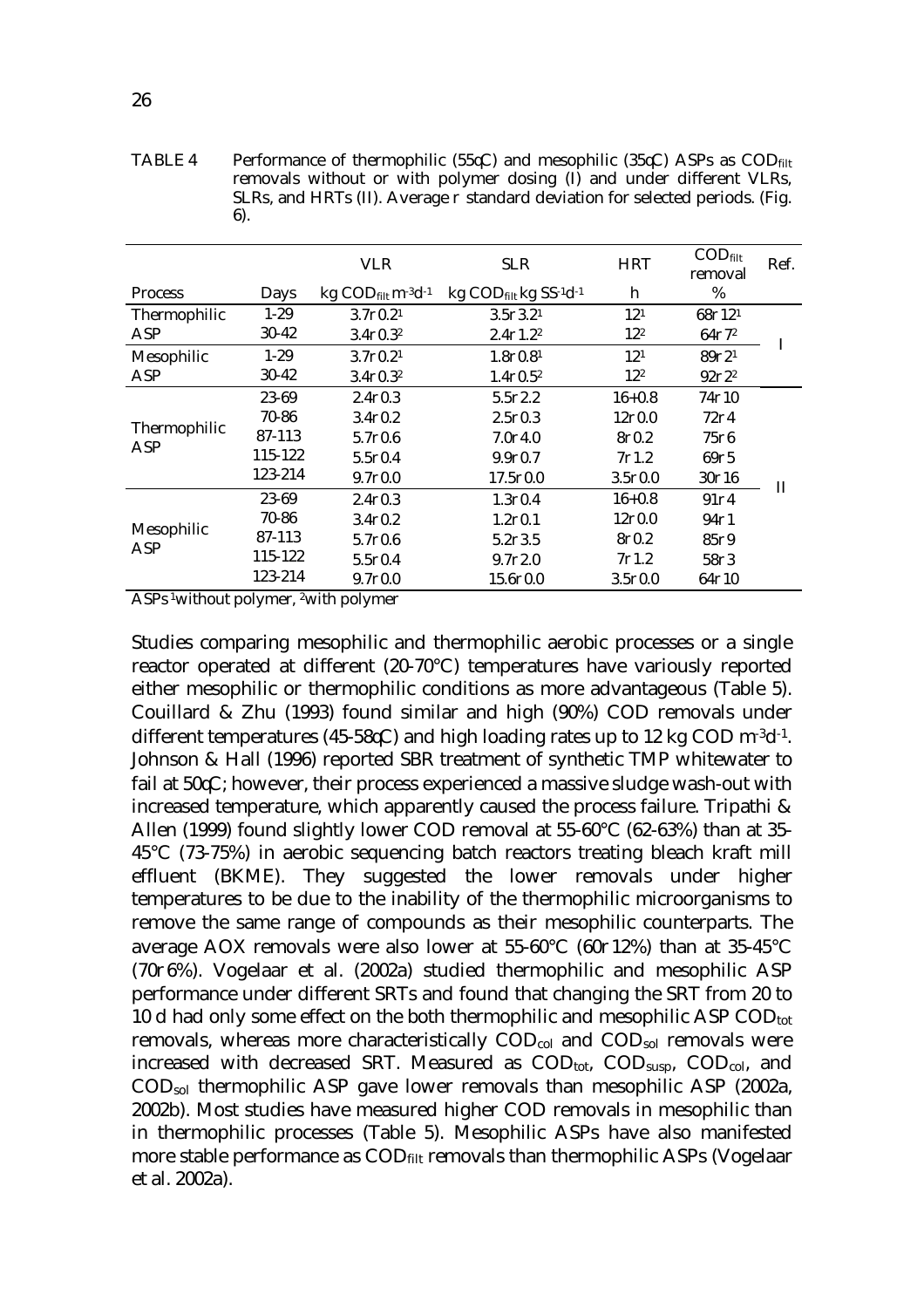| <b>Process</b> | $\mathbf{C}$               | <b>Scale</b> | Wastewater                                            | VLR<br>kg COD m <sup>-3</sup> d <sup>-1</sup> | <b>HRT</b><br>h                   | $\mathrm{COD}_{\text{filt}}$<br>removal % | Reference                       |
|----------------|----------------------------|--------------|-------------------------------------------------------|-----------------------------------------------|-----------------------------------|-------------------------------------------|---------------------------------|
| <b>SCAS</b>    | 45<br>52<br>58             | lab          | Slaughterhouse effluent                               | $2.4 - 12$<br>$2.4 - 12$<br>$2.4 - 6$         | $6 - 30$<br>$6 - 30$<br>$12 - 30$ | >90<br>>90<br>86                          | Couillard &<br>Zhu 1993         |
| <b>SBR</b>     | 20<br>30<br>40<br>45<br>50 | lab          | <b>TMP</b> whitewater                                 | 1.4                                           | 48                                | 69<br>76<br>59<br>63<br>9                 | Tardif<br>&<br><b>Hall 1997</b> |
| <b>SBR</b>     | 35<br>45<br>55<br>60       | lab          | <b>Bleached kraft</b>                                 | $0.9 - 1.4$                                   | 12                                | 75<br>73<br>62<br>63                      | Tripathi &<br><b>Allen 1999</b> |
| <b>ASP</b>     | 30<br>55                   | lab          | Anaerobically pre-treated<br>paper mill process water | 4.1                                           | 12                                | $57 - 601$<br>$43 - 561$                  | Vogelaar et<br>al. 2002a        |
| <b>ASP</b>     | 30<br>55                   | lab          | Anaerobically pre-treated<br>paper mill process water | $3.3 - 6.0$                                   | 12                                | $64 - 701$<br>$53 - 541$                  | Vogelaar et<br>al. 2002b        |

TABLE 5 Studies of comparative mesophilic and thermophilic aerobic suspended sludge treatments.

 $\overline{ASP}$  = activated sludge process,  $\overline{SBR}$  = sequencing batch reactor,  $\overline{SCAS}$  = semi-continuous activated sludge process,  $SCBP$  = suspended carrier biofilm process,  ${}^{1}COD_{tot}$  removals.

#### **4.1.2 Fluctuating temperature ASP**

The effect of varying temperature on APS performance was studied by changing the temperature randomly and rapidly between 27-56°C (Fig. 7) under different VLRs and HRTs. In the previous chapter (4.1.1.) ASPs, which were run at  $35\text{C}$  and  $55\text{C}$  as reference processes, were described (Fig. 6) (II). In the fluctuating temperature ASP the HRT was gradually reduced from 18 h to 4.5 h, corresponding to an increase in VLR from 2 to 7.5 kg  $\text{COD}_{\text{filt}}$  m<sup>-3</sup>d<sup>-1</sup>. Owing to the more fluctuating process conditions (temperature) compared to the mesophilic and thermophilic ASPs, the changes in HRT and VLR were conducted more moderately (Fig. 7) (II). The average  $\text{COD}_{\text{filt}}$  removals under mesophilic and thermophilic conditions were close to those under the respective conditions (Table 6). The fluctuating temperature ASP experienced the same starvation period as the thermophilic and mesophilic ASPs. The starvation affected the  $\text{COD}_{\text{filt}}$  removal of the fluctuating temperature ASP, which dropped from 63 to 56% for one day thereafter returning to 69% (Fig. 7). The reactor temperature at that time was  $55\text{C}$ .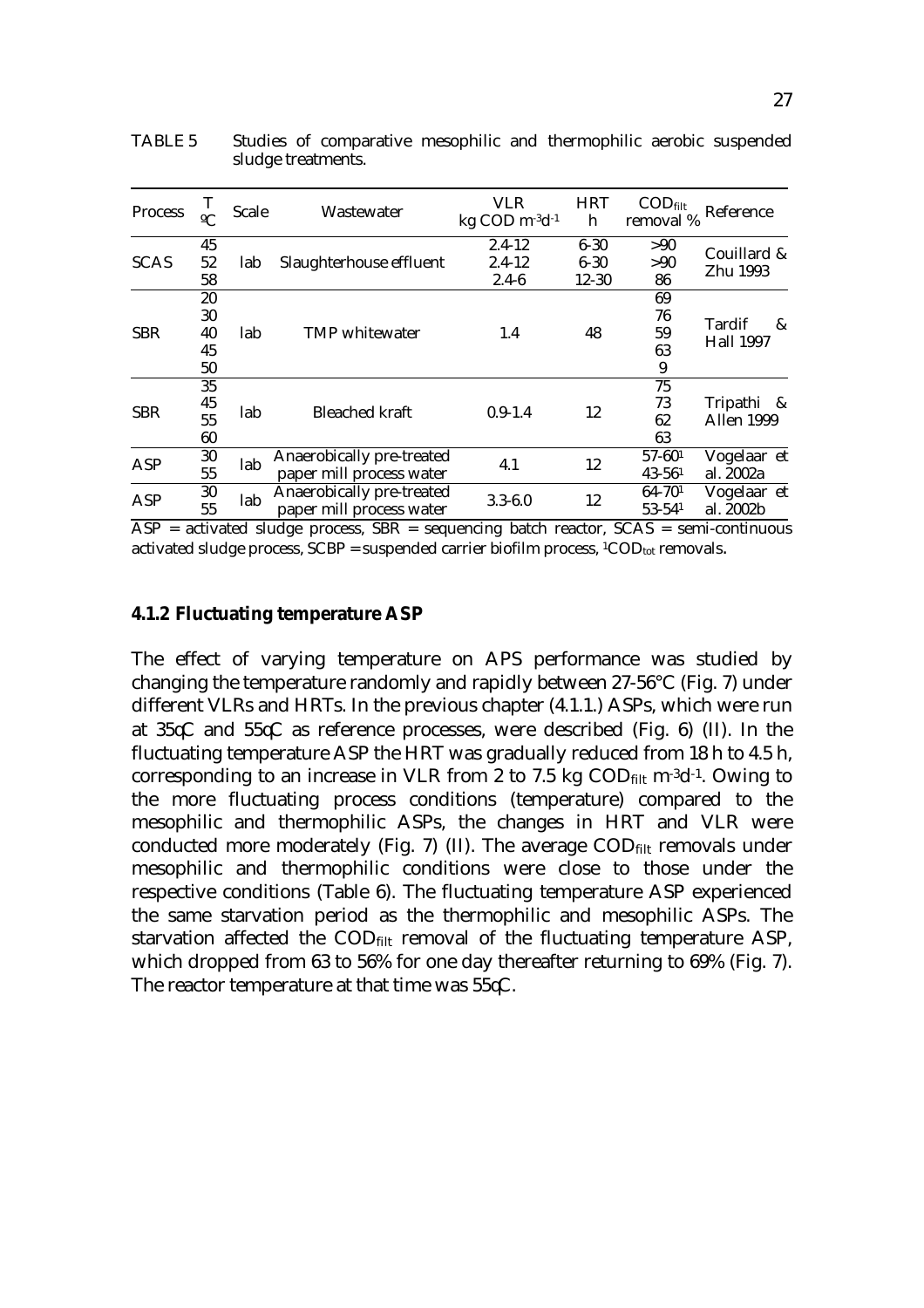

FIGURE 7 Performance of fluctuating temperature ASP. Figure a: HRT h ( ) and VLR kg COD<sub>filt</sub> m<sup>-3</sup>d<sup>-1</sup> ( ). Figure b: Fluctuating temperature ASP temperature  $\nabla$  $\overrightarrow{O}$  and COD<sub>filt</sub> removal % ( $\hat{A}$ ), thermophilic ASP COD<sub>filt</sub> removal (), and mesophilic ASP CODfilt removal (--). (II).

TABLE 6 Fluctuating temperature ASP  $\text{COD}_{\text{filt}}$  removals and reference  $\text{COD}_{\text{filt}}$ removals in the thermophilic (55 $\&$ C) and mesophilic (35 $\&$ C) ASPs (II).

| <b>Process</b>      | <b>Temperature</b> | $\mathbf N$ | $\mathrm{COD}_{\text{filt}}$ | Reference COD <sub>filt</sub> removal  |
|---------------------|--------------------|-------------|------------------------------|----------------------------------------|
| conditions          | $\alpha$           |             | removal                      | % at $35\text{\AA}$ and $55\text{\AA}$ |
|                     |                    |             | %                            |                                        |
|                     | 27                 | 4           | 8504                         |                                        |
| Mesophilic          | 35                 | 6           | 83710                        | 8829                                   |
|                     | $40 - 45$          | 8           | 8008                         |                                        |
| <b>Thermophilic</b> | $50 - 52$          | 14          | 7299                         | 7478                                   |
|                     | 55                 | 25          | 70 <sub>0</sub> 5            |                                        |

Data for individual temperatures are from different VLRs and HRTs (Fig. 7).

 $N =$  Number of samples.

The fluctuating temperature ASP was capable of producing stable, COD<sub>filt</sub> removals comparable to those of the reference ASPs, which was apparently shown for the first time. Apparently, the microbial population in the thermophilic aerobic processes was flexible and tolerated sudden short and long-term temperature changes. Barr et al.  $(1996)$  found in a thermophilic  $(50\text{C})$ ASP that an 8 to 10-hour drop in temperature to 43, 33.5, 18, and 9.5°C caused BOD removal to drop from 90% to 80-85% at 43-33.5°C, and to 70-55% at 18- 9.5°C. After all the temperature drops 1-3 days was a sufficient period for the process to return to removing 90% BOD.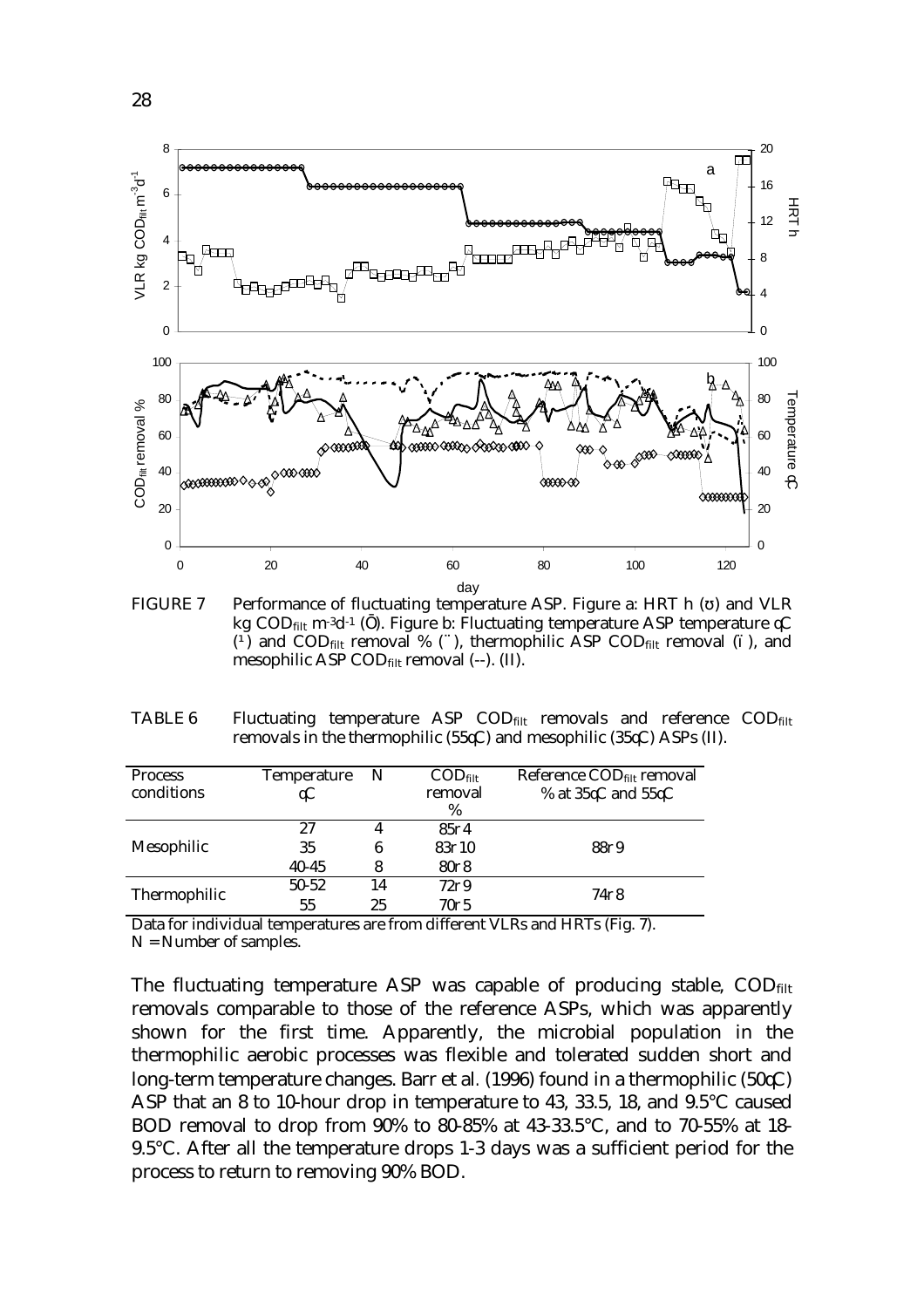#### **4.1.3 Thermophilic and mesophilic ASP effluent quality**

Thermophilic and mesophilic ASP effluent quality was established in different CODs and studied in the reactors describe earlier (I). Different CODs  $(COD_{\text{tot}})$ ,  $\text{COD}_{\text{susp}}$ ,  $\text{COD}_{\text{col}}$ , and  $\text{COD}_{\text{sol}}$ ) for selected samples (during normal operation) were characterised for the feed and effluents from both the thermophilic and mesophilic ASPs (Fig. 8).

The thermophilic effluent showed markedly higher  $\text{COD}_{\text{tot}}$  values than did the mesophilic effluent. This was due, especially, to the increase in  $\text{COD}_{\text{col}}$ in the thermophilic treatment, as both treatments gave varying and high effluent COD<sub>susp</sub> values. COD<sub>susp</sub> indicates the unsettleable fraction of suspended solids in the effluents. Both reactors suffered from poor sludge settling properties, measured as varying effluent COD<sub>susp</sub> values. In both processes the CODsusp values were higher compared to those of the feed wastewater. The thermophilic ASP produced slightly higher effluent COD<sub>susp</sub> than the mesophilic ASP (Fig. 8).

The mesophilic ASP gave  $99\partial 21\%$  COD<sub>col</sub> removal with effluent values of  $6\delta$ 5 mg l<sup>-1</sup>, whereas in the thermophilic ASP the COD<sub>col</sub> values were increased to 460 $\partial$ 170 mg l<sup>-1</sup> (I). COD<sub>sol</sub> removals were 91 $\partial$ 1% and 89 $\partial$ 2% in the mesophilic and thermophilic ASPs, respectively. The polymer dosing effect on the effluent quality measured as different COD characteristics was negligible. Compared to the mesophilic ASP effluent,  $\text{COD}_{\text{col}}$  had a clearly greater influence to the lower thermophilic COD removals than CODsusp (Fig. 8). The possible reasons for higher COD<sub>col</sub> values and/or high turbidity in thermophilic treatment processes are, e.g., the composition of the feed wastewater, high density of free bacteria and poor floc formation, and higher proportion of complex substances in the wastewater (Tripathi & Allen 1999, Vogelaar et al. 2002a, 2002b).



FIGURE 8 Different CODs in the feed wastewater (1), the mesophilic ASP effluent (2) and thermophilic ASP effluent (3) as average + standard deviation (I). Number of samples = 8.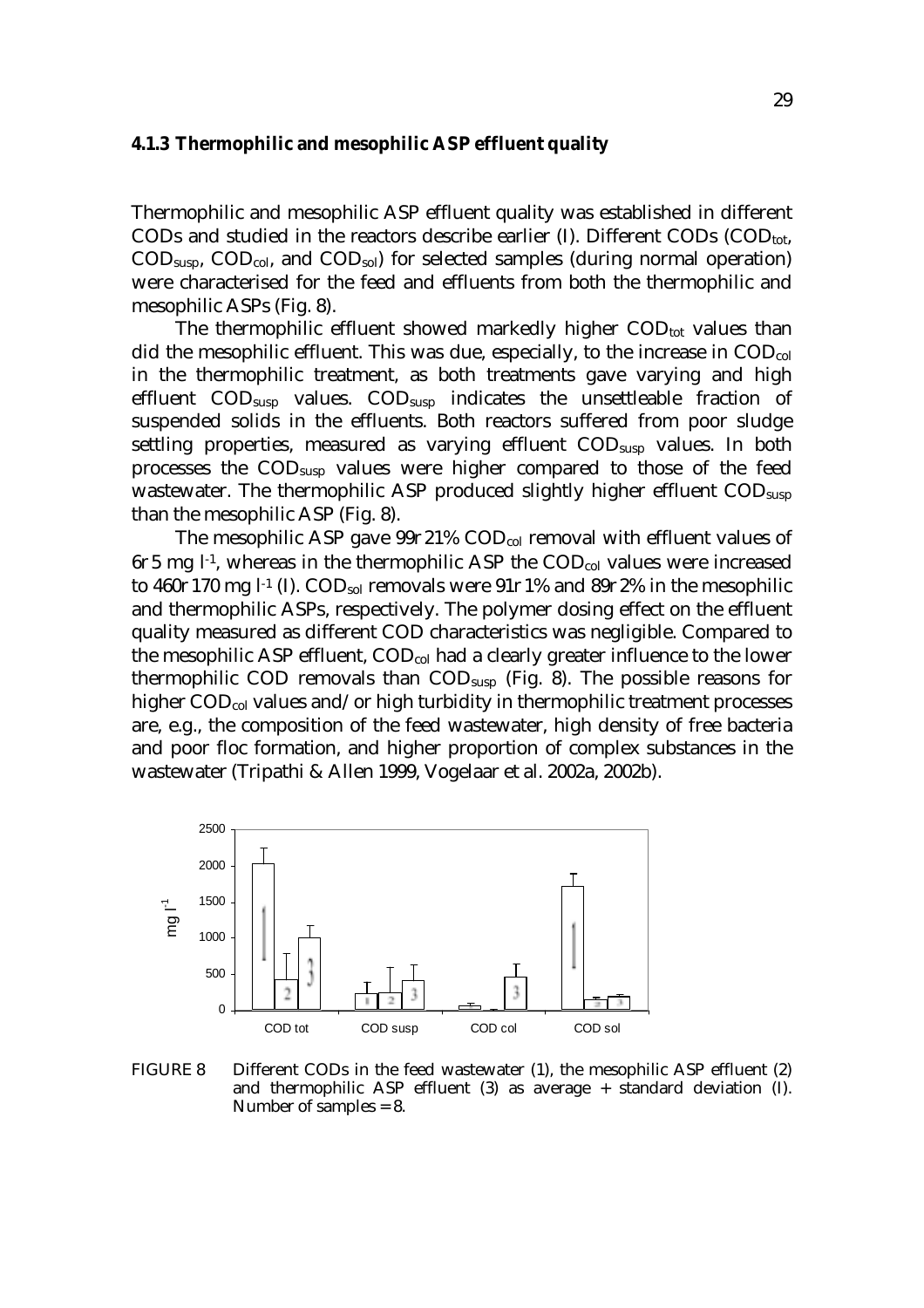Both the thermophilic and mesophilic ASPs efficiently removed COD<sub>sol</sub>. Thermophilic CODsol removal may depend on wastewater biodegradability, and microorganisms using the substrate also produce organic substances, soluble microbial products, which may have an inert nature. Thermophilic  $(55\text{C})$  treatment of easily degradable, acetate wastewater, gave slightly higher  $\text{COD}_{sol}$  removal than mesophilic (30 $\text{C}$ ) treatment (Vogelaar et al. in press a). With more complex wastewaters, such as pre-treated paper mill effluent or pharmaceutical wastewater, thermophilic aerobic processes have removed less CODsol than mesophilic aerobic processes (LaPara et al. 2001, Vogelaar et al. 2002a, 2002b) (Table 7). In the treatment of pharmaceutical wastewater at  $30\text{C}$ and  $60\text{\%}$  more COD<sub>sol</sub> was removed at  $30\text{\%}$  (62%) (LaPara et al. 2001). LaPara et al. (2001) suggested that lower removals (38%) under thermophilic conditions were related to the lower diversity of the thermophilic population. They also reported that mesophilic-mesophilic  $(30\text{C})$  treatment resulted in a greater reduction in COD<sub>sol</sub> (80%) than thermophilic-mesophilic (55 / 30 $\mathcal{C}$ ) treatment (75%) and suggested that this was related to the increased proportion of nondegradable COD caused by the bacterial decay at higher temperatures. However, the differences between the two effluent  $\text{COD}_{sol}$  values were rather small, compared to the initial feed wastewater CODsol. Even though Vogelaar et al. (2002a) reported lower thermophilic than mesophilic  $\text{COD}_{sol}$  removal, their CODsol removals under both the thermophilic (14-27%) and mesophilic (26-33%) conditions were markedly low, owing to the low amount of biodegradable substrate, measured as COD<sub>sol</sub> in the anaerobically pre-treated wastewater. However, even with higher-COD wastewater, Vogelaar et al. (2002b) obtained a similar result.

| <b>Process</b> | TVC                       | Wastewater                                                                           | $\text{COD}_{\text{sol}}$ removal % | Reference                  |
|----------------|---------------------------|--------------------------------------------------------------------------------------|-------------------------------------|----------------------------|
| ASP            | 30                        | Anaerobically pre-treated                                                            | 26-33                               | Vogelaar et al. 2002a      |
|                | 55                        | paper mill effluent                                                                  | 14-27                               |                            |
| ASP            | 30                        | Anaerobically pre-treated                                                            | 21-35                               | Vogelaar et al. 2002b      |
|                | 55                        | paper mill effluent                                                                  | 28-45                               |                            |
|                | 30                        |                                                                                      | 65 <sup>1</sup>                     |                            |
|                | 35                        | pharmaceutical<br>wastewater                                                         | 581                                 |                            |
|                | 40                        |                                                                                      | 52 <sup>1</sup>                     |                            |
| <b>Batch</b>   | 45                        |                                                                                      | 52 <sup>1</sup>                     | LaPara et al. 2001         |
|                | 50                        |                                                                                      | 54 <sup>1</sup>                     |                            |
|                | 55                        |                                                                                      | 42 <sup>1</sup>                     |                            |
|                | 60                        |                                                                                      | 37 <sup>1</sup>                     |                            |
| <b>CSTR</b>    | 30                        | acetate-wastewater                                                                   | $96 - 972$                          | Vogelaar et al. in press a |
|                | 55                        |                                                                                      | 97-982                              |                            |
| $\sim$ $\sim$  | $\mathbf{r}$<br>$\cdot$ . | $\sim$<br>. 1 . 1<br>$0$ $\overline{1}$ $\overline{1}$ $\overline{1}$ $\overline{1}$ |                                     |                            |

TABLE 7 Comparison of  $\text{COD}_{sol}$  removals from different wastewaters in thermophilic and mesophilic aerobic processes.

1values estimated from figure in original article, 2VFA removal.

CODcol values and removals are rarely reported in wastewater treatment studies. However, effluent  $\text{COD}_{\text{col}}$  values can be related to higher effluent turbidity (Vogelaar et al. 2002b). Turbidity is reported more often in thermophilic aerobic treatment studies than COD<sub>col</sub> values (reviewed by LaPara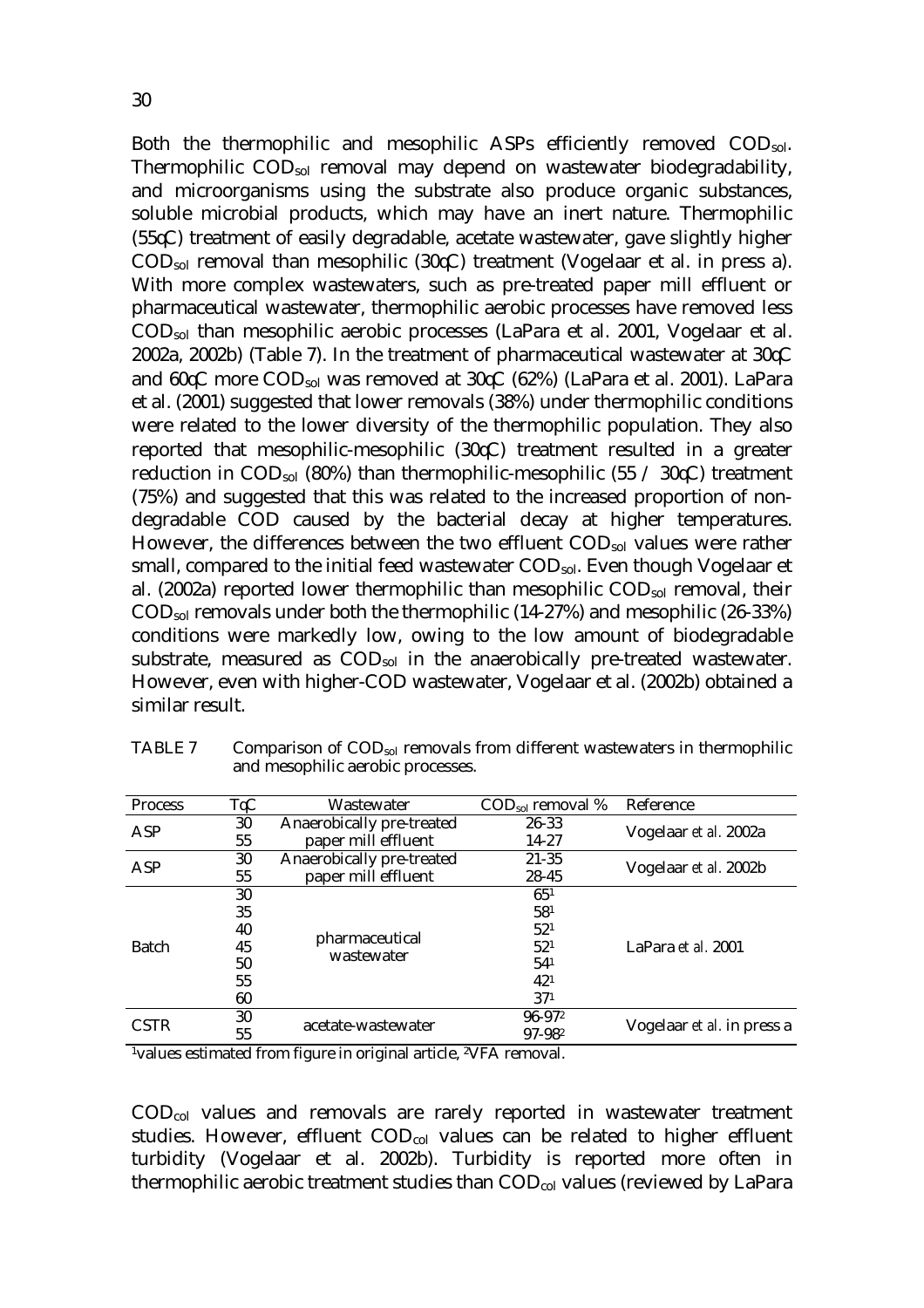& Alleman 1999, Jahren 1999, Suvilampi et al. 2001, Vogelaar 2002). In the present thesis  $\text{COD}_{\text{filt}}$  and  $\text{COD}_{\text{sol}}$  were fractioned by GF/A (1.6 cm) and 0.45 Pm filters, whereas Vogelaar et al. (2002a, 2002b, in press b) fractioned COD similarly to COD<sub>tot</sub>, COD<sub>susp</sub>, COD<sub>col</sub>, and COD<sub>sol</sub>. However, they used different pore-size filters (4.5  $\sigma$ m for COD<sub>filt</sub> and 0.6  $\sigma$ m for COD<sub>sol</sub>). In a batch experiment they found  $\text{COD}_{\text{col}}$  to be higher after thermophilic than mesophilic treatment (Vogelaar et al. in press b), whereas in continuously operated ASPs the thermophilic ASP gave lower effluent CODcol than the mesophilic ASP (Vogelaar et al. 2002a, 2002b). More often, only  $\text{COD}_{\text{tot}}$ ,  $\text{COD}_{\text{filt}}$ , or  $\text{COD}_{\text{sol}}$ values, with or without effluent turbidity measurements, have been reported in thermophilic wastewater treatment studies, and calculated values, such as  $\text{COD}_{\text{col}}$ , have not. In many cases the high  $\text{COD}_{\text{filt}}$  values in thermophilic effluents are probably due to higher  $\text{COD}_{\text{col}}$  values, since, at least for easily biodegradable wastewaters, thermophilic bacteria can remove the same amount of CODsol as mesophilic bacteria (Vogelaar et al. in press a, Table 7). Colloidal particles in the diluted molasses wastewater did not cause high thermophilic effluent CODcol values in the laboratory experiments, since the feed wastewater  $\text{COD}_{\text{col}}$  values were markedly lower (70 $\partial$ 25 mg l<sup>-1</sup>) than they were in the thermophilic effluents  $(350\partial220 \text{ mg} l^{-1})$  (I-III). Methods of improving thermophilic ASP floc formation and sludge settleability have not been proposed so far, but it appears that a cationic agent might be one way of achieving better floc formation under thermophilic conditions. Divalent and trivalent cations are used to enhance mesophilic ASP performance and effluent quality, as showed by Murthy & Novak (1998).

 In the present study the use of polymer did not have any obvious effect on thermophilic effluent quality (I). Apparently the polymer did not interact with the dispersed, free bacteria. The polymer was expected to join dispersed particles together, which should particularly have been seen in a difference in thermophilic CODcol values: because small dispersed particles, such as free bacteria of size  $0.45$ -1.6  $\sigma$ m, would be expected to adsorb onto the polymer and to the flocs bridged by the polymer, their removal should be seen in decreased  $\text{COD}_{\text{col}}$  values, and probably in the form of a shift from  $\text{COD}_{\text{col}}$  to  $\text{COD}_{\text{susp}}$ .

 The effect of prolonged (24 h) aeration and temperature on thermophilic effluent COD<sub>filt</sub> was studied in batch experiments at  $35\text{C}$  and  $55\text{C}$  (I, II) in order to study the higher CODs in thermophilic effluent, which were assumed to be due to either the lower COD removal of the thermophilic microorganisms or some physico-chemical difference in a high-temperature environment. Thermophilic effluents had markedly higher  $\text{COD}_{\text{tot}}$  and  $\text{COD}_{\text{filt}}$  than the mesophilic effluents (Chapter 4.1.1. Fig. 6; this Chapter, Fig. 8). In more detail, effluent  $\text{COD}_{\text{susp}}$  and  $\text{COD}_{\text{col}}$  values were higher for thermophilic effluent (Fig. 8). Both of these CODs were considered to be higher in the thermophilic effluent due to the high amount of free and dispersed bacteria  $(COD_{col})$  and to the poor settling properties of the bigger aggregates ( $\text{COD}_{\text{susp}}$ ). Aeration at 55 $\mathcal{K}$ did not reduce COD<sub>filt</sub>, whereas at  $35^{\circ}$ C COD<sub>filt</sub> removal was  $38-43\%$  (Fig. 9). The thermophilic effluent COD<sub>col</sub> values remained the same at 55 $\mathcal{K}$ , whereas at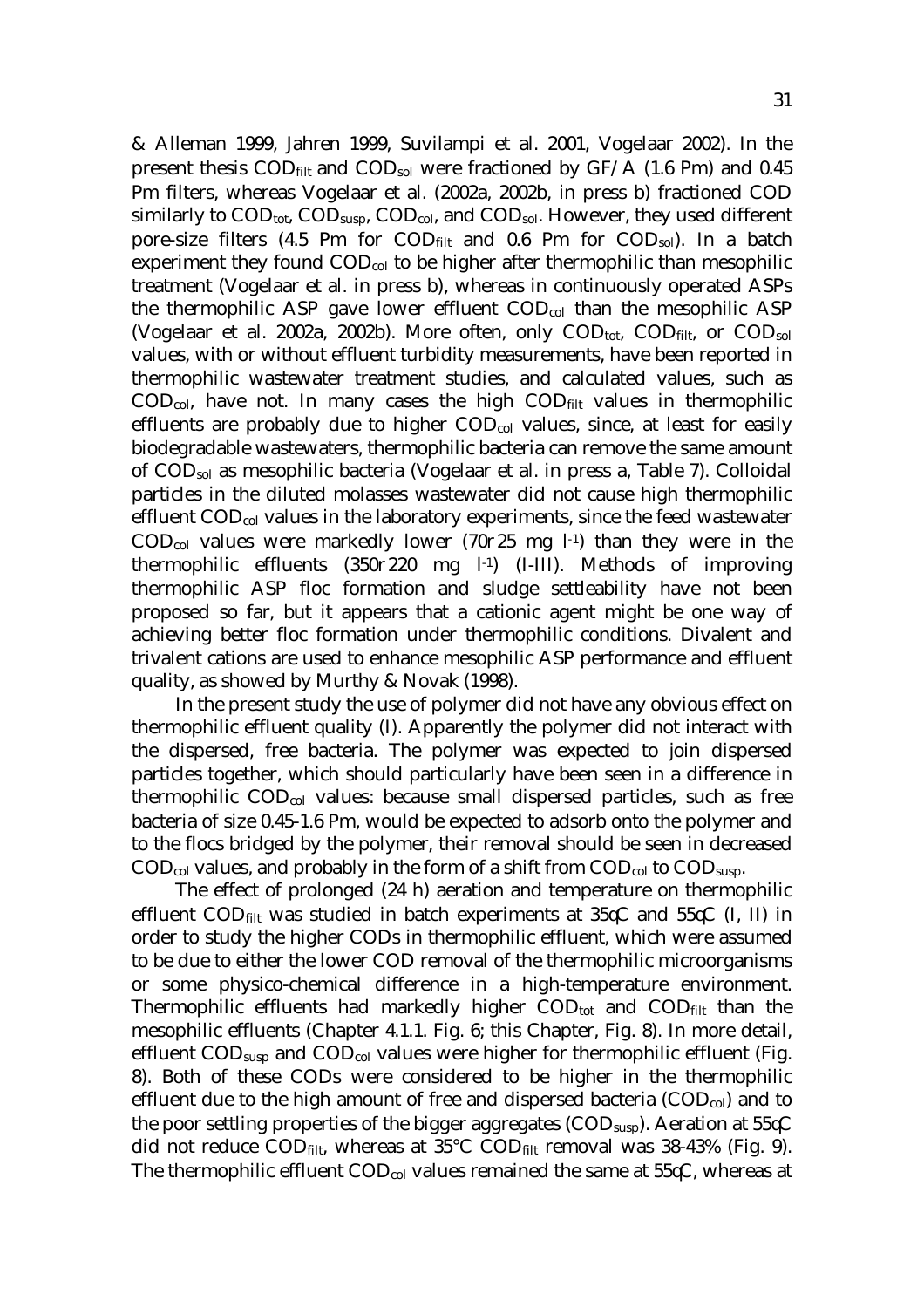35 $\mathcal{C}$  90% of COD<sub>col</sub> was removed (Fig. 10). Some COD<sub>sol</sub> was removed at 55 $\mathcal{C}$ , whereas at  $35\mathcal{K}$  the COD<sub>sol</sub> values rose from an initial 230 mg l<sup>-1</sup> to 380 mg l<sup>-1</sup>. The density of free bacteria in the thermophilic effluent fell from class 4 (the highest density) to 2 (mediate density) under mesophilic conditions and remained the same (4) under thermophilic conditions (I).



FIGURE 9 The effect of temperature on COD<sub>filt</sub> in post-aeration of thermophilic ASP effluent ( ) at  $55\overline{C}$  (I), ( $\overline{O}$  at  $55\overline{C}$  (II), ( $\overline{A}$ ) at  $35\overline{C}$  (I), ( ) at  $35\overline{C}$  (II).



FIGURE 10 The effect of temperature on different fractioned CODs in thermophilic ASP effluent post-aeration at  $35\mathcal{C}$  and  $55\mathcal{C}$ . (1)  $\text{COD}_{\text{tot}}$ , (2)  $\text{COD}_{\text{susp}}$ , (3)  $\text{COD}_{\text{col}}$ ,  $(4)$  COD<sub>sol</sub>. (I).

Apparently the reduced  $\text{COD}_{\text{filt}}$  and  $\text{COD}_{\text{col}}$  values were due to the aggregation of dispersed particles and not caused by biological activity, which was supported by the simultaneous decrease in  $\text{COD}_{\text{col}}$  (aggregation) and increase in COD<sub>sol</sub> (microbial lyses) at  $35\mathcal{C}$  (Fig. 12). COD<sub>sol</sub> increase has been related to released soluble microbial products (Murthy & Novak 1998). Aeration at  $55\text{C}$ did reduce the  $\text{COD}_{\text{tot}}$  to some extent (24%), probably by dissolution of suspended solids, whereas CODfilt (Fig. 11) and CODsol (Fig. 12) remained unchanged. Apparently in all of the batches thermophilic bacteria decayed and at  $55\text{C}$  the remaining bacteria were able to utilise the SMP from the decayed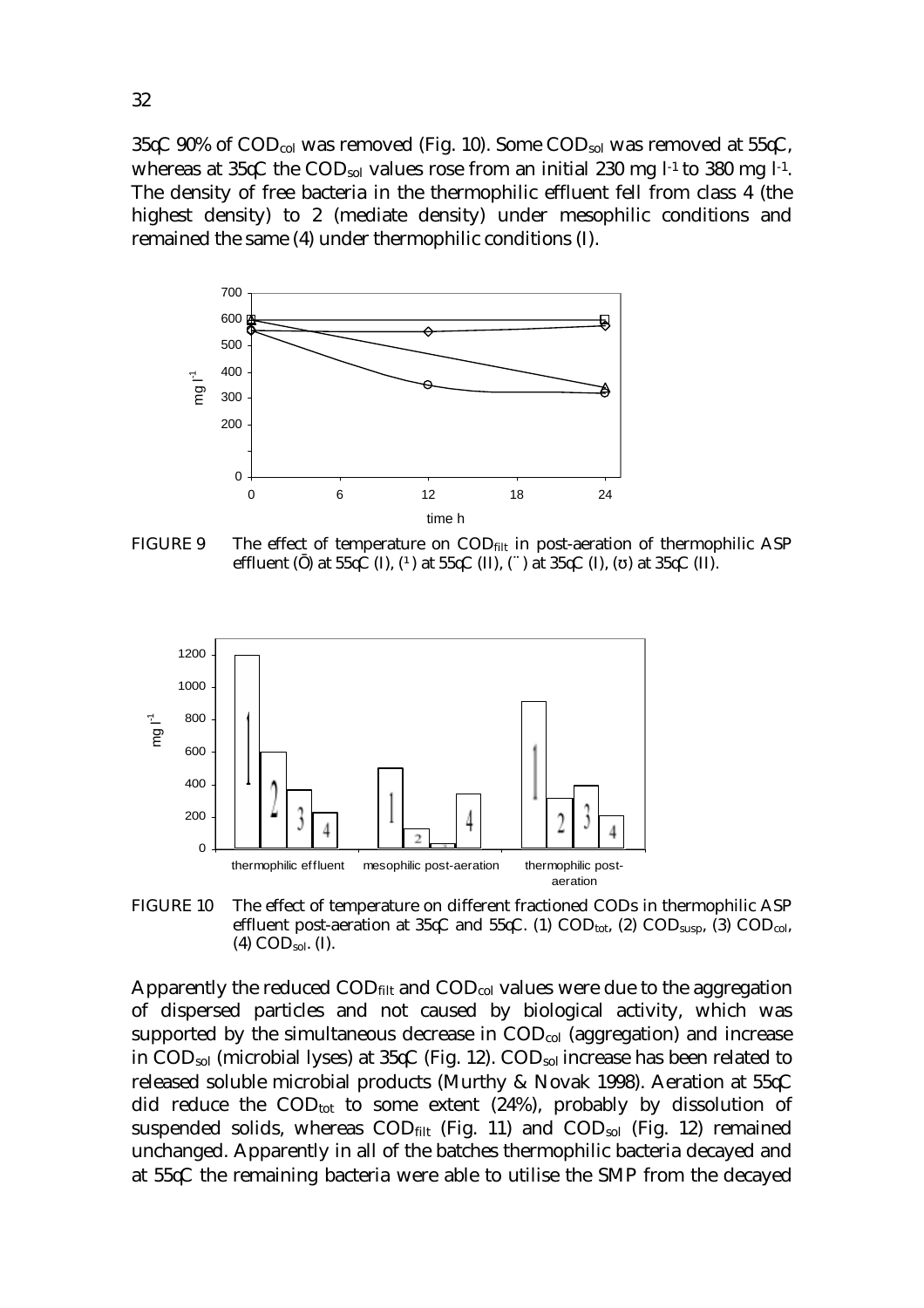bacteria, whereas at  $35\mathcal{C}$  this did not occur. This leads one to assume that releasing thermophilic effluent at a lower temperature improves the settling properties of thermophilic sludge by physical aggregation, and further that if the mesophilic bacteria are able to utilise the SMP from the decay of the thermophilic bacteria, the total effluent quality will improve.

#### **4.1.4 Thermophilic and mesophilic ASP sludge settleability**

The ASPs were also used to compare thermophilic and mesophilic sludge settling properties and MLSS values (I, II). In the first study the influence of polymer dosing on SVIs was also studied (I). Under both the thermophilic and mesophilic conditions MLSS varied markedly (Fig. 11) due to problems in the operation of settling units and sludge recycling. However, operating the reactors under increased VLR led to higher MLSS. The thermophilic ASPs had lower MLSS values than the mesophilic ASPs (Table 8). The thermophilic ASPs gave better SVIs than the mesophilic ASPs. After dosing with cationic polymer, the SVI values showed drastic change: in the thermophilic ASP SVIs increased, whereas in the mesophilic ASP SVIs were reduced (I).



FIGURE 11 Thermophilic ( ) and mesophilic ( ) MLSS. Figure a: ASPs operated under constant HRT and VLR (Fig. 6, Table 5, I), figure b: ASPs operated under different HRTs and VLRs (Fig. 6, Table 5, II).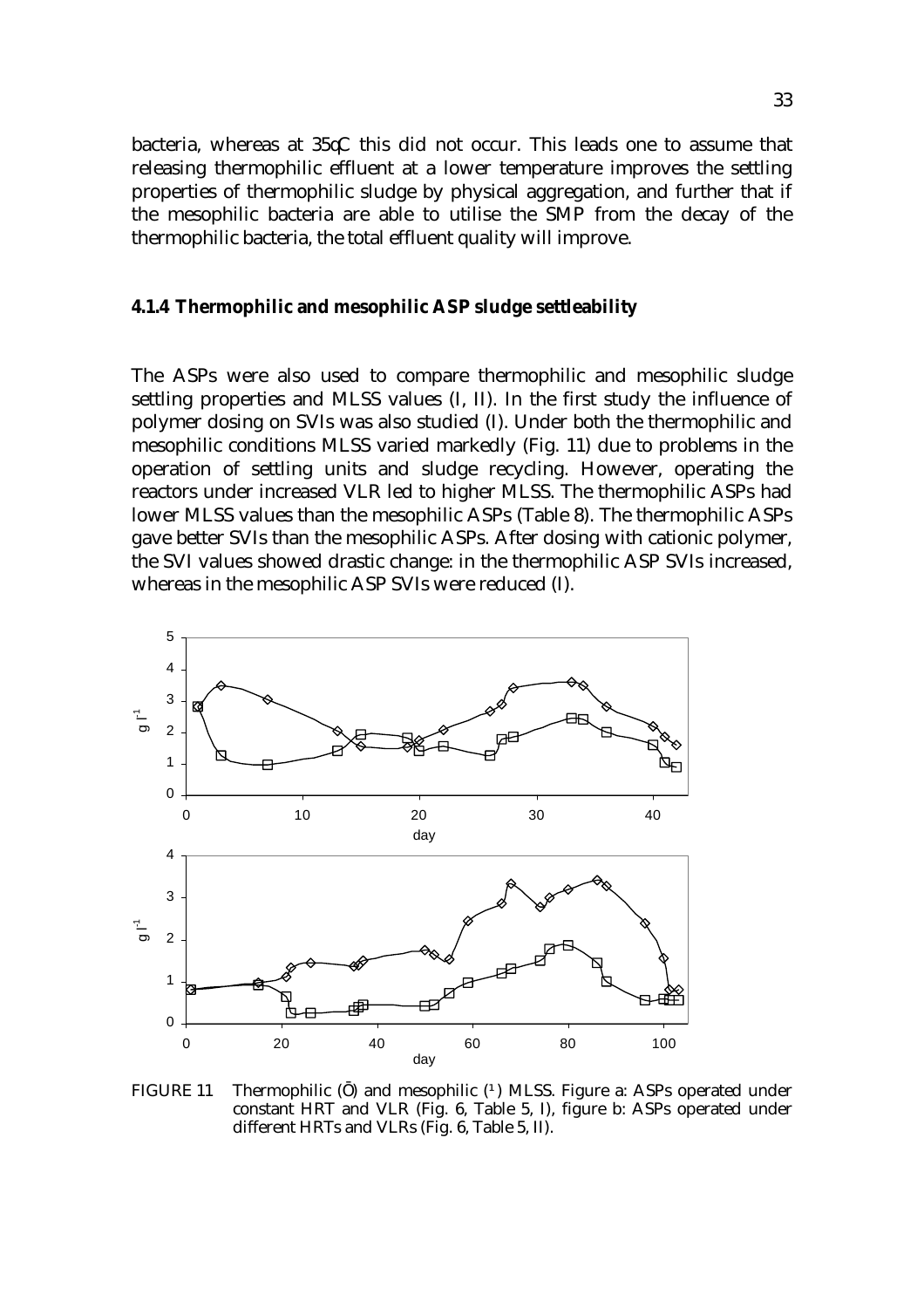| <b>Process</b> | т              | <b>SVI</b>                      | <b>MLSS</b>          | Reference |
|----------------|----------------|---------------------------------|----------------------|-----------|
|                | AC             | $mlg^{-1}$                      | $g$ $l^{-1}$         |           |
| ASP            | 35             | 740∂1601                        | $2.5\partial1.01$    |           |
|                |                | 145∂40 <sup>2</sup>             | $2.7\partial 1.1^2$  |           |
|                | 55             | $40\partial 30^1$               | $1.6 \partial 0.8^1$ |           |
|                |                | 90 <sub>0</sub> 40 <sup>2</sup> | $1.7\partial 0.8^2$  |           |
| ASP            | 35             | 220∂160                         | 2.001.1              | Н         |
|                | 55             | 280∂240                         | 0.900.6              |           |
| $1$ A $CD$     | $\cdots$<br>п. | $\cdots$<br>$9$ A $CD$          |                      |           |

TABLE 8 Thermophilic and mesophilic ASPs sludge settleability as SVI values and MLSS (I, II).

1ASP without polymer, 2ASP with polymer dose

During the SVI measurements the thermophilic sludge bed settled rapidly into the bottom of the settling column (data not shown). Typically no difference was found in sludge bed height after 15 min in the case of thermophilic sludge whereas for mesophilic sludge it took 30 min to settle (visual perception, data not shown). Apparently the thermophilic aggregates which were able to settle and were also visually detectable, had a higher settling velocity than the mesophilic aggregates under lower temperatures. As temperature rises viscosity falls, which increases the settling velocity of particles (Schwarzenbach et al. 1993). Consequently better sludge settling properties could be expected under thermophilic than mesophilic conditions. However, many laboratory thermophilic aerobic wastewater treatment processes have suffered from poor sludge settling properties (reviewed by LaPara & Alleman 1999). A few exceptions have, however been reported, such as Barr et al. (1996), who found no difference in the sludge settling properties of mesophilic  $(35\text{C})$  and thermophilic (50<sup>\</sup>C) ASPs treating bleached kraft mill effluent and Vogelaar et al. (2002a), who reported excellent sludge settling properties (SVI 12 $\partial$ 8 ml g<sup>-1</sup>) in a thermophilic ASP treating anaerobically pre-treated paper mill wastewater. Also, the mesophilic ASP in the same study had a markedly low SVI (21 $\partial$ 8 ml g-1). It would seem that the excellent sludge settling properties in the study by Vogelaar et al. (2002a) were due to a high calcium content (400 mg  $l<sup>-1</sup>$ ) in the wastewater. Ca<sup>2+</sup> creates cationic bridges with EPS within the floc and can be considered as an effective flocculant (Sobeck & Higgins 2002).

 The reason why thermophilic compared to mesophilic sludge settling properties may be poorer is due to the weaker structure of flocs in the formers, which in this study was revealed by microscopy (IV). However, both the thermophilic and mesophilic ASPs had high SVI values in the laboratory study described earlier (II). A marked difference was also measured between two separated runs (I, II). The differences between the two runs were in their operational parameters, such as HRT and VLR, and also in feed wastewater pre-treatment: in the latter study the feed was stored at room temperature and to avoid biological activity the pH was lowered to 5. In the former study the feed was stored in the refrigerator and the pH was kept high (7.5). Consequently, in the latter case markedly more pH regulation was required for the feed before it was fed into the reactors. Besides high temperature, a high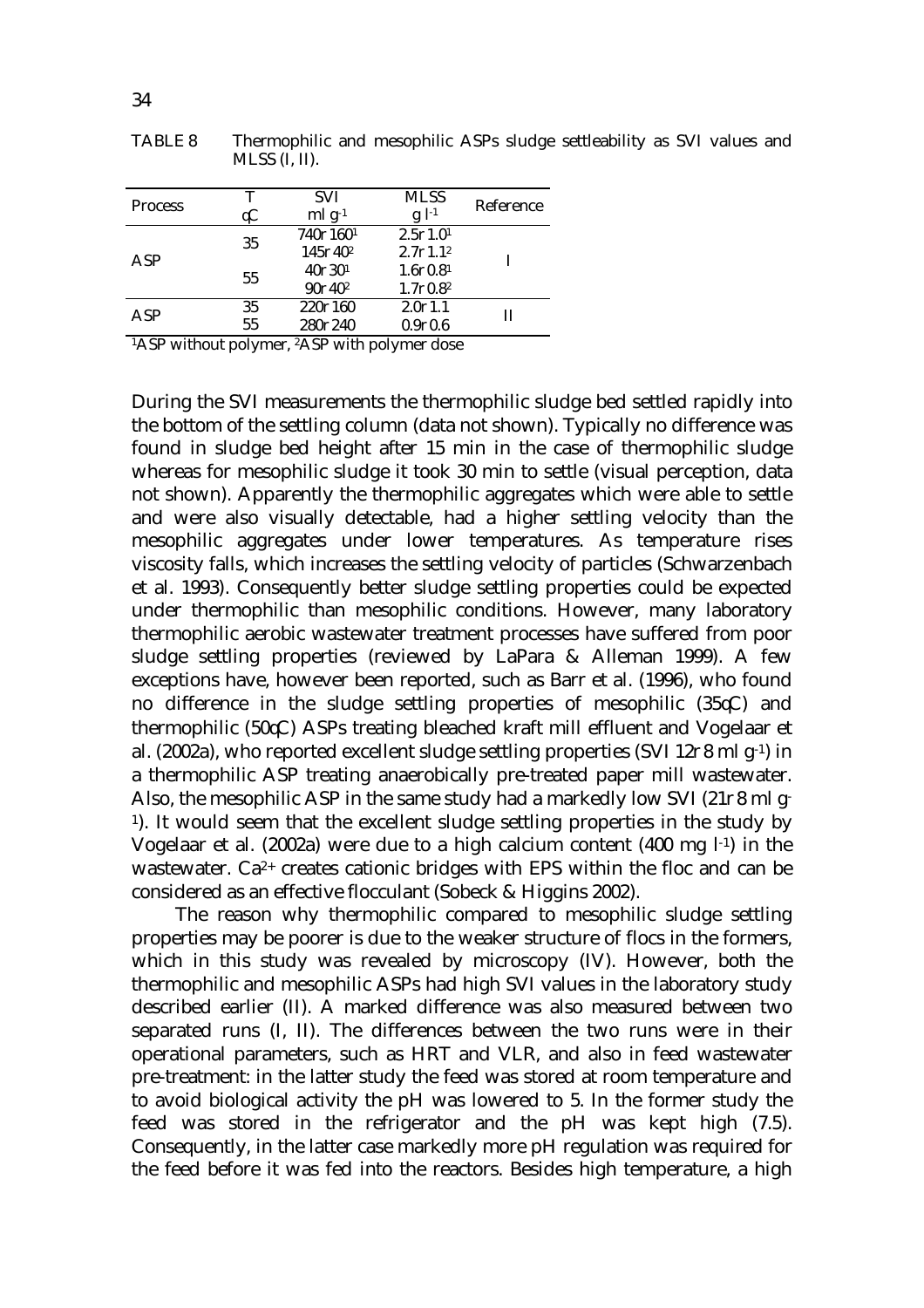monovalent to divalent (M/D) cation ratio may be the reason for the impaired floc structure and poor sludge settling properties in ASPs, since pH regulation by NaOH increases the M/D ratio (Murthy 1998). Monovalent ions, such as sodium, decrease the binding strength of the EPS to the floc structure, releasing colloidal particles into the solution (Murthy 1998). Mikkelsen & Keiding (2002b) suggested that extracellular polymeric substances (EPS) are the most important factor in floc structure. On the basis of their study Vogelaar (2002) suggested that EPS production correlates with temperature and a decreased amount of EPS inhibits floc formation. Liao et al. (2001) suggested that sludge hydrophobicity and surface charge correlate positively with protein EPS and negatively with total carbohydrate EPS. They also found that of the EPS components protein and DNA-EPS had an influence on SVI but that the amount of dispersed particles (measured as effluent suspended solids) did not, whereas total carbohydrate EPS had a correlation with dispersed particles but not with SVI.

#### **4.2 Combined thermophilic-mesophilic aerobic process**

#### **4.2.1 Performance of combined thermophilic-mesophilic process**

A combined thermophilic-mesophilic wastewater treatment was studied using a laboratory thermophilic ASP followed by mesophilic ASP and a thermophilic SCBP followed by a mesophilic ASP (III). Both treatment lines were fed with diluted molasses wastewater and operated under similar conditions, including HRT, SRT, VLR, and temperature (Fig. 13). The HRT was gradually reduced in both treatment lines in three stages; from 36 h to 24 h to 16 h.

 Throughout the runs the thermophilic-mesophilic ASP-ASP treatment gave average COD<sub>tot</sub> and COD<sub>filt</sub> removals of 81 $\partial$ 7% and 85 $\partial$ 5%, respectively, and the thermophilic-mesophilic SCBP-ASP treatment gave COD<sub>tot</sub> and COD<sub>filt</sub> removals of 82 $\partial$ 8% and 87 $\partial$ 3%, respectively (Fig. 12). Increased VLR and reduced HRT had no effect on COD<sub>filt</sub> removal in either of the treatment lines. Thermophilic treatment efficiently removed 90% CODsol (Table 9). Mesophilic post-treatment removed the colloidal COD (difference between COD<sub>filt</sub> and CODsol) present in the thermophilic effluents. Table 9 summarises the performance of both treatment lines.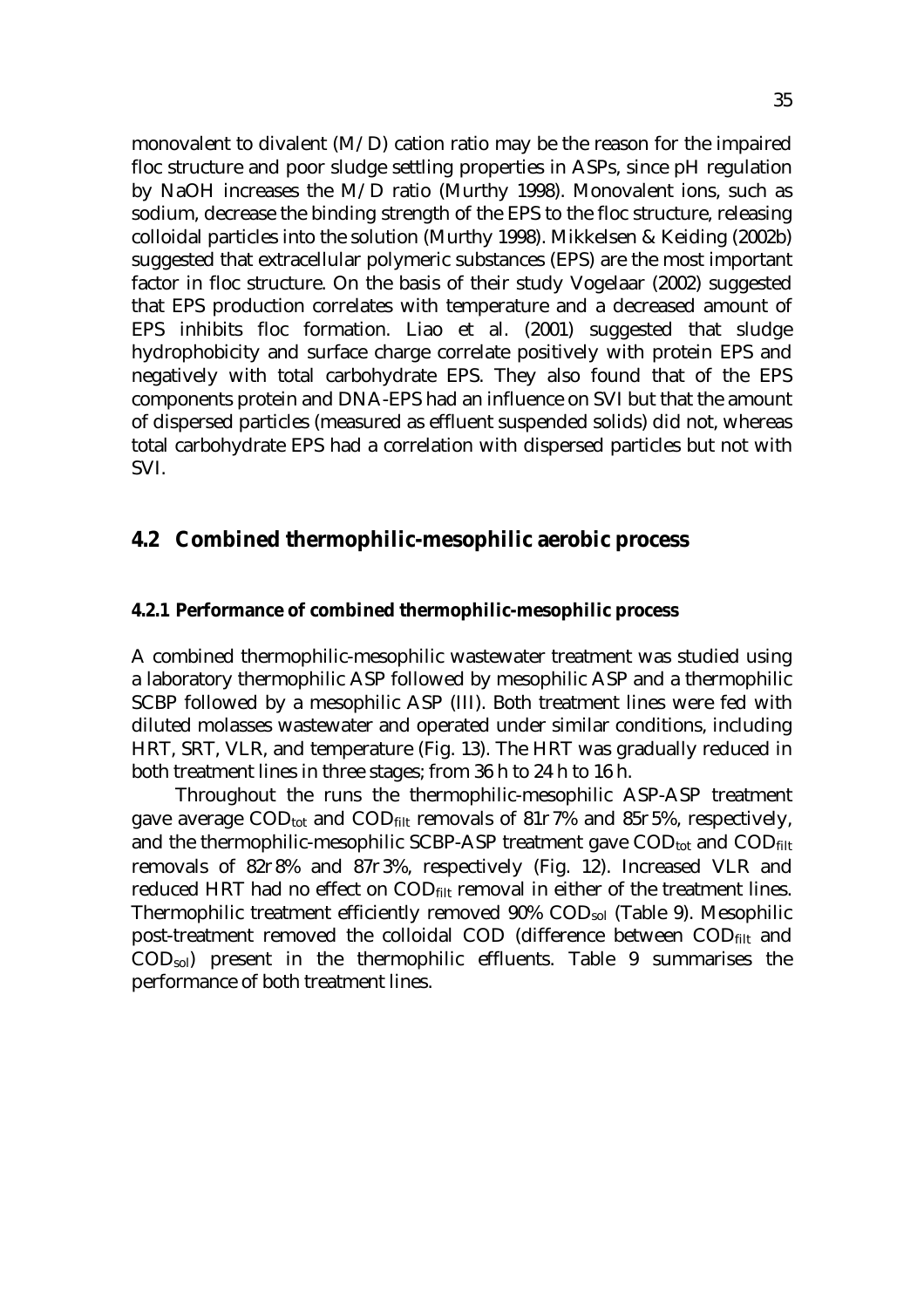

FIGURE 12 Performance of combined thermophilic-mesophilic processes. Figure a: combined processes HRT  $(-)$ , VLR  $(-)$ , thermophilic-mesophilic ASP-ASP SLR  $(\acute{O})$ , and thermophilic-mesophilic SCBP-ASP SLR ( ); b: ASP-ASP CODfilt removal ( $\hat{A}$ ) and SCBP-ASP COD<sub>filt</sub> removal ( ) (III).

TABLE 9 Performance of combined thermophilic-mesophilic aerobic processes (A12 as thermophilic ASP followed by mesophilic ASP and B12 as thermophilic SCBP followed by mesophilic ASP) under different HRTs, VLRs, and SLRs (III). (Fig. 12).

|                                         |                                                               | Period I<br>days $1-23$ |                 | Period II days<br>24-45 |            |                | Period III<br>days 46-59             |
|-----------------------------------------|---------------------------------------------------------------|-------------------------|-----------------|-------------------------|------------|----------------|--------------------------------------|
|                                         | unit                                                          | A12                     | <b>B12</b>      | A12                     | <b>B12</b> | A12            | <b>B12</b>                           |
| <b>HRT</b>                              | h                                                             | 36∂0                    | 3600            | 2400                    | 2400       | 16∂0           | 15∂0                                 |
| <b>VLR</b>                              | kg $\text{COD}_{\text{filt}}$ m <sup>-3</sup> d <sup>-1</sup> | 1.4                     | 1.4             | 1.6                     | 1.6        | 2.7            | 2.8                                  |
| <b>SLR</b>                              | $kg$ COD <sub>filt</sub> kg MLVSS $d^{-1}$                    | 1.5                     | 1.2             | $1.2\,$                 | 1.0        | 1.1            | 1.2                                  |
| $\mathrm{COD}_\mathrm{tot}$<br>removal  | $\%$                                                          | $86\partial5$           | 79711           | 7977                    | 84∂4       | $75\partial 5$ | 8601                                 |
| $\mathrm{COD}_{\text{filt}}$<br>removal | %                                                             | 8774                    | 8774            | 8675                    | 8873       | 7973           | 8601                                 |
| $\text{COD}_{\text{sol}}$<br>removal    | %                                                             | 84a                     | 88 <sup>a</sup> | 7876                    | 84∂0       | 77a            | 84 <sup>a</sup> .                    |
| <b>Effluent SS</b>                      | $mgl1}$                                                       | 18719                   | 80753           | 55∂38                   | 40042      |                | $160 \partial 68$ 120 $\partial 125$ |

adata for one sample only

The present results show that the combined thermophilic-mesophilic treatment of diluted molasses wastewater gave high (80-90%) COD removals. Thermophilic treatment efficiently removed  $\text{COD}_{sol}$ , whereas  $\text{COD}_{col}$  was increased, which was manifested as higher CODfilt values in the comparative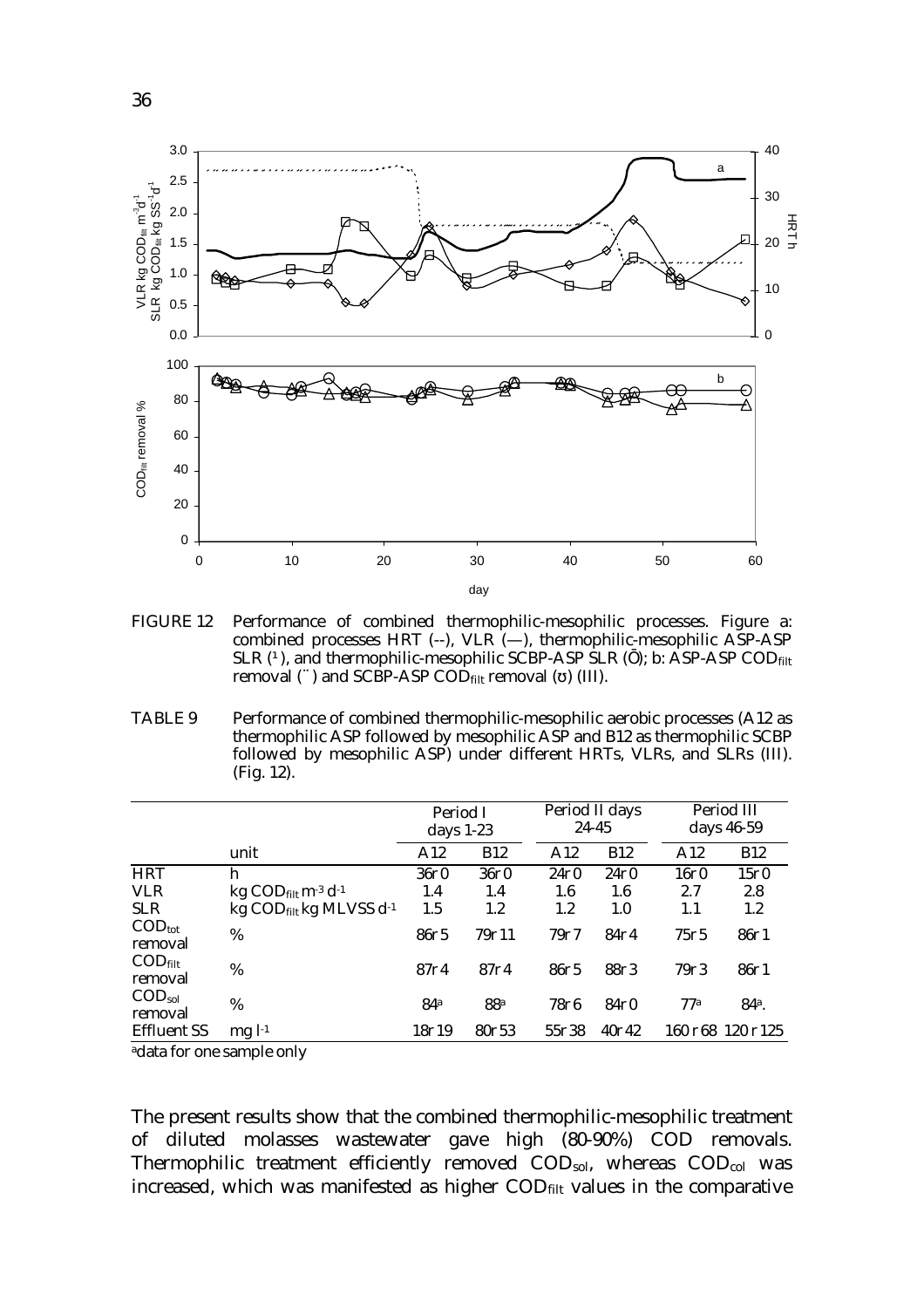studies (4.1: I, II). Mesophilic post-treatment removed the  $\text{COD}_{\text{col}}$  present in the thermophilic effluents and subsequently lowered COD<sub>filt</sub> values. However, even when the combined treatment achieved 90% CODfilt removal, the onestage mesophilic ASP treating the same wastewater also gave 90% CODfilt removal whereas in the same study the thermophilic ASP gave  $67\%$  COD $_{\text{filt}}$ removal (I). In a study by LaPara et al. (2001) mesophilic-mesophilic (30  $\div$  30  $\times$ ) treatment removed more COD<sub>sol</sub> (80%) than thermophilic-mesophilic (55 /  $30\text{\AA}$ ) treatment (75%), which they suggested was due to the higher portion of recalcitrant SMP-originated COD in the thermophilic effluent than in the mesophilic effluent. Apparently combined thermophilic-mesophilic aerobic wastewater treatment of easily degradable wastewater does not necessarily yield higher effluent quality than single mesophilic treatment but can produce better effluent quality than thermophilic treatment alone.

#### **4.2.2 Comparison of thermophilic ASP and thermophilic SCBP**

The thermophilic ASP and SCBP, the first stages in the combined thermophilicmesophilic processes shown in the previous section (4.2.1), were compared in more detail in respect of COD removals and sludge characteristics (III). HRT was gradually reduced in both reactors in three stages, from 18 h to 12 h to 8 h (to 7 h in the SCBP); corresponding to an increasing VLR from 2.7 to 3.3 to 5.7- 6.0 kg  $\text{COD}_{\text{filt}}$  m<sup>-3</sup>d<sup>-1</sup>. Between HRTs of 12-18 h the thermophilic ASP and SCBP removed 60 $\partial$ 13% and 62 $\partial$ 7% of COD<sub>filt</sub>, respectively, and with HRT of 8 h the corresponding removals were  $48\partial$ 1% and  $69\partial$ 4% (Fig. 13). The SCBP removed slightly more COD than the ASP and produced markedly better sludge settling properties (lower SVI values) than the ASP. During the first few days after startup  $\text{COD}_{\text{filt}}$  removals were markedly higher in the SCBP than in the ASP. Table 10 show thermophilic ASP and SCBP performance under similar operational conditions.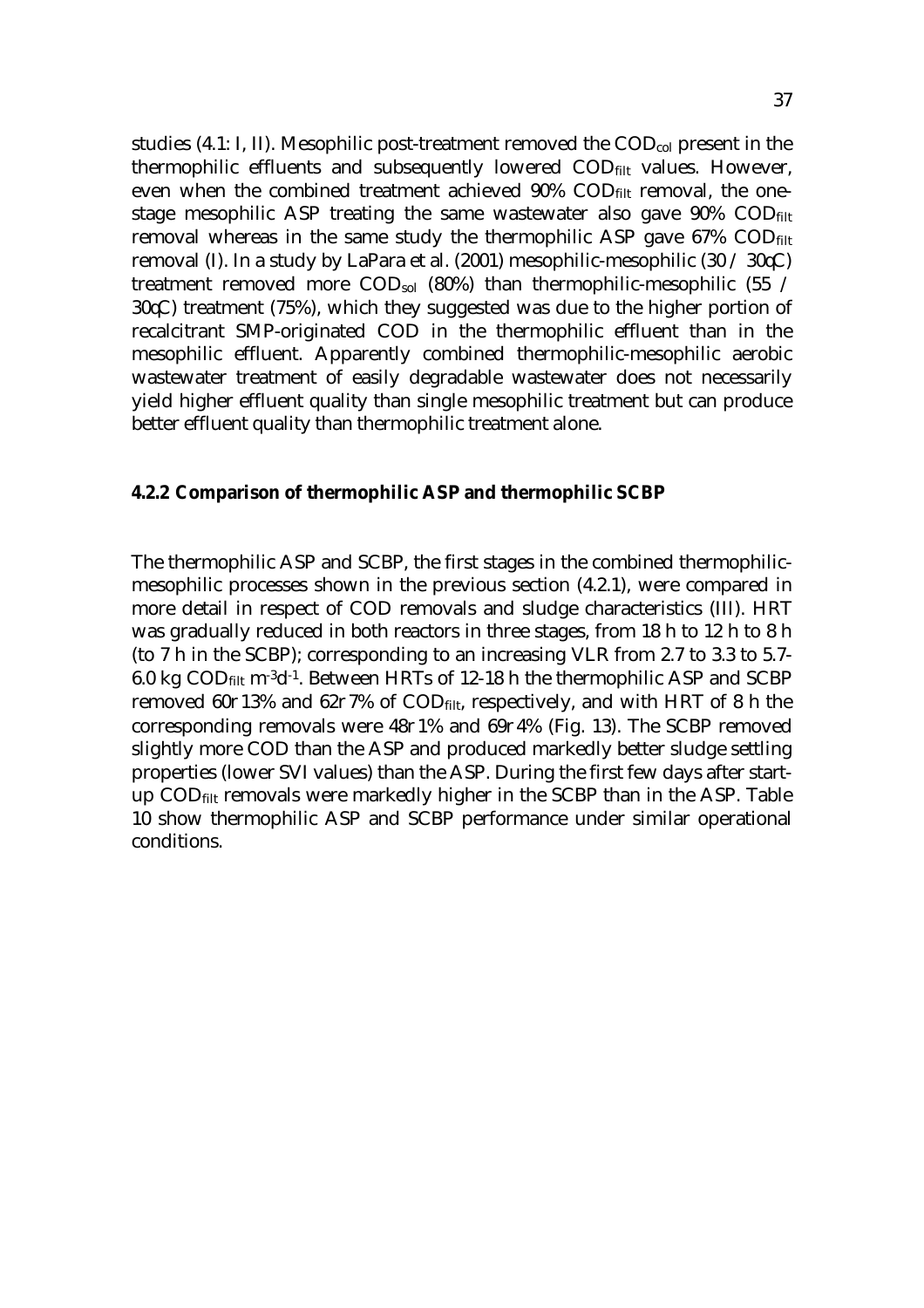

FIGURE 13 Performance of thermophilic ASP and SCBP. ASP HRT (—), SCBP HRT (--)., ASP VLR  $(\hat{A})$ , SCBP VLR  $($  ), ASP CODfilt removal  $(\hat{O})$ , and SCBP CODfilt removal ( ). (III).

TABLE 10 Performance of thermophilic aerobic ASP and SCBP under different loading rates and HRTs (III).

|                                          |                                                               | Period I<br>days $1-23$ |                      | Period II<br>days 24-45 |                   | Period III<br>days 46-59 |               |
|------------------------------------------|---------------------------------------------------------------|-------------------------|----------------------|-------------------------|-------------------|--------------------------|---------------|
|                                          | unit                                                          | ASP                     | <b>SCBP</b>          | ASP                     | <b>SCBP</b>       | <b>ASP</b>               | <b>SCBP</b>   |
| <b>HRT</b>                               | h                                                             | 18                      | 18                   | 12                      | 12                | 8                        | 7             |
| <b>VLR</b>                               | kg $\text{COD}_{\text{filt}}$ m <sup>-3</sup> d <sup>-1</sup> | $2.7\partial 0.1$       | $2.7\partial 0.1$    | 3.300.4                 | 3.300.4           | 5.300.4                  | 6.000.3       |
| <b>SLR</b>                               | $kg$ COD <sub>filt</sub> kg MLSS $d^{-1}$                     | 7.9 <sub>06.4</sub>     | 7.1 <sub>0</sub> 2.7 | $3.4\partial1.1$        | 1.800.2           | 1.800.6                  | 2.200.3       |
| $\mathrm{COD}_\mathrm{tot}$<br>removal   | %                                                             | $44\partial 13$         | $45\partial 8$       | $44\partial 5$          | 4874              | 39 <sub>0</sub> 2        | 4422          |
| $\mathrm{COD}_{\text{filt}}$<br>removal  | %                                                             | 58714                   | $63\partial7$        | 6605                    | $61\overline{06}$ | $51\overline{0}9$        | 6973          |
| $\mathrm{COD}_{\mathrm{sol}}$<br>removal | %                                                             | 841                     | 881                  | 81 <sub>0</sub> 12      | 8504              | nd.                      | nd.           |
| <b>SVI</b>                               | $mlg^{-1}$                                                    | nd.                     | nd.                  | 1907105                 | $26\partial 11$   | 167                      | $25\partial1$ |

In the SCBP, COD<sub>filt</sub> removal increased with increasing VLR, whereas ASP CODfilt removal decreased, which suggests that SCBPs might require a specific loading rate, higher than that in ASPs, to maintain high COD removal. This is apparently not related to temperature. Several authors have reported SCBPs (or moving bed bioreactors (MBBRs)) as well as ASPs and SBRs treating industrial wastewaters, operating under widely varying loading rates and achieving widely varying COD removals (Couillard & Zhu 1993, Barr et al. 1996, Malmqvist et al. 1996, Tardif & Hall 1997, Broch-Due et al. 1997, Becker et al. 1999, Jahren & Ødegaard 1999a,b, Malmqvist et al. 1999, Rusten et al. 1999, Tripathi & Allen 1999, Jahren et al. 2002, Vogelaar et al. 2002b). It appears that biofilm reactors can operate under higher loading rates than processes based on suspended sludge. However, a thermophilic process with no specific sludge circulation or biofilm fixation was reported to have an extremely high (80-150 kg COD m-3d-1) VLR (Becker et al. 1999). One of the reasons why biofilm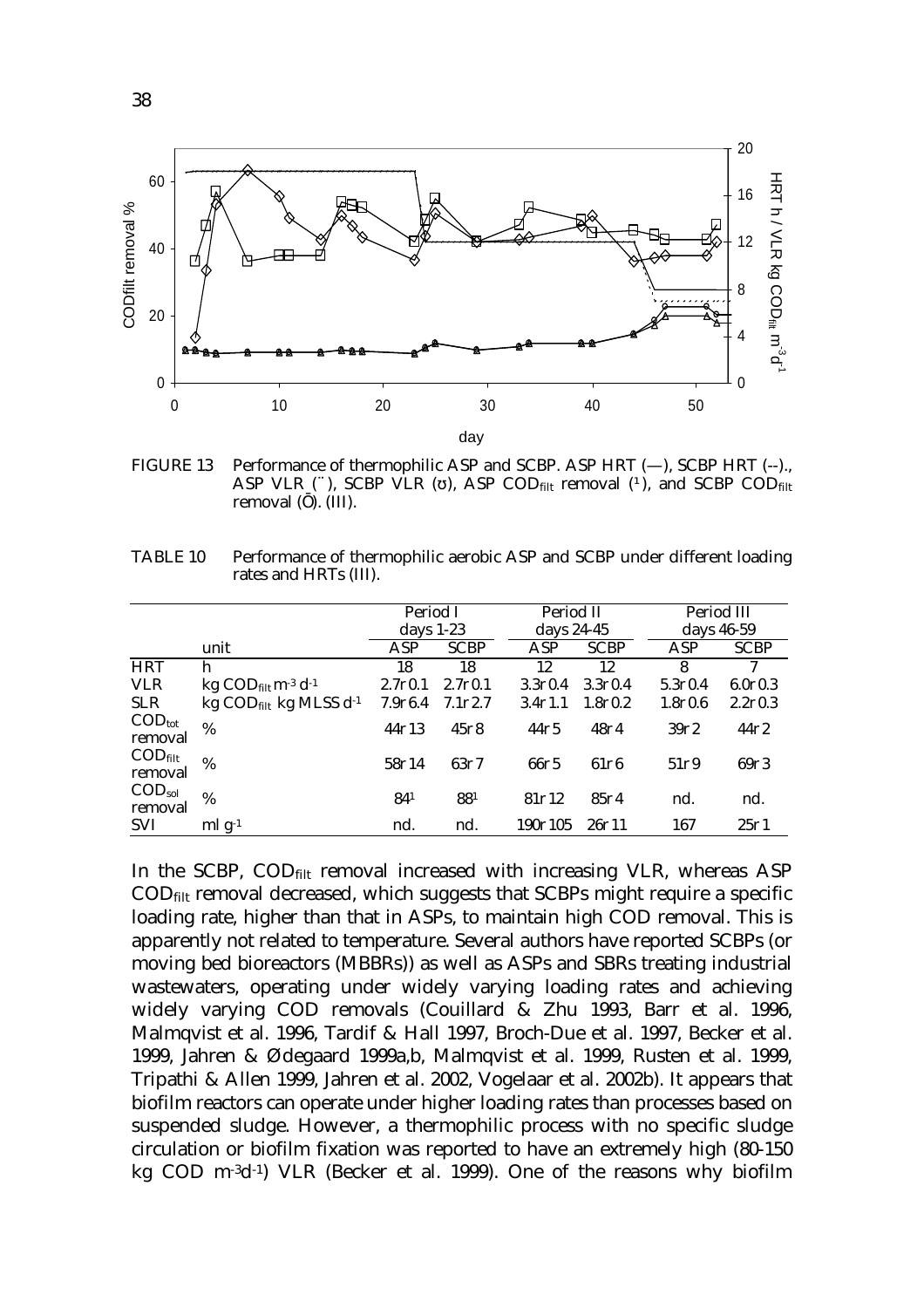processes have been claimed to have a higher loading capacity is due to their higher biomass concentrations (Jahren 1999). In this study in both thermophilic reactors the average MLSS (in a biofilm reactor the MLSS includes both suspended sludge and attached sludge) was approximately the same. This suggests that biofilm processes have an advantage at higher loading rates over the suspended sludge process, such as better mass transfer capabilities (Lazarova & Manem 1994), which might be enhanced under thermophilic conditions due to increased dissolution rates (Schwarzenbach et al.1993).

#### **4.2.3 Characterisation of biomass in thermophilic-mesophilic aerobic processes**

The previously described (4.2.1) thermophilic-mesophilic wastewater treatments (combination of the thermophilic ASP, followed by the mesophilic ASP and the thermophilic SCBP, followed by the mesophilic ASP) were used to study sludge characteristics and floc formation (IV).

 Thermophilic bacteria in both the ASP and SCBP were able to form flocs. However, these were characterized as small  $(<50$   $\sigma$ m) and had weak structure and irregular shape (data not shown). Flocs in both the mesophilic ASPs were bigger  $(50-500)$  cm) than those in the thermophilic processes and had more compact structures. Filamentous bacteria joined the small flocs into bigger, settleable groups in both the thermophilic and mesophilic processes. It seems that the growth of thermophilic filamentous bacteria was promoted by decreased HRT, whereas mesophilic filamentous bacteria were suppressed by decreased HRT (Fig. 14). Both thermophilic processes showed a high density of dispersed particles, such as free bacteria (Fig 14) (IV).

 In both mesophilic processes the floc sizes were structured differently from those in the thermophilic processes (IV). Flocs were notably larger, firmer and round in shape (IV). The mesophilic ASP after thermophilic SCBP produced larger flocs than the mesophilic ASP after thermophilic ASP, apparently due to good flocculation in the mesophilic reactor combined with detached biofilm particles from the thermophilic reactor, which may adsorb dispersed cells and thereby participate in the flocculation process. Reducing the HRT led to an increase in MLSS in both processes (Fig. 14).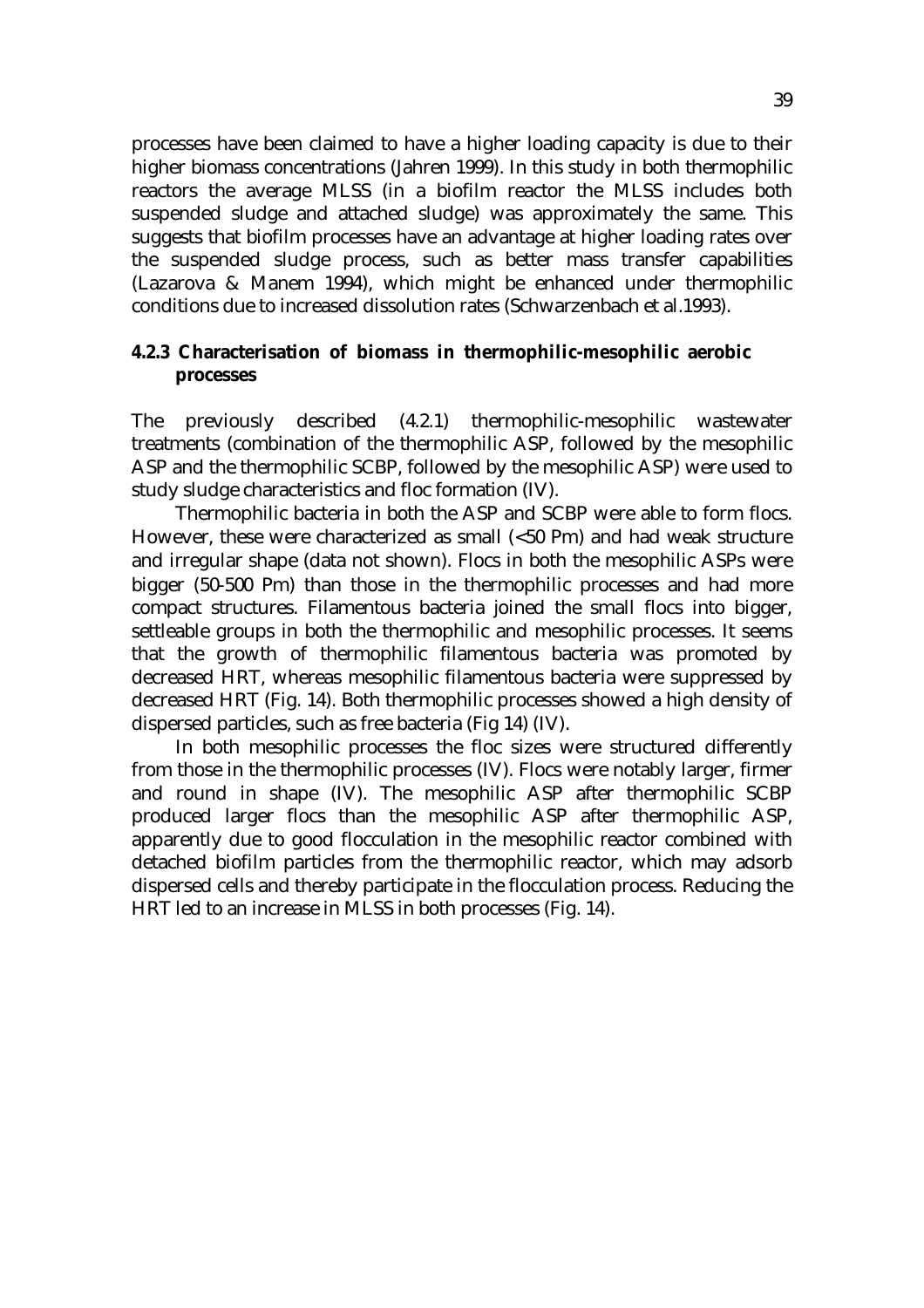

FIGURE 14 Characteristics of thermophilic ASP and SCBP biomass under different HRTs ( ). Figure a: density of free bacteria in ASP ( ) and in SCBP ( $\acute{O}$  and density of filamentous bacteria in ASP  $(\hat{A})$  and in SCBP ( ) (IV). Figure b: ASP MLSS ( ) and SCBP MLSS (Q. SCBP MLSS include both the biofilm SS and suspended SS.

Gram-negative bacteria dominated in all processes (Fig. 15), and gram-negative bacteria of  $\leq 1$   $\sigma$ m in size was the most prominent class in the settled flocs. Gram-positive bacteria were also present in both processes, increasing with reduced HRT in both the thermophilic ASP suspension and thermophilic SCBP biofilm (IV). Approximately 20% of gram-positive bacteria in all of the processes were viable.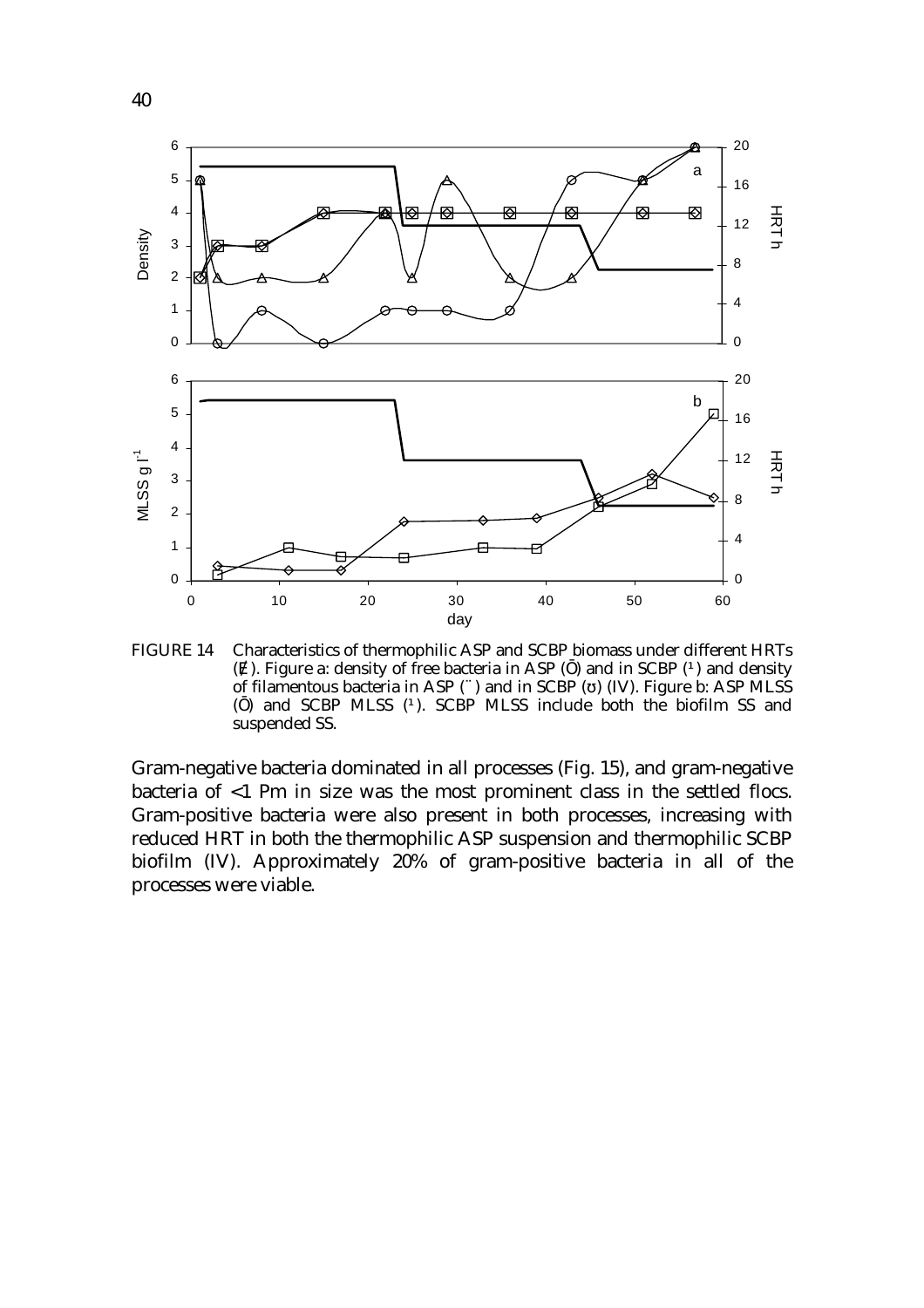

FIGURE 15 Gram-positive viable  $(①$  and dead  $( )$  bacteria, gram-negative viable  $(①$  and dead ( ) bacteria in thermophilic ASP and SCBP. Figure a: ASP suspension, figure b: ASP settled sludge, figure c: SCBP suspension, figure d: SCBP biofilm. (IV).

The smallest bacteria in the thermophilic ASP were most eager to form flocs, and those flocs were denser than flocs formed by bigger bacteria. Small aggregates had better settling properties than the bigger aggregates since they were dominant in the settled samples. Rattanakawin & Hogg (2001) also suggested that the smallest aggregates yielded denser flocs than the bigger ones. Most of the bacteria in suspended particles from both the thermophilic and mesophilic processes were in the size range of  $1-5$   $\sigma$ m, whereas in settled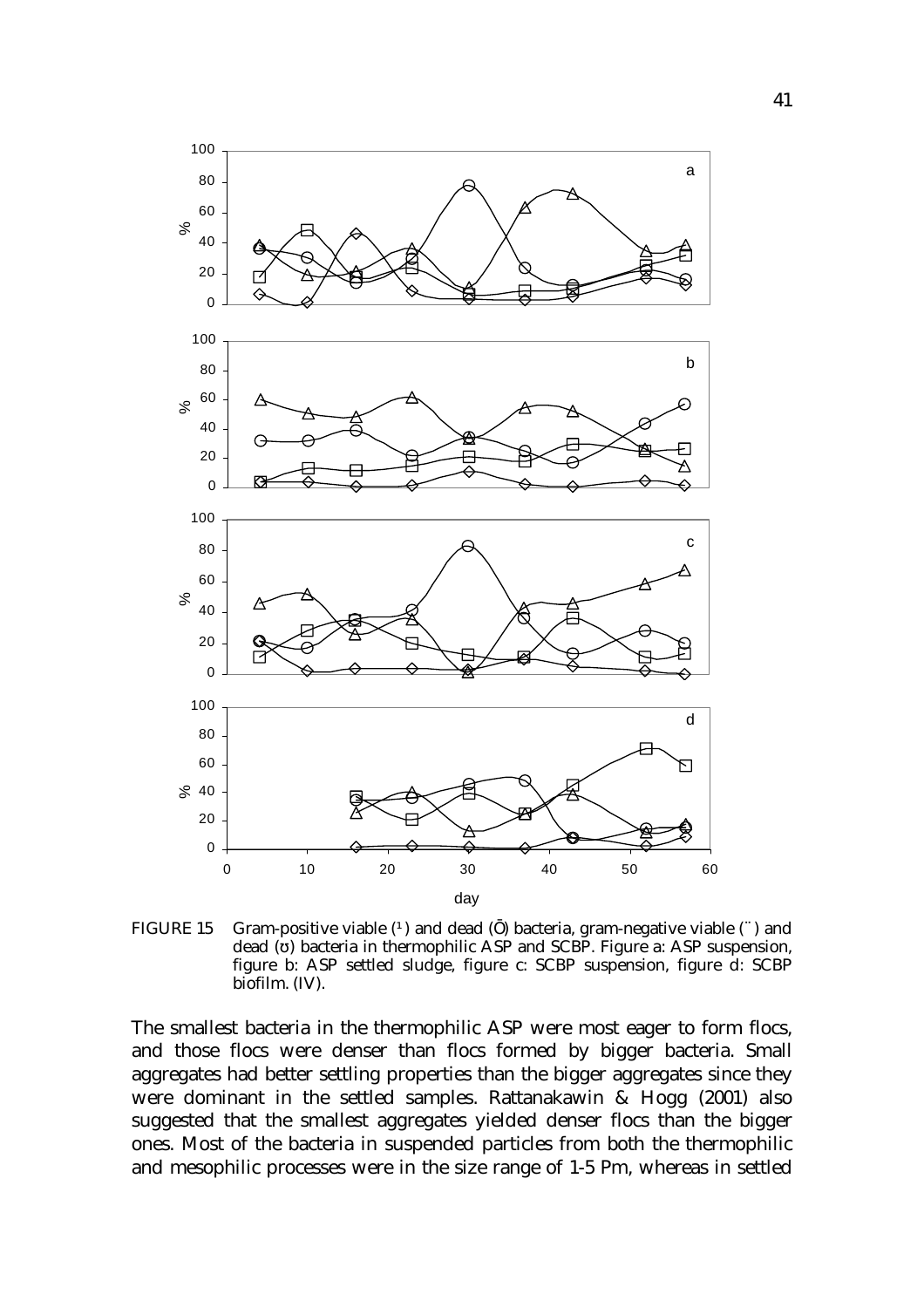flocs the dominant size was  $<$ 1  $\sigma$ m (IV). Floc sizes in thermophilic ASP have so far been reported in one study, most flocs having sizes between  $25-250$   $\sigma$ m (Vogelaar 2002). In another thermophilic aerobic process pinpoint flocs were reported, with no particular size determination (Tripathi & Allen 1999). Previously it was believed that thermophilic bacteria are unable to aggregate and form flocs (reviewed by LaPara & Alleman 1999). In the present study the samples from the mesophilic processes had different microbial populations than the samples from the thermophilic processes, which is in agreement with studies of microbial populations in mesophilic and thermophilic processes (Tripathi & Allen 1999, LaPara et al. 2000a). Tiirola et al. (in press) detected in a LH-PCR profile that a thermophilic SCBP had a totally different microbial population in the biofilm than in suspension. They found that beta-*Proteobacteria, Cytophagales,* and gamma-*Proteobacteria* were the most dominant peaks in LH-PCR, but that during process upset *Bacillus* rapidly dominated in both suspension and biofilm. LaPara et al. (2000a) found in a full-scale thermophilic-mesophilic aerobic pharmacy wastewater treatment that microbial diversity decreased with increased temperatures and that beta- *Proteobacteria* were dominant. In the present study, in the mesophilic ASPs gram-negative bacteria also dominated, but, as in the thermophilic processes, gram-positive bacteria were also present.

 No higher organisms were present in either of the thermophilic processes, which is in agreement with both theory and previous studies on thermophilic wastewater treatment (Madigan et al. 1998, LaPara & Alleman 1999). In both mesophilic ASPs higher organisms were present and diversity was high. In the ASP after thermophilic ASP ciliates and flagellates were dominant, whereas in the ASP after thermophilic SCBP rotifers dominated the process, indicating good process stability.

#### **4.2.4 Thermophilic and mesophilic ASP sludge yield**

Sludge yields were measured in laboratory studies (I, II, III) from thermophilic ASPs as daily values and as net sludge yields. Daily sludge yields had high variation due to variation in effluent SS and MLSS values and therefore are not shown here. Table 11 shows both the thermophilic and mesophilic ASPs net sludge yields (I-III) along with a few comparative values from other studies.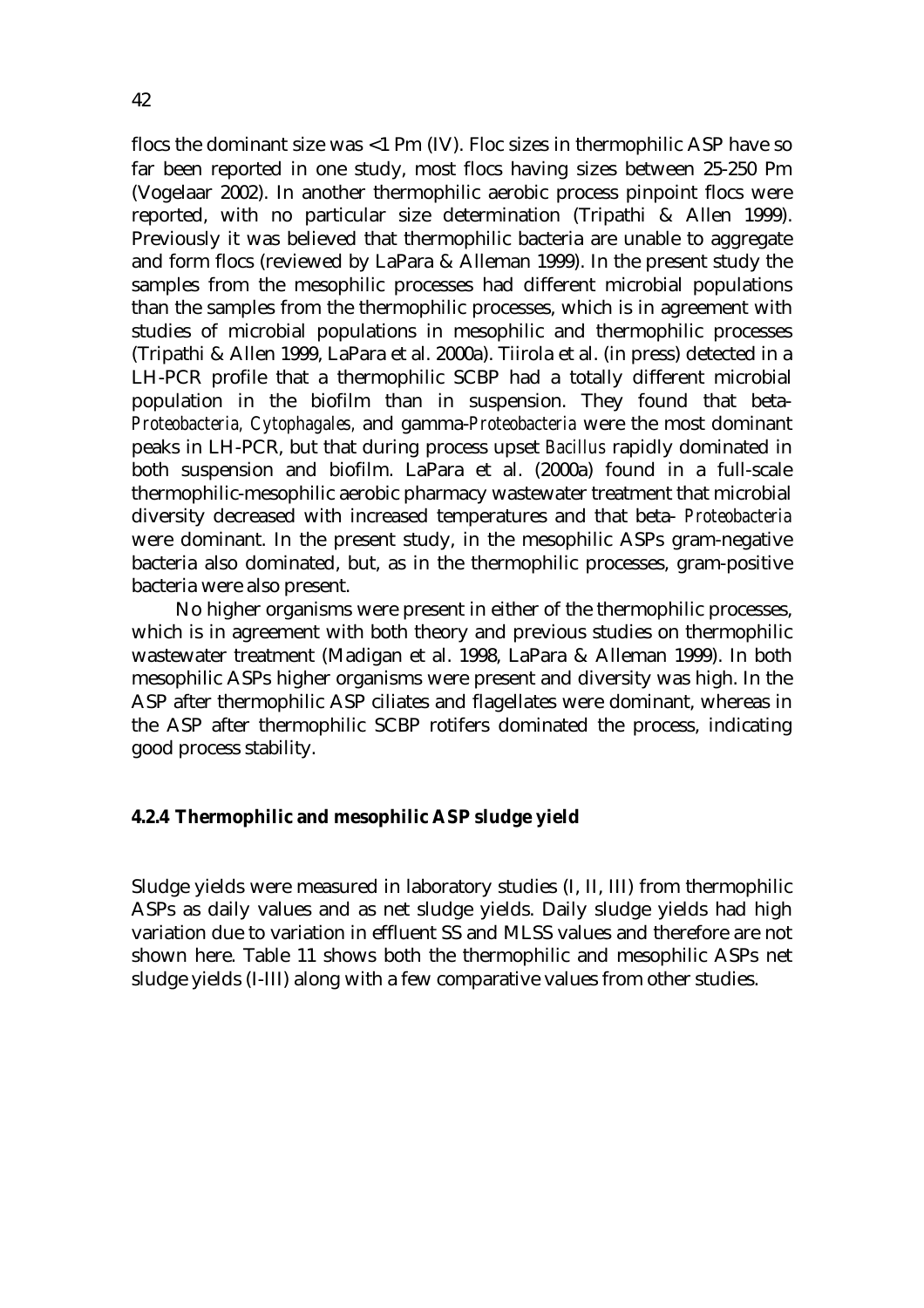| <b>Process</b>                            | T             | Wastewater                                           | Sludge yield                         | Reference                     |  |
|-------------------------------------------|---------------|------------------------------------------------------|--------------------------------------|-------------------------------|--|
|                                           | $\mathcal{A}$ |                                                      | g SS g CODfilt removed <sup>-1</sup> |                               |  |
| Thermophilic ASP                          | 55            | diluted molasses                                     | $0.18 - 0.19$                        | I                             |  |
| <b>Mesophilic ASP</b>                     | 30            | diluted molasses                                     | $0.15 - 0.19$                        |                               |  |
| <b>Thermophilic ASP</b>                   | 55            | diluted molasses                                     | 0.23                                 | $\mathbf{I}$                  |  |
| <b>Mesophilic ASP</b>                     | 30            | diluted molasses                                     | 0.47                                 |                               |  |
| <b>Thermophilic ASP</b>                   | 55            | diluted molasses                                     | 0.06                                 |                               |  |
| Mesophilic ASP after<br>thermophilic ASP  | 30            | diluted molasses                                     | 0.07                                 | III                           |  |
| Mesophilic ASP after<br>thermophilic SCBP | 30            | diluted molasses<br>0.03                             |                                      |                               |  |
|                                           | 45            |                                                      | 0.35                                 |                               |  |
| <b>SCNR</b>                               | 52            | slaughterhouse effluent                              | 0.29                                 | Gariépy et al.<br>1989        |  |
|                                           | 58            |                                                      | 0.28                                 |                               |  |
|                                           | 20            |                                                      | 0.13                                 |                               |  |
|                                           | 30            |                                                      | 0.10                                 | Johnson &<br><b>Hall 1996</b> |  |
| <b>SBR</b>                                | 40            | synthetic whitewater                                 | $-0.005$                             |                               |  |
|                                           | 45            |                                                      | 0.022                                |                               |  |
|                                           | 50            |                                                      | $-0.14$                              |                               |  |
|                                           | 55            |                                                      | 0.16                                 |                               |  |
|                                           | 60            | synthetic kraft pulp mill                            | 0.14                                 | Bérubé & Hall                 |  |
| <b>MBR</b>                                | 65            | condensate                                           | 0.12                                 | 2000                          |  |
|                                           | 70            |                                                      | 0.12                                 |                               |  |
| <b>CSTR</b>                               | 55            | synthetic wastewater                                 | 0.19                                 | LaPara et al.<br>2000b        |  |
|                                           | 30            |                                                      | 0.47                                 |                               |  |
| Solid-phase                               | 40            | synthetic wastewater                                 | 0.79                                 | Lim et al. 2001               |  |
| bioreactor                                | 50            |                                                      | 0.79                                 |                               |  |
| <b>Mesophilic ASP</b>                     | 30            | anaerobically pre-<br>treated paper mill<br>effluent | 0.18                                 | Vogelaar et al.<br>2002a      |  |
| <b>Thermophilic ASP</b>                   | 55            | anaerobically pre-<br>treated paper mill<br>effluent | 0.21                                 | Vogelaar et al.<br>2002a      |  |

TABLE 11 Aerobic thermophilic and mesophilic ASP sludge yields in aerobic suspended sludge wastewater treatment studies. Results are from the present study (I-III) and from the literature.

Thermophiles are capable of faster growth rates than mesophiles (Sundaram 1986). However, this does not lead to higher sludge yield under higher temperatures, as an increase in temperature decreases microbial net yield due to energy uncoupling (higher maintenance energy, higher cell death rate). Thus, the net sludge yield in biological wastewater treatment processes is expected and has been reported to be lower under thermophilic than mesophilic conditions (Tchobanoglous & Burton 1991, Jahren 1999, LaPara & Alleman 1999, LaPara et al. 2000b). Lower sludge yields with increasing temperatures has been reported under mesophilic conditions as well (Krishna & van Loosdrecht 1999). Several experimental studies have reported lower excess sludge production for thermophilic aerobic treatment than for mesophilic treatment. A few full-scale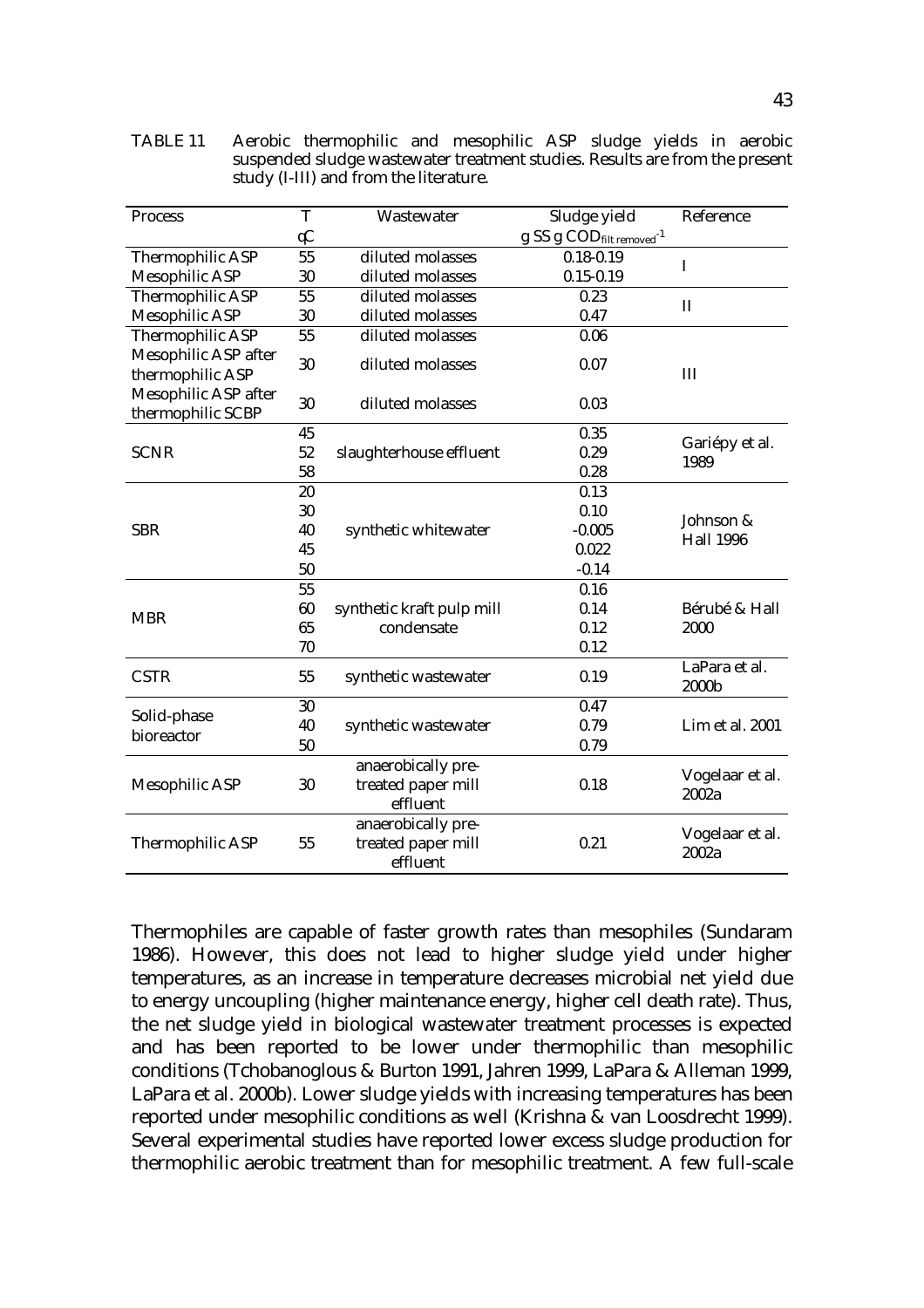thermophilic aerobic treatments have indicated rather low sludge yields (Rozich & Bordacs 2002).

 The sludge yields in the thermophilic ASPs were low compared to typical values in the mesophilic ASPs (Tchobanoglous & Burton 1991). However, in these studies, the mesophilic ASPs also manifested similarly low yields. Thermophilic aerobic treatment appears to generate low sludge yields, in some cases lower than in analogous mesophilic systems. From the laboratory experiments it can be concluded that sludge yield is difficult to determine reliably, because the variation of measurements of small samples is high. Therefore pilot or more preferably full-scale determinations are needed to reveal the true thermophilic aerobic sludge yield.

#### **4.3 In-mill aerobic thermophilic SCBP treatment of GWM**

A two-stage thermophilic aerobic SCBP for treatment of groundwood mill circulation water (GWM) under high and varying process temperature was studied in-mill premises (V). A rapid start-up, measured as DOC removal (comparable to  $\text{COD}_{\text{filt}}$  removal) was achieved using inoculum from an existing mesophilic activated sludge plant treating the pulp and paper mill wastewater (Figs. 16-17). The two-stage SCBP (R12) produced 49-77% DOC removals at VLRs of 3-14 kg  $\text{COD}_{\text{filt}}$  m<sup>-3</sup>d<sup>-1</sup> and HRTs of 2-8 h, whereas the single reactor (first stage, R1) produced 40-67% DOC removals at VLRs of 7-28 kg  $\text{COD}_{\text{filt}}$  m-3d-1 and HRTs of 1-4 h (Figs. 16-17, Tables 12-13). Few exceptions to stable DOC removals occurred in the pilot trials and were due to either mill upsets or malfunctions in the pilot plant (Figs. 16-17). These disturbances led usually to high pH values of up to 11-12 in the first reactor; in trial II pH failure was accompanied by aeration failures (DO 0 mg l-1). Duration of disturbances was 8- 12 h for single days and approx. 20-30 h for two-day shocks. During the pH failures DOC removal in the first reactor dropped to less than 20% whereas the second stage reactor maintained some removal. During plant upsets, attached biomass was also washed out (data not shown). Thermophilic SCBP tolerated periodical temperature variations along with caustic shocks, and  $\text{COD}_{\text{filt}}$ removal returned to normal within 24 hrs.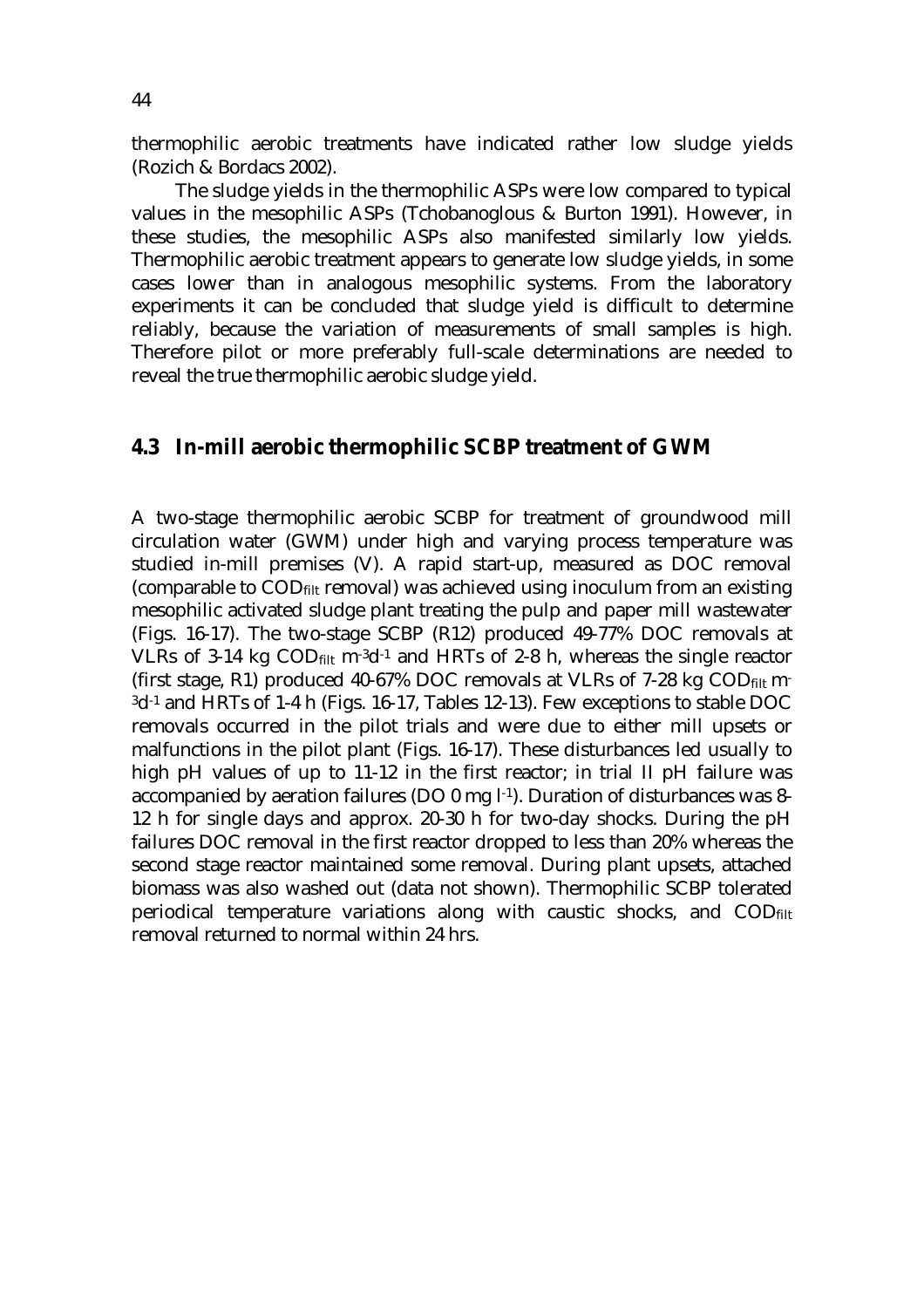

FIGURE 16 Performance of thermophilic aerobic SCBP in pilot trial I. Temperature ( ) and pH (A) (fig. a), volumetric loading rate (VLR) (A) and HRT ( ) of twostage thermophilic SCBP (R12) (fig. b), DOC of GWM (), after R1 (A), and after R2 ( ) (fig. c), and DOC removals of R1 (A) and R12 ( ) (fig. d). R1 VLR and HRT are not presented in the figure, VLR was twice the value for R1 than for R12, and HRT was half the figure for R1 than for R12. (V).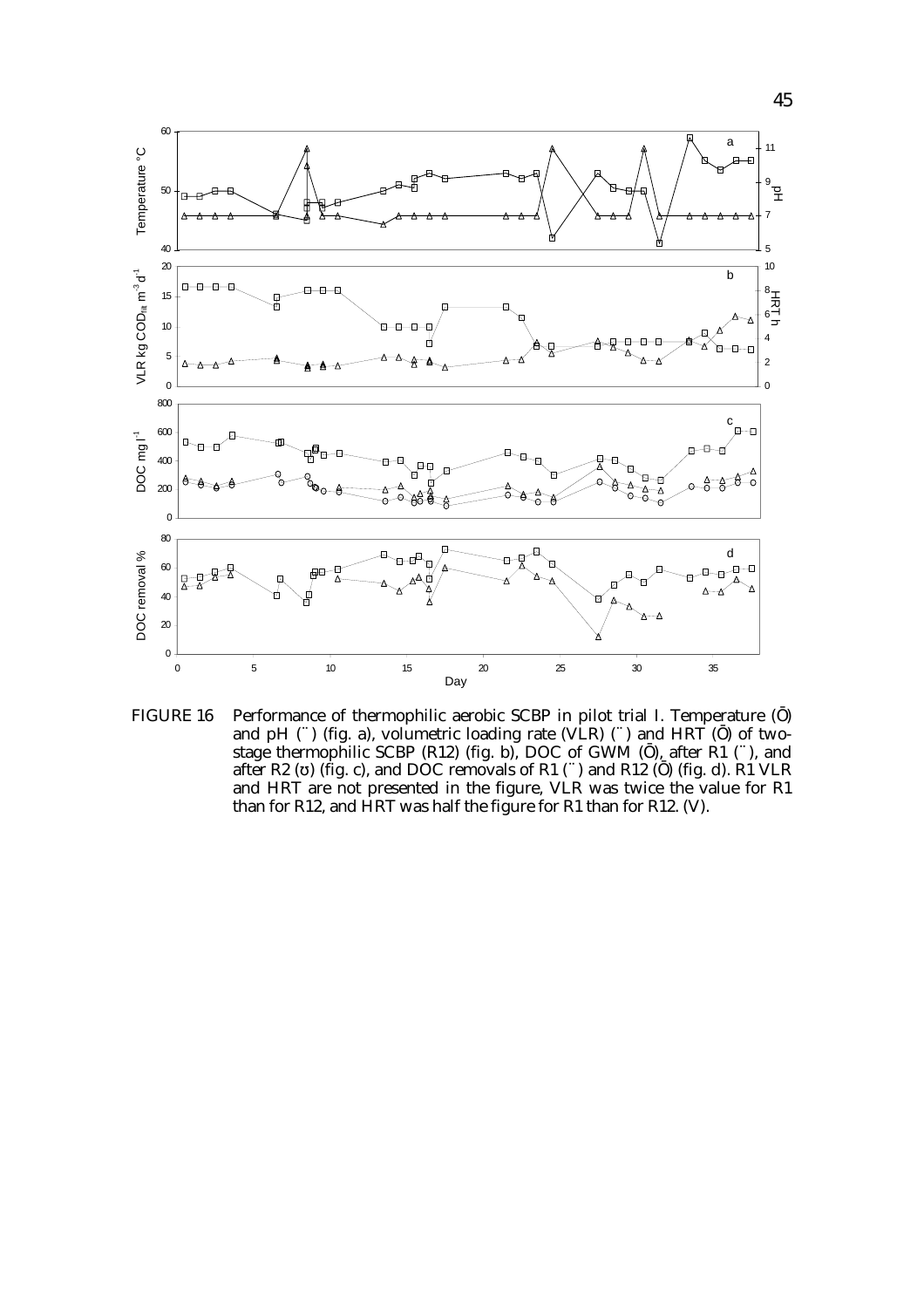

FIGURE 17 Performance of thermophilic aerobic SCBP in pilot trial II. Temperature ( ) and pH  $(\hat{A})$  (fig. a), volumetric loading rate (VLR)  $(\hat{A})$  and HRT () of twostage thermophilic SCBP (R12) (fig. b), DOC of GWM (), after R1 (A), and after R2 ( ) (fig. c), and DOC removals of R1 (A) and R12 ( ) (fig. d). R1 VLR and HRT are not presented in the figure, VLR was twice the figure for R1 than for R12, and HRT was half the figure for R1 than for R12. (V).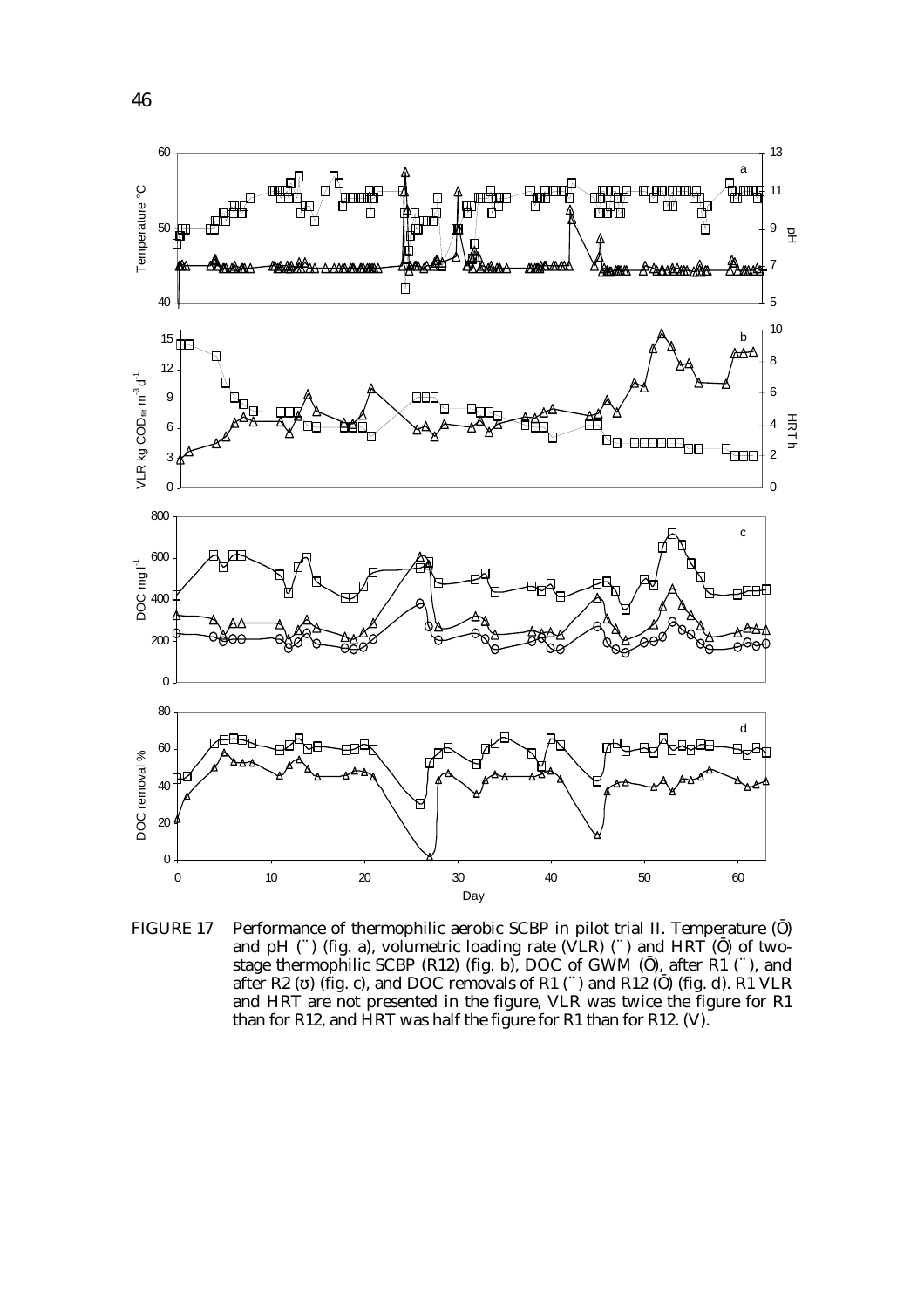|                                                         |                                                               |             | <b>Reactor R12</b><br><b>Reactor R1</b> |                      | <b>Reactor R1</b>    | <b>Reactor R12</b>     |
|---------------------------------------------------------|---------------------------------------------------------------|-------------|-----------------------------------------|----------------------|----------------------|------------------------|
| Parameter                                               | Unit                                                          | <b>Days</b> | $17 - 21$                               |                      | $35 - 37$            |                        |
| Temperature                                             | $\rm ^{\circ}C$                                               |             | $52.5 \partial 0.7$                     |                      |                      | $54 \partial 1$        |
| Loading rate                                            | kg $\text{COD}_{\text{filt}}$ m <sup>-3</sup> d <sup>-1</sup> |             | $7.6 \partial 1.6$                      | $3.8 \partial 0.8$   | $20.5 \partial 2.3$  | $10.3$ $\partial$ 1.2  |
| Sludge load                                             | $kg$ COD $_{\text{filt}}$<br>kg VSS-1d-1                      |             | $3.0 \partial 1.4$                      | $1.4 \partial 0.4$   | $11.2 \partial 2.3$  | $3.8 \partial 0.5$     |
| <b>HRT</b>                                              | h                                                             |             | $3.3 \partial 0.0$                      | $6.7 \partial 0.0$   | $1.6 \partial 0.1$   | $3.1 \partial 0.0$     |
| Removal rate kg CODfilt m <sup>-3</sup> d <sup>-1</sup> |                                                               |             | $4.4 \partial 0.1$                      | $2.7 \partial 0.3$   | $9.7 \partial 1.3$   | $6.2 \partial 1.0$     |
| DOC removal %                                           |                                                               |             | $55 \partial 6$                         | $70\ \theta\ 6$      | $45 \partial 2$      | $57 \partial 3$        |
| $\mathrm{COD}_{\text{filt}}$<br>removal                 | %                                                             |             | $59 \partial 11$                        | $72\partial$ 7       | $47 \partial 1$      | $60 \partial 3$        |
| $\text{COD}_{\text{tot}}$<br>removal                    | %                                                             |             | $53 \partial 7$                         | $64 \partial 3$      | $42 \partial 2$      | $50\ \partial\ 0$      |
| $BOD7$ removal %                                        |                                                               |             | $64\partial9$                           | $89\partial 4$       | $57 \partial 2$      | $72\partial$ 1         |
| $UV_{280}$ removal %                                    |                                                               |             | $26 \partial 17$                        | $36 \partial 17$     | $\mathbf{a}$         | 8 <sup>b</sup>         |
| <b>Effluent SS</b>                                      | $g$ $l^{-1}$                                                  |             | $0.76 \partial 0.18$                    | $0.48 \partial 0.12$ | $0.69 \partial 0.07$ | $0.66$ $\partial$ 0.14 |

TABLE 12 Aerobic thermophilic SCBP performance in trial I under different loading rates in a single reactor (R1) and in a two-stage reactor (R12) (average  $\partial$ standard deviation) (V).

anegative value, bdata from one day only

TABLE 13 Aerobic SCBP performance in trial II (average  $\partial$  standard deviation) under different loading rates in a single reactor (R1) and in a two-stage reactor (R12) (V).

|                                 |                                                                   | <b>Reactor</b><br>R1    | Reactor<br>R12         | Reactor<br>R1           | Reactor<br>R12       | Reactor<br>R1                          | Reactor<br>R12     |
|---------------------------------|-------------------------------------------------------------------|-------------------------|------------------------|-------------------------|----------------------|----------------------------------------|--------------------|
| <b>Parameter</b>                | Unit<br>Days                                                      | $11 - 13$               |                        |                         | $53 - 55$            | 61-63                                  |                    |
| Temperature                     | $\rm ^{\circ}C$                                                   | $55$ $\partial$ $0.4$   | $53 \partial 1.7$      | $55 \partial 0.9$       | $54$ $\partial$ 0.5  | $55 \partial 0.9$                      | $54 \partial 0.5$  |
| Loading rate                    | kg CODfilt<br>$m-3d-1$                                            | $13.3 \partial 1.8$     | $6.6 \partial 0.9$     | $27.4 \partial 2.0$     | 13.7 $\partial$ 1.0  | $27.4 \partial 0.2 13.7 \partial 0.1$  |                    |
| Sludge load                     | $kg$ COD $_{\text{filt}}$<br>kg VSS-1d-1                          | $8.1 \partial 2.1$      | $2.8 \partial 0.4$     | $19.6 \partial 3.1$     | 4.6 $\partial$ 0.5   | $15.6 \partial 0.1$ 4.3 $\partial 0.0$ |                    |
| <b>HRT</b>                      | h                                                                 | $2.4 \partial 0$        | $4.8$ $\partial$ 0     | $1.45 \partial 0$       | $2.9 \partial 0$     | $1 \partial 0$                         | $2 \partial 0$     |
| Removal rate                    | $kg$ COD $_{\text{filt}}$<br>$m - 3d - 1$                         | $6.7 \partial 1.1$      | 4.2 $\partial$ 0.7     | $11.3 \partial 06$      | $8.3 \partial 0.6$   | $11.3 \partial 0.5$                    | $8.0 \partial 0.2$ |
| DOC removal                     | $\%$                                                              | $51 \partial 4$         | $62 \partial 3$        | $41 \partial 4$         | $60$ $\partial$ 1    | $41 \partial 2$                        | $58 \partial 2$    |
| COD removal %                   |                                                                   | $49$ $\partial$ 4       | $65 \partial 3$        | $36 \partial 3$         | $55 \partial 2$      | nd.                                    | nd.                |
| $BOD7$ removal %                |                                                                   | $68$ $\partial$ 5       | $80$ $\partial$ 3      | $45 \partial 2$         | $76\partial$ 1       | nd.                                    | nd.                |
| $UV_{280}$ removal %            |                                                                   | $13 \partial 3$         | $35 \partial 4$        | $9\ \partial\ 8$        | $7\,\partial\,8$     | nd.                                    | nd.                |
| <b>Sugars</b><br>removal        | %                                                                 | $82\partial 5$          | $88$ $\partial$ 2      | $76\ \partial\ 8$       | 82 ∂ 24              | nd.                                    | nd.                |
| Effluent NH <sub>4</sub> -<br>N | $mgl-1$                                                           | $31 \partial 13$        | $30\partial 11$        | $5.4 \partial 2.9$      | $1.2 \partial 1.3$   | nd.                                    | nd.                |
| <b>Effluent SS</b>              | $g$ $l^{-1}$                                                      | $0.32 \partial$<br>0.01 | $0.28 \partial 0.06$   | $0.34 \partial$<br>0.03 | $0.37 \partial 0.04$ | 0.37 <sup>a</sup>                      | 0.22 <sup>a</sup>  |
| Sludge yield                    | kg VSS kg<br>$\mathrm{COD}_{\mathrm{filt}~\mathrm{removed}}^{-1}$ | $0.21 \partial$<br>0.04 | $0.16$ $\partial$ 0.12 | $0.21 \partial$<br>0.01 | $0.09 \partial 0.09$ | 0.53 <sup>a</sup>                      | 0.14 <sup>a</sup>  |

<sup>a</sup>standard deviation not presented for one analysis only, nd. = not determined

The highest removal rate for the carrier surface area in the pilot-scale experiments (V) was 65 g  $\text{COD}_{\text{filt}}$  m<sup>-2</sup>d<sup>-1</sup> under a loading rate of 148 g  $\text{COD}_{\text{filt}}$  m-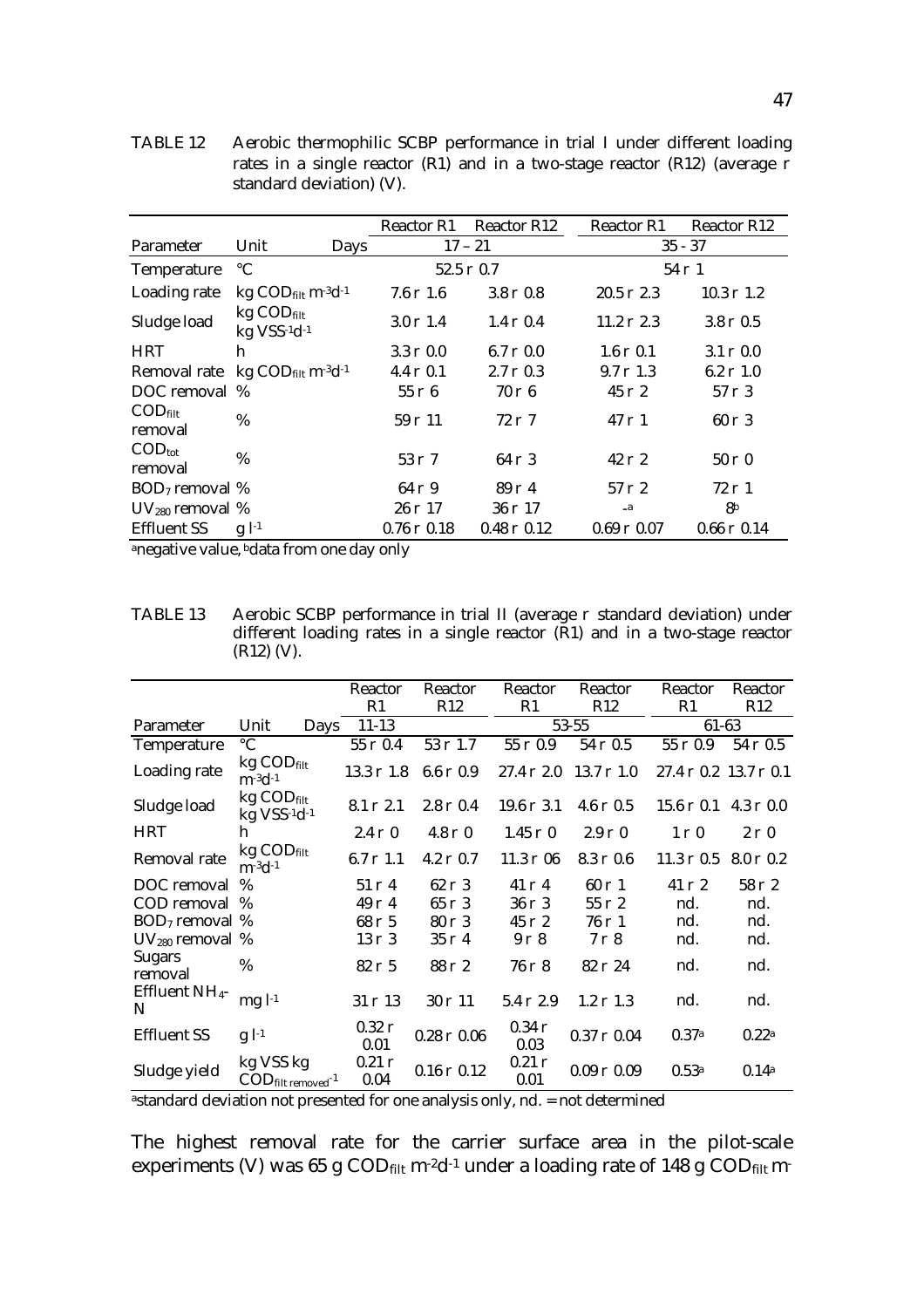<sup>2</sup>d<sup>-1</sup>. The thermophilic laboratory SCBP was operated under moderate load and the maximum removal rate was 19 g  $\text{COD}_{\text{filt}}$  m<sup>-2</sup>d<sup>-1</sup> under a loading rate of 26 g CODfilt m<sup>-2</sup>d<sup>-1</sup> (III). Maximum removal rates of 95 g CODfilt m<sup>-2</sup>d<sup>-1</sup> (Jahren & Ødegaard 1999a), 48 g COD<sub>filt</sub> m<sup>-2</sup>d<sup>-1</sup> (Rusten et al. 1999), and 25-30 g COD<sub>filt</sub> m-<sup>2</sup>d<sup>-1</sup> (Ødegaard et al. 2000) have been reported for a laboratory-scale 55 $\mathcal{C}$ moving bed biofilm reactor (MBBR) treating high strength wastewater (diluted molasses), a pilot-scale mesophilic (34°C) MBBR treating mixed chemical plant wastewater, and a low-temperature (10-15°C) MBBR treating synthetic wastewater, respectively. A higher temperature increases the COD removal rates according to measurements based on carrier surface area.

 Several authors have reported on the operation of SCBPs (or MBBRs) treating industrial wastewaters under wide range of different loading rates and COD removals (Table 14). Biofilm reactors seem to be able to operate under considerably higher loading rates than processes based on suspended sludge. However, a thermophilic process with no specific sludge circulation or biofilm fixation was reported to have an extremely high  $(80-150 \text{ kg } COD \text{ m}^{-3}d^{-1})$  VLR (Becker et al. 1999). A high-rate process, being a relatively small reactor, is an attractive alternative when a pulp and paper mill is considering implementing in-mill treatment of process waters.

 The two-stage SCBP tolerated the different operational conditions and disturbances well even under thermophilic conditions. The operation of a  $55\text{C}$ SCBP with 70 to 90% COD $_{\text{filt}}$  removals has been reported even at a pH of 3.2 to 4.5 (Malmqvist et al. 1999). In our study,  $\text{COD}_{\text{filt}}$  removals in R1 recovered rapidly (within 1-3 days) after a 2-day, high pH shock (pH 10-11), even without reduced loading rates (Figs. 16-17). The shocks decreased DOC removals in R1 while those in R2 increased, resulting in only slightly decreased efficiency in R12. No washout of the attached biomass in the latter reactor was measured during disturbed operation. It would appear that the latter reactor thus greatly stabilized the process, suggesting that two-stage biological treatment is capable of producing steady COD<sub>filt</sub> removals under varying operating conditions.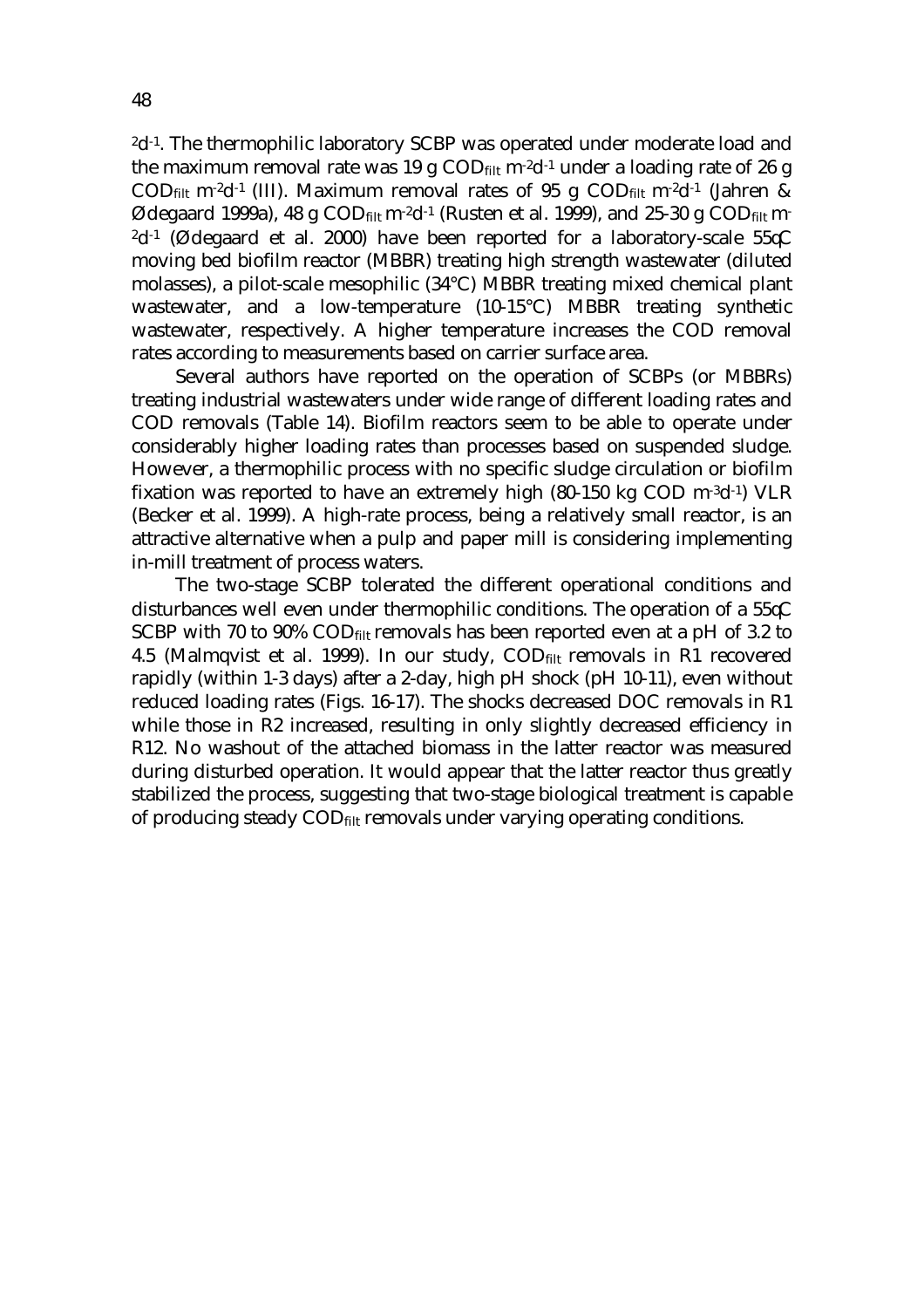|                         |               |       | Process T <sup>o</sup> C Scale Wastewater | Loading rate                        | Sludge load       | <b>HRT</b>   | <b>COD</b> | Reference                       |
|-------------------------|---------------|-------|-------------------------------------------|-------------------------------------|-------------------|--------------|------------|---------------------------------|
|                         |               |       |                                           | kg COD                              | kg COD kg         | h            | remova     |                                 |
|                         |               |       |                                           | $m$ <sup>-3</sup> $d$ <sup>-1</sup> | $VSS-1d-1$        |              | 1%         |                                 |
| BF                      | meso pilot    |       | <b>Neutral</b><br>paper mill<br>effluent  | $1 - 10$                            | nr.               | $0.3 - 0.65$ | 30-91      | Kantardjieff<br>& Jones<br>1997 |
| <b>MBBR</b>             | $29-35$ pilot |       | <b>Thermo</b><br>mechanical<br><b>GW</b>  | $7.6 - 17.8$                        | nr.               | $4 - 10$     | $75 - 78$  | <b>Broch-Due</b><br>et al. 1997 |
| <b>MBBR</b>             | 28            | pilot | Secondary<br>fiber mill                   | 25a                                 | nr.               | 1.3          | $40 - 50$  | Dalentoft &<br>Thulin 1997      |
| <b>MBR</b>              | 55            | lab   | <b>TMP</b><br>whitewater                  | 5                                   | 0.45              | 17           | 77         | Tardif &<br><b>Hall 1997</b>    |
| <b>MBR</b>              | 55            | lab   | <b>TMP</b><br>whitewater                  | $4.1 - 12.4$ <sup>a</sup>           | nr.               | $8 - 24$     | $35 - 45$  | Ragona &<br><b>Hall 1998</b>    |
| <b>MBBR</b>             | 55            | lab   | <b>TMP</b><br>whitewater                  | $2.5 - 3.5$                         | $1.5 - 2.6$       | $13 - 22$    | 60-65      | Jahren et al.<br>2002           |
| <b>MBBR</b>             | 55            | lab   | <b>TMP</b><br>whitewater                  | $1.6 - 12$                          | $0.8 - 6.2$       | $8 - 24$     | $15 - 55$  | Jahren &<br>Ødegaard,<br>1999b  |
| <b>SCBP</b>             | 40-50 full    |       | <b>CTMP</b><br>effluent                   | 100                                 | nr.               | 1            | $15 - 25$  | Malmqvist<br>et al. 1996        |
| <b>SCBP</b>             | $50 - 52$     | lab   | Liner                                     | nr.                                 | nr.               | $10-13$      | 86-90      | <b>Malmqvist</b><br>et al. 1999 |
| <sup>a</sup> Calculated |               | from  | reported feed                             | <b>COD</b><br>and                   | HRT,<br>BF<br>$=$ | Aerobic      | biofilter, | <b>CMTP</b>                     |

TABLE 14 Studies on thermophilic aerobic biofilm processes for treatment of pulp and paper mill wastewaters. Some mesophilic processes are given for reference.

chemithermomechanical pulp, GW = groundwood pulp, GWM = groundwood mill water, MBR = Membrane bioreactor, MBBR = Moving bed biofilm reactor, meso = mesophilic, SCBP = Suspended carrier biofilm process, TMP = thermomechanical pulp, nr. = not reported.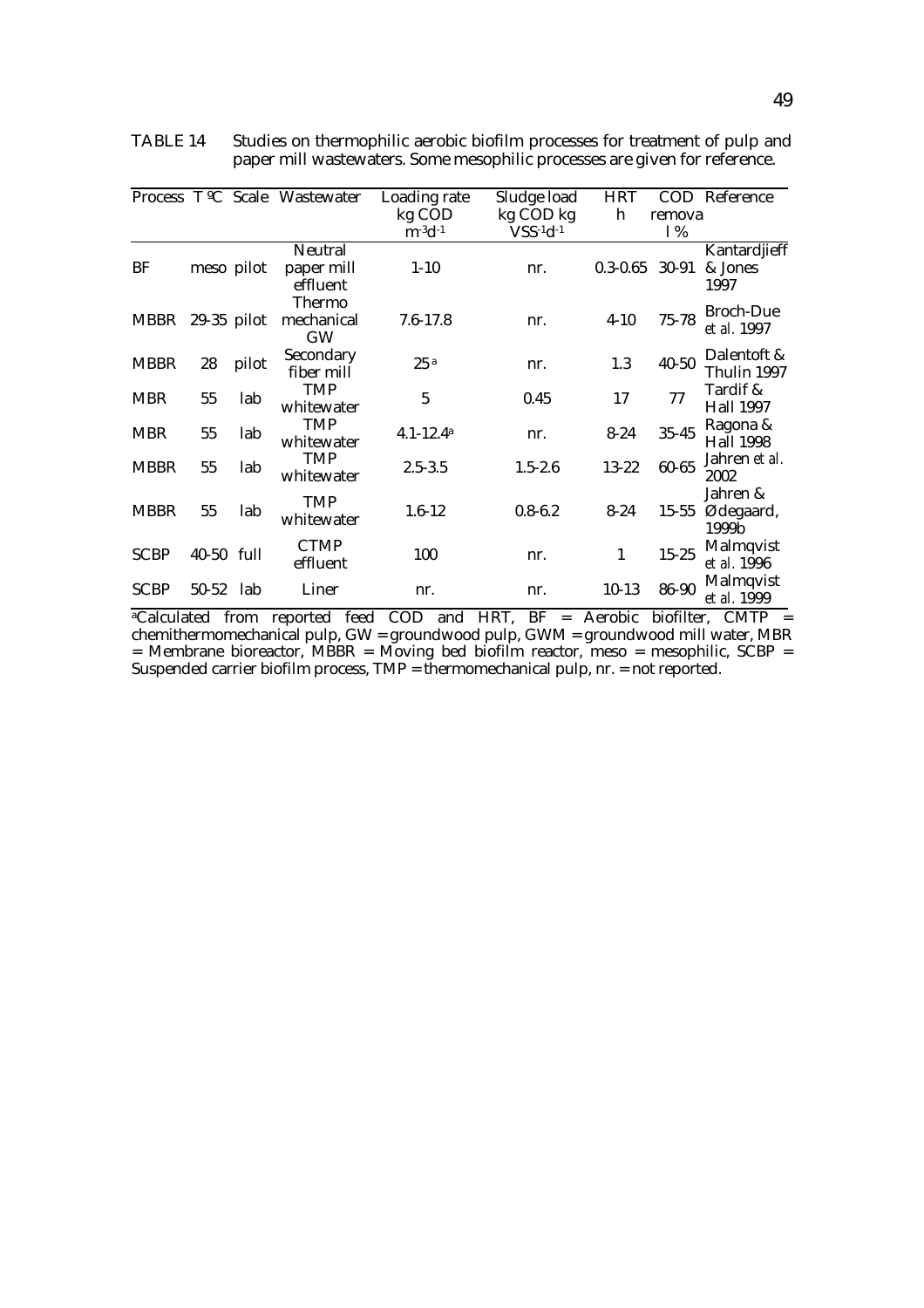### **5 CONCLUSIONS**

The results obtained from this study show that thermophilic aerobic wastewater treatment is feasible and operable under different operational conditions, such as HRT and VLR. Both the thermophilic and mesophilic aerobic ASPs gave good  $\text{COD}_{\text{filt}}$  removals (70-90%) under VLRs and HRTs from 2 to 10 kg  $\text{COD}_{\text{filt}}$  m<sup>-3</sup>d<sup>-1</sup> and 18 to 3 h, respectively.

 Thermophilic treatment can produce the same CODsol removal as that generated by mesophilic treatment, whereas  $\text{COD}_{\text{filt}}$  removal is less efficient. In this study higher effluent  $\text{COD}_{\text{filt}}$  values obtained were due to a high density of dispersed particles, such as free bacteria, and were characterised in more detail under thermophilic conditions as increased COD<sub>col</sub> values. Mesophilic posttreatment efficiently reduces CODcol from thermophilic effluents (95-100% removal). Aeration of thermophilic effluent at  $35\text{C}$ , without introducing mesophilic microorganisms into the aeration vessel, can efficiently reduce  $\text{COD}_{\text{col}}$  (90%). However, in this study  $\text{COD}_{\text{sol}}$  was increased by 50%, apparently by lyses of thermophilic microorganisms. In the mesophilic ASP treating thermophilic effluent the increase in CODsol was less marked. However, the combined process gave the same  $\text{COD}_{\text{filt}}$  removal than as that obtained from the single mesophilic ASP. The use of cationic polymer did not enhance the quality of either the thermophilic or mesophilic ASP effluent in terms of  $\text{COD}_{\text{filt}}$ removal.

 ASP can be operated under varying temperatures, and operating conditions can be shifted rapidly from mesophilic to thermophilic and back without process failure. The fluctuating temperature  $(27-56\sqrt{C})$  ASP gave similar  $\text{COD}_{\text{filt}}$  removals to those of the mesophilic ASP at temperatures between 27 and  $40\text{C}$  and the thermophilic ASP at temperatures between 45 and 56 $\text{C}$ .

 The thermophilic ASP and SCBP showed the same level of performance under moderate loading rates (VLR 2.7 to 3.3 kg  $\text{COD}_{\text{filt}}$  m<sup>-3</sup>d<sup>-1</sup>; HRT 18 to 12 h) in terms of  $\text{COD}_{\text{filt}}$  removal (60-62%). However, increasing the VLR to 5.7-6.0 kg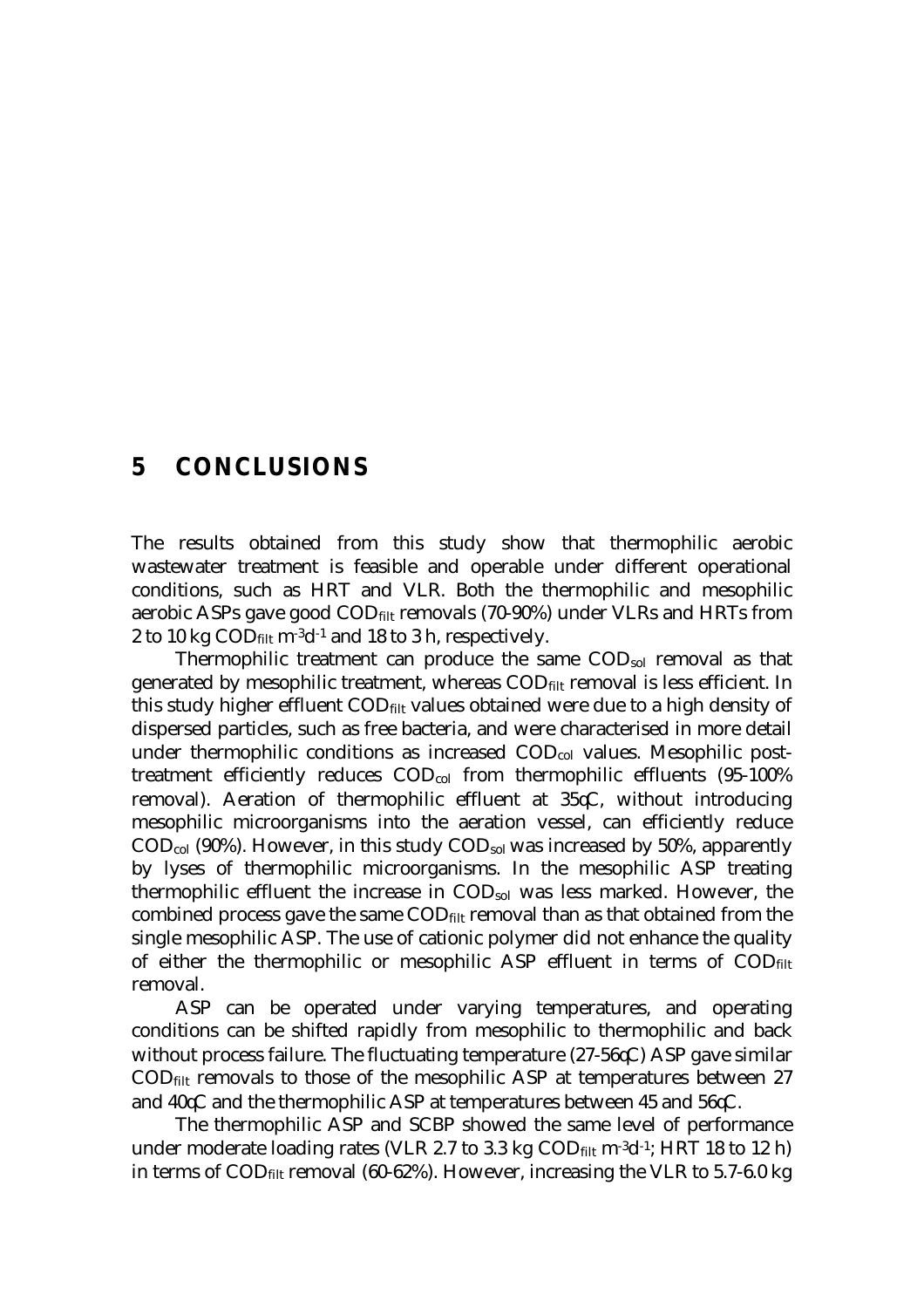$\text{COD}_{\text{filt}}$  m<sup>-3</sup>d<sup>-1</sup> (HRT 7-8 h) resulted in higher  $\text{COD}_{\text{filt}}$  removal (69%) in the thermophilic SCBP and lower CODfilt removal (48%) in the thermophilic ASP.

 The thermophilic ASPs seems to have poor sludge settling properties, detected as weak and irregular-shaped flocs, low MLSS, and turbid effluents. However, the SVI values suggested excellent sludge settling properties under thermophilic conditions. Polymer dosing affected sludge settleability: thermophilic SVI values increased and mesophilic values decreased.

 The in-mill thermophilic aerobic SCBP treatment of GWM on mill premises, which was done on the pilot-scale, was feasible under varying temperature (39-56 $\mathcal{LC}$ ) conditions. The benefits of a high-rate system appear especially to derive from the compact and relatively small reactor size; the twostage process gave  $60\%$  COD $_{\text{filt}}$  removals with HRT of 2 h. The two-stage thermophilic SCBP seemed particularly highly resistant to short-term process upsets and was operable under high VLRs (up to 15 kg  $\text{COD}_{\text{filt}}$  m<sup>-3</sup>d<sup>-1</sup>).

 In the thermophilic aerobic ASP and SCBP processes suspended sludge consisted mainly of dispersed particles, such as free bacteria, and of small flocs. Gram-negative bacteria dominated in both the thermophilic and mesophilic processes, and were more dominant in the settled sludge than in suspension, indicating that they were more likely to form flocs. Gram-positive bacteria increased when the VLRs were increased in the thermophilic processes. However, only 20% of gram-positive bacteria were viable. Gram-positive bacteria were apparently unable to form flocs; on the other hand, they were effectively retained in the biofilm. Filamentous bacteria participated in thermophilic floc formation, the number of filamentous bacteria in the thermophilic processes increasing with decreased HRTs. Unlike under thermophilic conditions, filament growth was suppressed by decreased HRTs in the mesophilic processes. None of the higher organisms were found in the thermophilic processes.

 As a final conclusion, treatment of hot industrial wastewaters under aerobic thermophilic conditions appears to be feasible, resulting in similar CODsol than under mesophilic conditions but requires that colloidal and suspended particles be removed if the effluent quality is to resemble that from mesophilic treatments.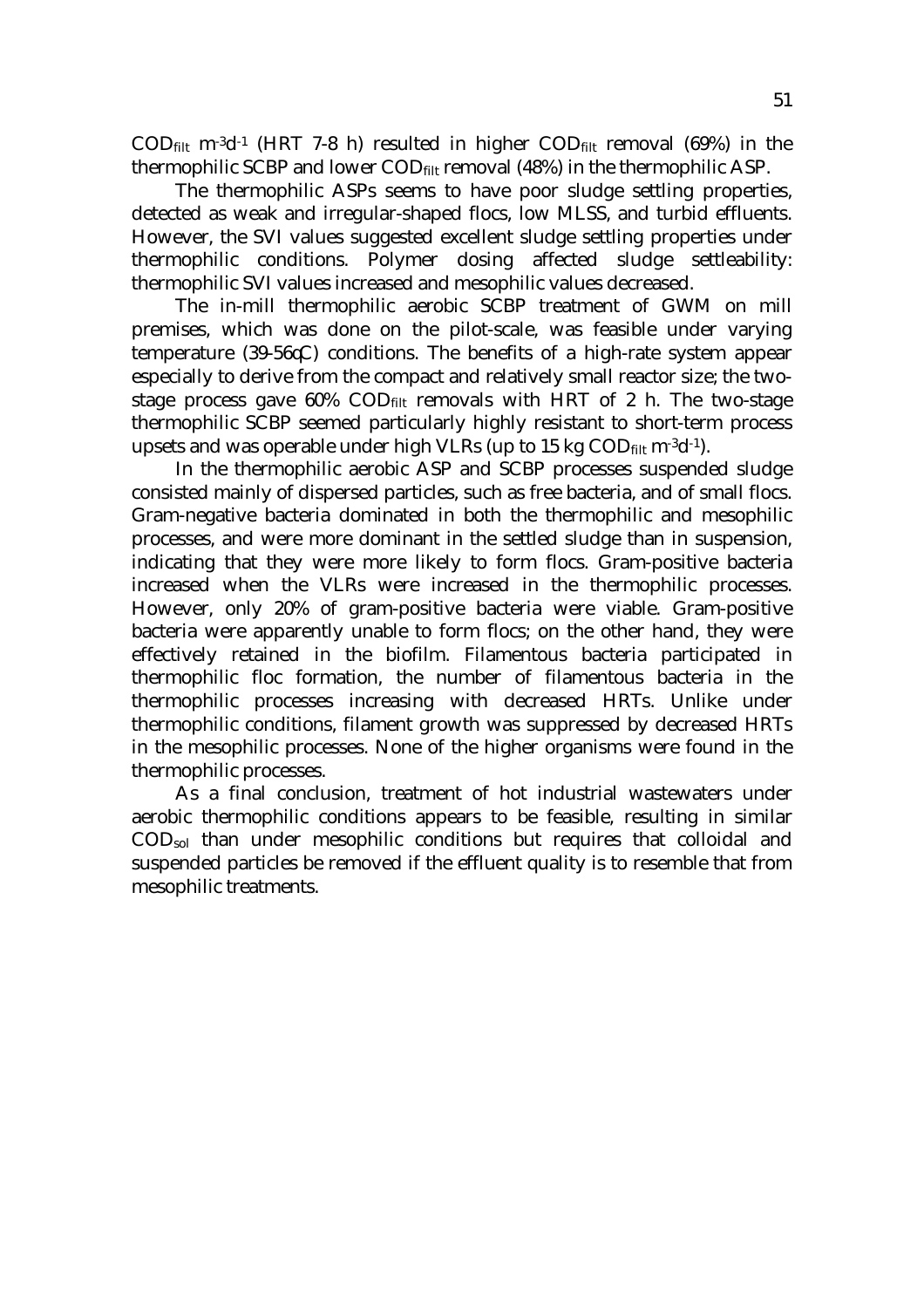#### *Acknowledgements*

This research was carried out at the University of Jyväskylä, Department of Biological and Environmental Science during the years 1998-2002, and was prompted by a conversation held on the terrace of Tuoppi-sankari, which I warmly acknowledge.

 I am deeply indebted to my supervisor, Professor Jukka Rintala. His excellent guidance, remarkable patience, and specific sense of humour have been of great importance throughout these years.

 Special thanks go to Mrs. Annimari Lehtomäki and Ms. Tanja-Riitta Oksa, who assisted, and were responsible for, most of the laboratory work; without them this thesis would not have been finished. Kimmo Tuppurainen has been my closest colleague and without his support many things would have been more difficult and even impossible to resolve. Professor Aimo Oikari, Dr. Lasse Hakkari, Dr. Harri Högmander, Dr. Kari Hänninen, Dr. Markku Kuitunen, Dr. Anja Veijanen, Ari Lampinen and Dr. Pedro Aphalo are acknowledged for creating a warm and bracing environment for research. Marja-Liisa Lehtonen has assumed great importance in taking care financial and other practical matters in the department. My other colleagues, Sanna Marttinen, Kai Sormunen, Prasad Kaparaju, Juha Einola, Sari Luostarinen, Niina Koivula, Herr Dr. Jari Jokela, Herr Dr. Esa Salminen, Herr Dr. Harri Leppänen, Vesa Miikki, Dr. Tarja Hyötyläinen, and Dr. Anna Nikkilä are all gratefully acknowledged for their help and for the friendly atmosphere that characterizes our department. Mrs. Liisa Puro, Mrs. Tiina Huuhilo, Docent Jutta Nuortila-Jokinen, and Professor Marianne Nyström from Laboratory of Membrane Technology in the Technical University of Lappeenranta are warmly thanked for their fruitful cooperation. Metso PaperChem Ltd. is acknowledged for their assistance in the pilot trials. The pulp and paper mills of UPM-Kymmene in Kaukas, Kaipola, and Jämsänkoski are acknowledged for supplying the inoculums. Lännen Tehtaat is acknowledged for supplying the molasses. Michael Freeman has revised the English in most of the manuscripts, which is greatly appreciated.

 I also want to thank my parents, Hannele and Matti, my sister Anniina, and all my friends, especially Leo and Ellu, Kimmo and Jaana, and Pete and Anu.

 My sincere gratitude to my family Kaisa and Erika for their support and patience. I love you all.

 The CACTUS-programme of the Technological Development Center, Finland is acknowledged for financial support during the years 1998-1999. The Foundation for Research of Natural Resources in Finland is acknowledged for financial support (grants no. 1581/00 and 1606/01) during the years 2000-2001.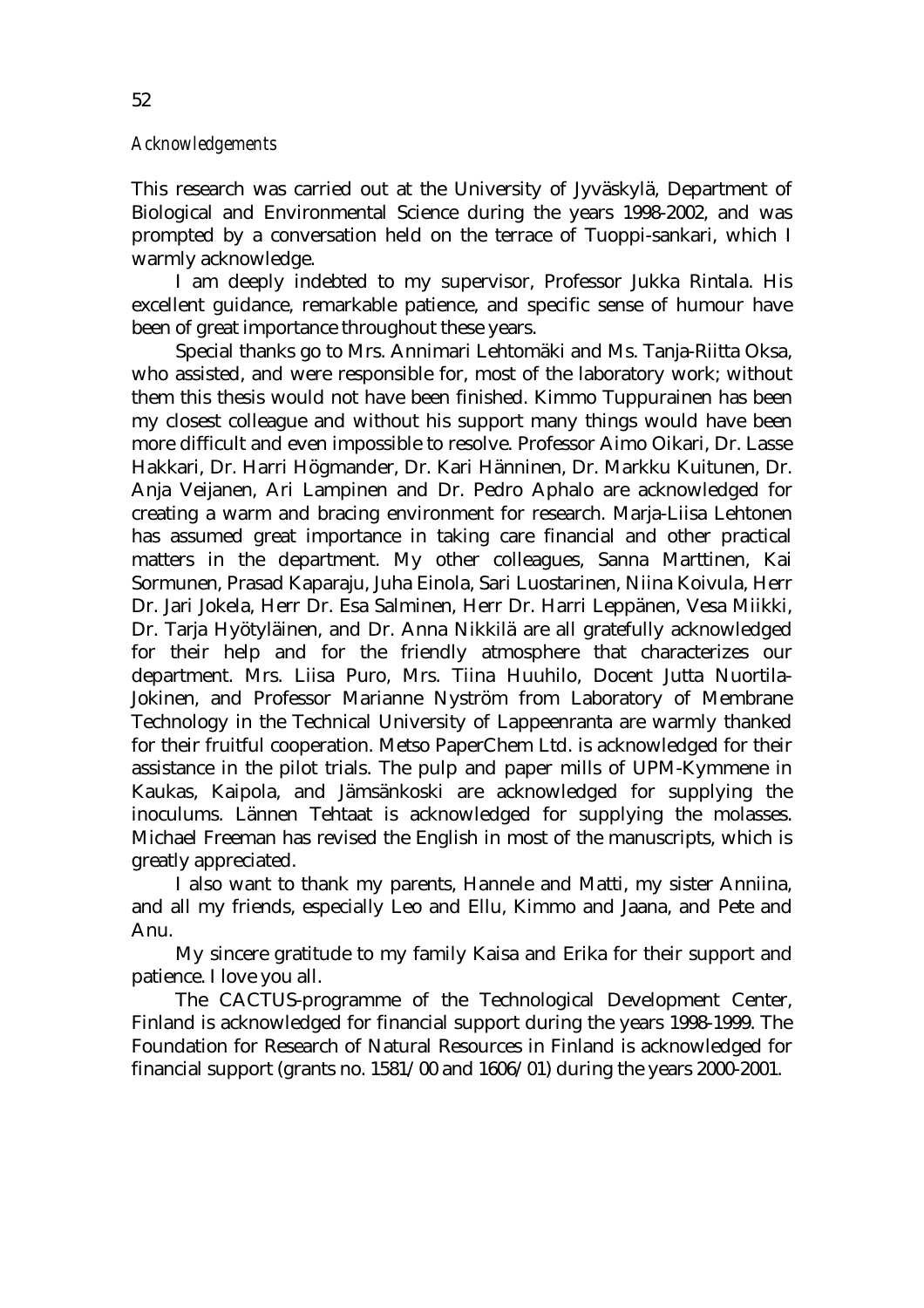## **YHTEENVETO**

Tuottavassa teollisuudessa, kuten paperin ja massan valmistuksessa, muodostuu kuumia prosessi- ja jätevesiä. Tyypillisesti vedet viilennetään alle 40 C:een ennen mesofiilista biologista jätevedenkäsittelyä. Termofiilinen, eli korkeassa lämpötilassa (55°C) tapahtuva, aerobinen jätevedenkäsittely tuo monia mahdollisuuksia teollisten jätevesien käsittelyyn. Termofiilinen aerobinen prosessi on yksinkertaisempi kuin mesofiilinen, koska lämmönvaihtimien tarve pienenee, ja siten prosessi on kustannustehokkaampi ja toiminnaltaan varmempi. Lämpötilan noustessa reaktionopeudet kasvavat, joten termofiilista prosessia voidaan operoida korkeammalla kuormituksella kuin mesofiilista, minkä ansiosta termofiilinen aerobinen jätevedenkäsittelyprosessi voidaan toteuttaa pienemmässä reaktorissa kuin mesofiilinen. Termofiiliselle aerobiselle jätevedenkäsittelyprosessille ominaista on matala lietteentuotto, mikä lisää prosessin kokonaiskustannustehokkuutta.

Tämänhetkisen tuotantokapasiteetin mukaan mitoitetut mesofiiliset aerobiset jätevedenkäsittelylaitokset voisivat käsitellä enemmän jätevesiä, esimerkiksi tuotannon kasvaessa, jos osa prosessista muutettaisiin termofiiliseksi. Toisaalta vedenkäytön vähentäminen voi nostaa jäteveden lämpötilaa. Lisäksi esimerkiksi paperi- ja massateollisuudessa on tarve pienentää ominaisvedenkulutusta, jolloin tuotannon sisäisten prosessivesikiertojen sulkeminen lisääntyy. Ilman suljetun kierron veden käsittelyä orgaaniset ja epäorgaaniset haittayhdisteet konsentroituvat vesikiertoon, mikä johtaa ongelmiin tuotannossa. Biologinen kiertovesien käsittely poistaa liukoisia, helposti hajoavia yhdisteitä, mitkä aiheuttavat mm. putkistojen ja laitteiden korroosiota, hajuhaittoja ja mikrobiologisia haittoja. Biologisen sisäisen prosessiveden käsittelyn toteuttaminen termofiilisena on mesofiilista käsittelyä edullisempi, koska käsiteltävää vettä ei tarvitse jäähdyttää ennen käsittelyä eikä lämmittää uudelleen käsittelyn jälkeen.

Tässä työssä tutkittiin termofiilista aerobista jätevedenkäsittelyä. Kokeet tehtiin laboratorio- ja pilot-mittakaavassa. Tutkitut aerobiset jätevedenkäsittelyt olivat joko aktiiviliete- tai kantajaprosesseja, joita operoitiin eri käsittelyviipymillä ja kuormituksilla sekä eri lämpötiloissa. Laboratoriokokeissa vertailuprosesseina käytettiin mesofiilisia aktiivilieteprosesseja. Käsiteltävä jätevesi laboratoriokokeissa oli laimennettu melassi, pilot-kokeissa käsiteltiin hiomon kiertovettä.

 Tulosten mukaan termofiilinen aerobinen jätevedenkäsittely toimii eri kuormituksilla ja viipymillä. Termofiiliset ja mesofiiliset aktiivilieteprosessit poistivat hyvin (70-90%) laimennetun melassin GF/A-suodatettua COD:ta (COD<sub>filt</sub>, huokoskoko noin 1.6  $\sigma$ m) 2-10 kg COD<sub>filt</sub> m<sup>-3</sup>d<sup>-1</sup> kuormituksilla ja 18-3 h viipymillä. Termofiilinen prosessi poisti liukoista COD:ta  $(COD_{sol}, 0.45$   $\sigma$ m – suodatettu COD) yhtä paljon kuin mesofiilinen, mutta CODfilt vähenemät olivat alhaisempia. Tämä johtui termofiilisen prosessin vapaista bakteereista, jotka eivät muodostaneet flokkeja eivätkä laskeutuneet selkeyttimissä. Korkeammat  $\text{COD}_{\text{filt}}$  –arvot olivat tarkemmin havaittavissa kolloidisena  $\text{COD}$ :na  $(\text{COD}_{\text{col}},$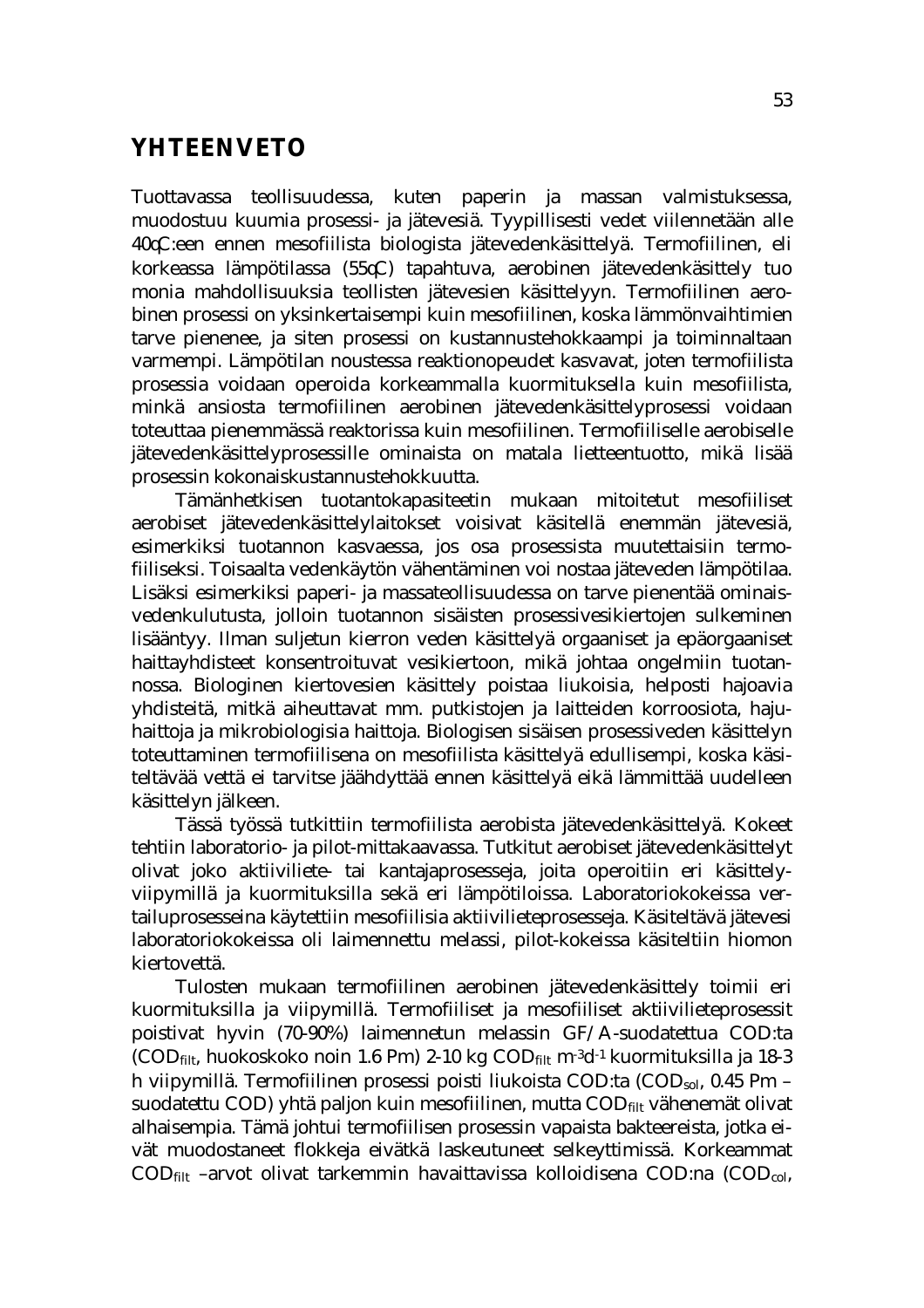CODfilt ja CODsol erotus), mikä kasvoi termofiilisen jätevedenkäsittelyn aikana. Termofiilisessa prosessissa käsitellyn jäteveden mesofiilinen jälkikäsittely poisti 90-100% CODcol:a. CODcol-arvo vähentyi pelkässä jälki-ilmastuksessa, jolloin tosin CODsol-arvo kasvoi (50%), johtuen termofiilisten mikro-organismien liukoisista kuolemistuotteista. Kun jälkikäsittely toteutettiin mesofiilisessa aktiivilieteprosessissa COD<sub>sol</sub>-arvot eivät nousseet. Yhdistetty termofiilinenmesofiilinen aktiivilietekäsittely poisti CODfilt-arvoja yhtä paljon, mutta ei enempää kuin yksivaiheinen mesofiilinen aktiivilieteprosessi. Kationisen polymeerin käyttö rinnakkaissaostuksessa ei vaikuttanut termofiilisesti tai mesofiilisesti käsitellyn jäteveden COD-arvoihin.

Aktiivilieteprosessin toimintaa tutkittiin myös vaihtelevissa lämpötiloissa. Prosessin lämpötilaa vaihdeltiin satunnaisesti 27-56<sup>k</sup>C välillä. Aktiivilieteprosessi oli toimiva myös vaihtelevissa lämpötiloissa vähentäen CODfilt-arvoja miltei yhtä paljon korkeissa lämpötiloissa  $(45-56\text{C})$  kuin termofiilinen  $(55\text{C})$ aktiivilieteprosessi ja matalissa lämpötiloissa (27-40 $\&$ ) kuin mesofiilinen (35 $\&$ ) aktiivilieteprosessi.

Termofiilinen aktiiviliete- ja kantajaprosessi vähensivät CODfilt-arvoja yhtä paljon (60-62%) 18-12 h viipymillä (vastaten 2.7-3.3 kg CODfilt m<sup>-3</sup>d<sup>-1</sup> kuormituksia), kuormituksen kasvaessa (7-8 h viipymä, 5.7-6.0 kg  $\text{COD}_{\text{filt}}$  m<sup>-3</sup>d<sup>-1</sup> kuormitus) aktiivilieteprosessin COD<sub>filt</sub> –vähenemät alenivat (48%) ja kantajaprosessin nousivat (69%). Ilmeisesti kantajaprosessi toimii paremmin korkeammilla kuormituksilla kuin aktiivilieteprosessi.

Termofiilisten aktiivilieteprosessien toimintaa heikensi käsitellyn jäteveden mukana karkaavat vapaat bakteerit sekä lietteenpalautuksen ongelmat, mikä johti reaktorien alhaisiin lietepitoisuuksiin. Tästä huolimatta termofiilisen lietteen SVI-arvot (lieteindeksi, joka kuvaa lietteen laskeutuvuutta) olivat erinomaiset. Kationisen polymeerin käytöllä oli vaikutusta lietteen laskeutuvuuteen, termofiilisen lietteen SVI-arvot kasvoivat ja mesofiilisen laskivat.

Pilot-mittakaavan termofiilinen aerobinen kaksivaiheinen kantajaprosessi oli toimiva poistaen 60-70% hiomon kiertoveden orgaanisesta kuormasta vaihtelevissa lämpötiloissa (39-56 $C$ ) ja suurilla kuormituksilla (<15 kg CODfilt m<sup>-3</sup>d<sup>-1</sup>, 2 h. viipymä). Kaksivaiheinen termofiilinen kantajaprosessi toipui nopeasti (24 h) häiriötilanteista, kuten hetkellisistä (<12 h) pH-shokeista (pH 11-12).

Termofiilisten aerobisten prosessien suspensiossa oleva liete koostui pääosin vapaista bakteereista ja pienistä, heikoista flokeista. Gram-negatiiviset bakteerit olivat vallitsevia erityisesti laskeutuneissa flokeissa. Gram-positiivisten bakteerien osuus kasvoi kuormituksen noustessa, mutta ainoastaan noin 20% gram-negatiivisista bakteereista oli eläviä. Rihmamaiset bakteerit vaikuttivat termofiilisten flokkien muodostumiseen sitomalla flokkeja toisiinsa. Kuormituksen kasvu lisäsi termofiilisten rihmamaisten bakteerien esiintymistiheyttä, toisin kuin mesofiilisissa prosesseissa, joissa tiheys väheni.

Termofiilinen jätevesien käsittely on mahdollista korkeillakin kuormituksilla ja lyhyillä käsittelyajoilla, mutta saavuttaakseen saman laadun kuin mesofiilisissa prosesseissa, on käsittelyä täydennettävä hienoaineksen poistamiseksi.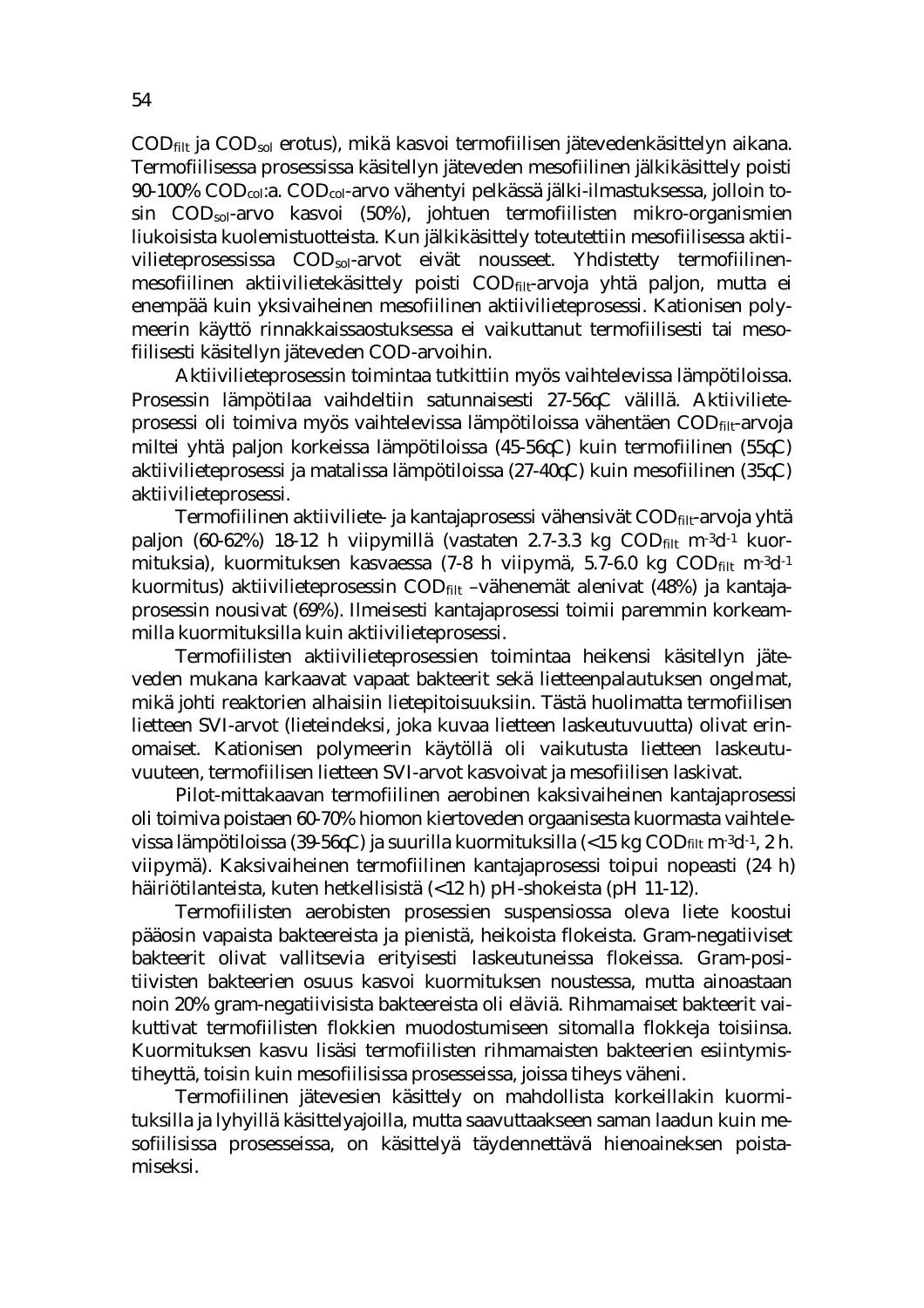#### **REFERENCES**

- APHA. 1998. Standard Methods for Examination of Water and Wastewater. 20th edition. American Public Health Association. Washington DC.
- Banat, F., Prechtl, S. & Bischof, F. 1999. Experimental assessment of bioreduction of di-2-thylhexyl pthalate (DEHP) under aerobic thermophilic conditions. Chemosphere. 39, 2097-2106.
- Barr, T., Taylor, J. & Duff, S. 1996. Effect of HRT, SRT and temperature on the performance of activated sludge reactors treating bleached kraft mill effluent. Wat. Res. 30, 799-810.
- Becker, P., Köster, D., Popov, M., Markossian, S., Antranikian, G. & Märkl, H. 1999. The biodegradation of olive oil and the treatment of lipid-rich wool scouring wastewater under aerobic thermophilic conditions. Wat. Res. 33, 653-660.
- Bérubé, P. & Hall, E. 2000. Effects of elevated operating temperatures on methanol removal kinetics from synthetic kraft pulp mill condensate using a membrane bioreactor. Wat. Res. 34, 4359-4366.
- Broch-Due, A., Andersen, R. & Opheim, B. 1997. Treatment of integrated newsprint mill wastewater in moving bed biofilm reactors. Wat. Sci. Technol. 35 (2-3), 173-180.
- Brock, T. 1986. Introduction, an overview of the thermophiles. In: Brock T.D. (ed.): Thermophiles: General, Molecular, and Applied Microbiology. Wiley Series in Ecological and Applied Microbiology, Wiley-Interscience Publications, Wiley & Sons, New York. 1-16.
- Cibis, E., Kent, C., Krzywonos, M., Garncarek, Z., Garncarek, B. & Mi kiewicz, T. 2002. Biodegradation of potato slopsfrom a rural distillery by thermophilic bacteria. Biores. Tech. 85. 57-61.
- Couillard, D. & Zhu, S. 1993. Thermophilic aerobic process for the treatment of slaughterhouse effluents with protein recovery. Env. Pollution 79, 121-126.
- Dalentoft, E. & Thulin, P. 1997. The use of the Kaldnes suspended carrier process in treatment of wastewaters from the forest industry. Wat. Sci. Technol. 35 (2-3), 123-130.
- Eikelboom, D. & van Buijsen, H. 1983. Microscopic sludge investigation manual. 2nd edition. TNO Research Institute for Environmental Hygiene. Delft, The Netherlands.
- Finnish Standards Association 1979. SFS 3019, Determination of biochemical oxygen demand (BOD) of water. Dilution method. Finnish Standard Association, Helsinki, Finland.
- Finnish Standards Association SFS 5504 1988. Determination of chemical oxygen demand (CODCr) in water with closed tube method, oxidation with dichromate. Finnish Standard Association, Helsinki, Finland.
- Gariépy, S., Tyagi, R., Couillard, D. & Tran, F. 1989. Thermophilic process for protein recovery and an alternative to slaughterhouse wastewater treatment. Biol. Wastes, 29, 93-105.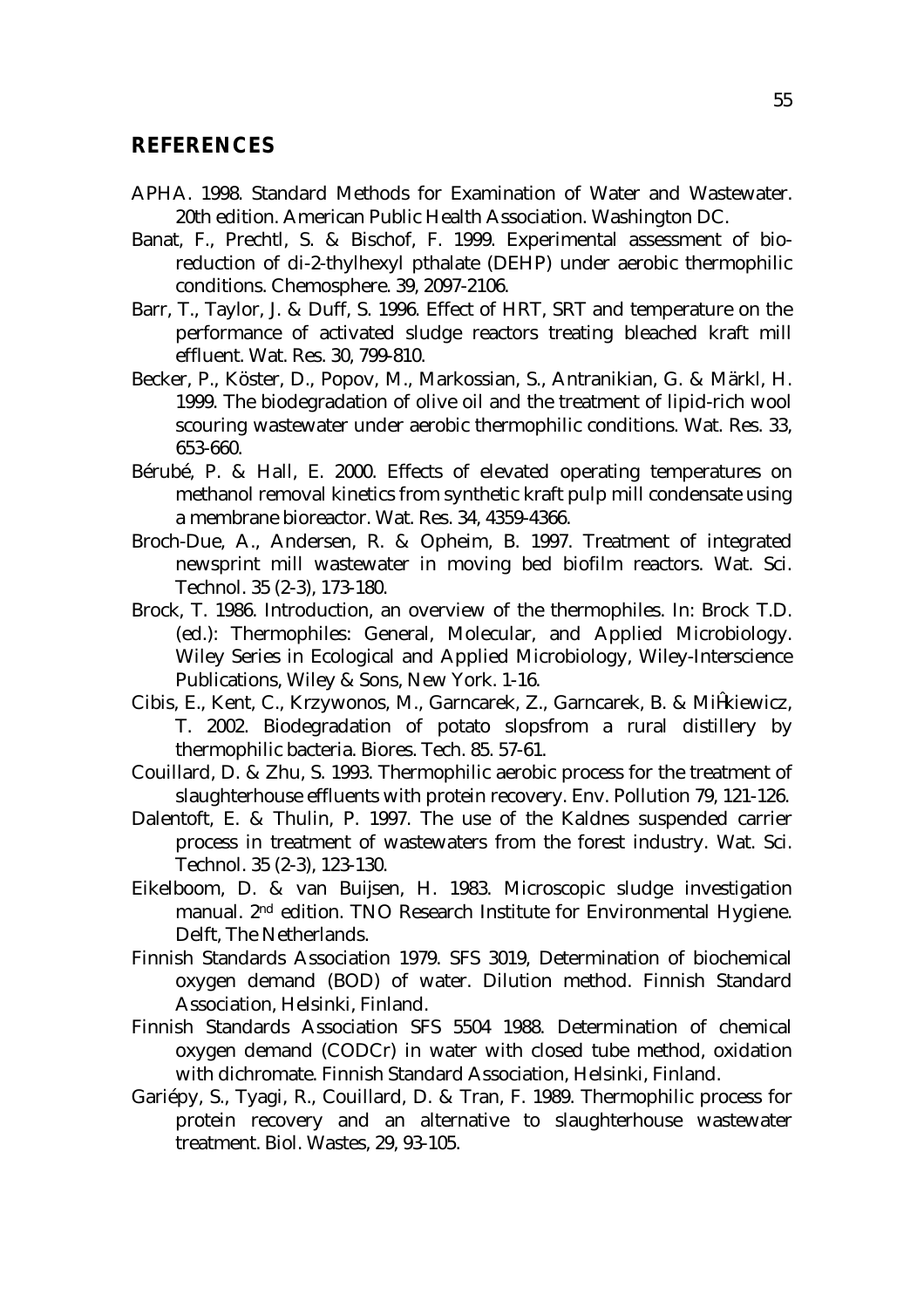- Graham, D., Pereira, R., Barfield, D. & Cowan, D. 2000. Nitrile biotransformations using free and immobilized cells of a thermophilic Bacillus spp. Enzyme and Microbiol. Tech. 26, 368-373.
- Huuhilo, T., Puro, L., Suvilampi, J., Rintala, J., Nuortila-Jokinen, J. & Nyström, M. 2001. Thermophilic biological aerobic pretreatment for ultrafiltration. In Proc. World Filtration Congress 8, Brighton, United Kingdom. 1007- 1010.
- Huuhilo T., Suvilampi J., Puro L., Rintala J., Mänttäri M., Nuortila-Jokinen J. & Nyström M. 2002. Internal treatment of pulp and paper mill process waters with a high temperature aerobic biofilm process combined with ultrafiltration and/or nanofiltration. Paper and Timber 84, 50-53.
- Jahren, S. 1999. Thermophilic treatment of concentrated wastewater using biofilm carriers. Doctoral Thesis, Norwegian University of Science and Technology, Norway.
- Jahren, S. & Ødegaard, H. 1999a. Thermophilic aerobic treatment of high strength wastewater using the moving bed biofilm reactor. Proc. of African Int. Environmental Symposium '99. Pietermaritzburg South Africa. 8 pp.
- Jahren, S. & Ødegaard, H. 1999b. Treatment of thermomechanical pulping (TMP) whitewater in thermophilic (55°C) anaerobic-aerobic moving bed biofilm reactors. Wat. Sci. Tech. 40 (8), 81-89.
- Jahren, S., Rintala, J. & Ødegaard, H. 2002. Aerobic moving bed biofilm reactor treating thermomechanical pulping (TMP) whitewater under thermophilic conditions. Wat. Res. 36, 1067-1075.
- Jenkins, D., Richard, M. & Daigger, G. 1993. Manual on the causes and control of activated sludge bulking and foaming. 2nd edition. Lewis Publishers, Cheasea, USA.
- Johnson, R. & Hall, E. 1996. The biological treatment of recirculated whitewater at high temperatures. CCPA Tech. Sect. Pacific Coast & Western Branches Joint Spring Conf., Jasper Alberta Canada. 1-7
- Kantardieff, A. & Jones, J. 1997. Practical experiences with aerobic biofilters in TMP (thermomechanical pulping) sulfite and fine paper mills in Canada. Wat. Sci. Technol. 35 (2-3), 227-234.
- Kosseva, M., Kent, C. & Lloyd, D. 2001. Thermophilic bioremediation of whey: effect of physico-chemical parameters on the efficiency of the process. Biotech. Letters 23, 1675-1679.
- Krishna, C. & van Loosdrecht, M. 1999. Effect of temperature on storage polymers and activated sludge settleability. Wat. Res. 33, 2374-2382
- Kurisu, F., Satoh, H., Mino, T. & Matsuo, T. 2002. Microbial community analysis of thermophilic contact oxidation process by using ribosomal RNA approaches and the quinone profile method. Wat. Res. 36, 429-438.
- LaPara, T. & Alleman, J. 1999. Review paper; Thermophilic aerobic biological wastewater treatment. Wat. Res. 33, 895-908.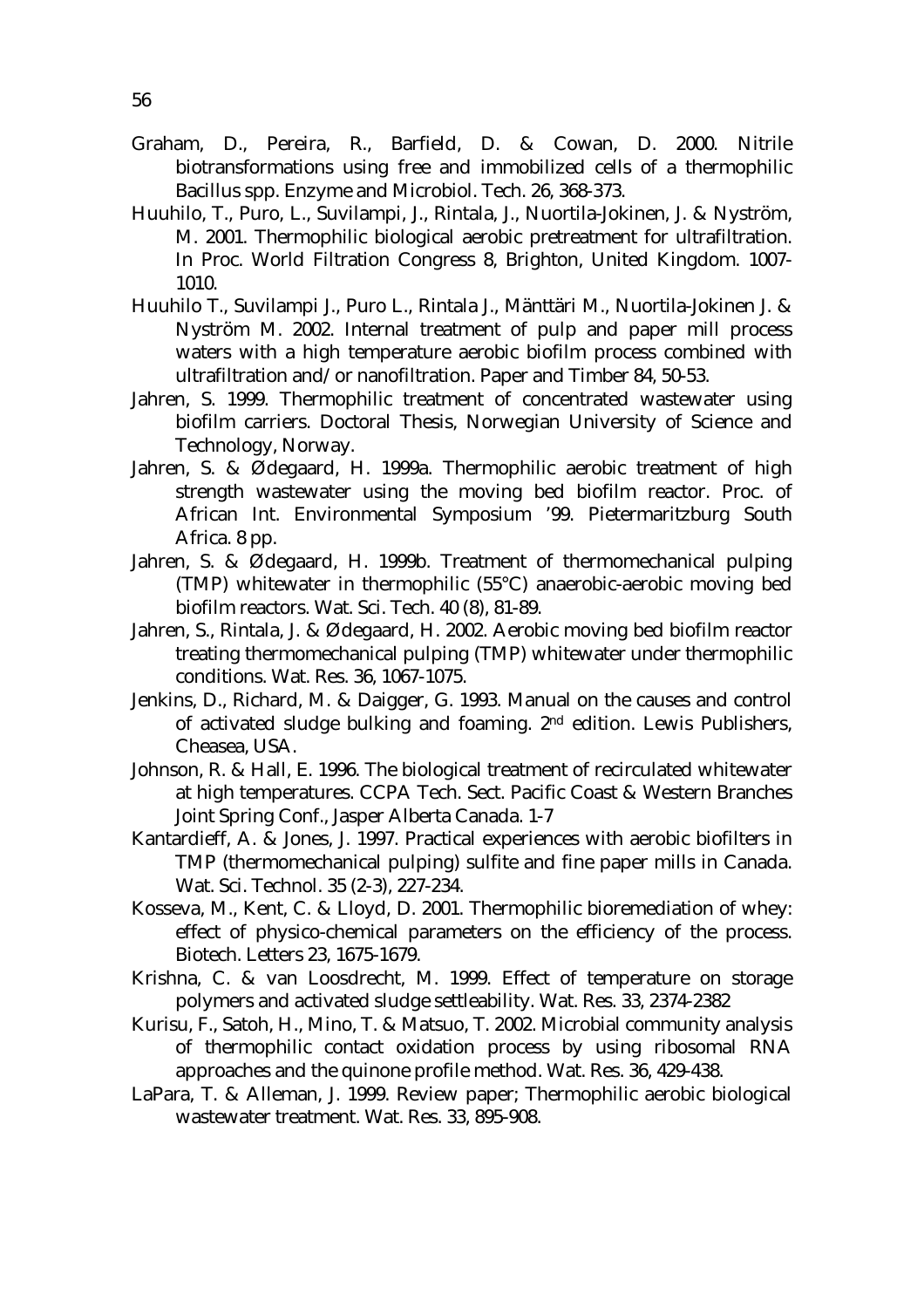- LaPara, T., Nakatsu, C., Pantea, L. & Alleman, J. 2000a. Phylogenetic analysis of bacterial communities in mesophilic and thermophilic bioreactors treating pharmaceutical wastewater. Appl. Env. Microbiol. 66, 3951-3959.
- LaPara, T., Konopka, A. & Alleman, J. 2000b. Energy spilling by thermophilic aerobes in potassium-limited continuous culture. Wat. Res. 34, 2723-2726.
- LaPara, T., Nakatsu, C., Pantea, L. & Alleman, J. 2001. Aerobic biological treatment of a pharmaceutical wastewater: effect of temperature on COD removal and bacterial community development. Wat. Res. 35, 4417-4425
- LaPara, T., Nakatsu, C., Pantea, L. & Alleman, J. 2002. Stability of the bacterial communities supported by seven-stage biological process treating pharmaceutical wastewater as revealed by PCR-DGGE. Wat. Res. 36, 638- 646.
- Lazarova, V. & Manem, J. 1997. Advances in biofilm aerobic reactors ensuring effective biofilm activity control. Wat. Sci. Tech. 29 (10-11) 319-327.
- Liao, B., Allen, D., Droppo, I., Leppard, G. & Liss, S. 2001. Surface properties of sludge and their role in bioflocculation and settleability. Wat. Res. 35, 339- 350.
- Lim, B., Huang, X., Hu, H-Y., Goto, N. & Fujie, K. 2001. Effects of temperature on biodegradation characteristics of organic pollutants and microbial community in a solid phase aerobic bioreactor treating high strength organic wastewater. Wat. Sci. Tech. 43 (1), 131-137.
- Malmqvist, Å., Welander, T. & Gunnarson, L. 1996. Suspended-carrier biofilm technology for treatment of pulp and paper industry effluents. Symposium pre-print, the 5th IAWQ Symposium on Forest Industry Wastewaters, Vancouver, Canada.
- Malmqvist, Å., Ternström, A. & Welander, T. 1999. In-mill biological treatment for paper mill closure. Wat. Sci. Tech. 40 (11-12), 43-50.
- Madigan, T., Martinko, J. & Parker, J. 1998. In: Brock T.D. (ed.) Biology of Microorganisms. 8th edition. Prentice Hall International, Inc. New Jersey. 986 p.
- Mikkelsen, H. & Keiding, K. 2002a. The shear sensitivity of activated sludge: an evaluation of the possibility for a standardised floc strength test. Wat. Res. 36, 2931-2940.
- Mikkelsen, H. & Keiding, K. 2002b. Physico-chemical characteristics of full scale sewage sludges with implications to dewatering. Wat. Res. 36, 2451-2462.
- Murthy, S. 1998. Bioflocculation: implications for activated sludge properties and wastewater treatment. Doctoral Thesis, Faculty of Virginia Polytechnic Institute and State University, United States of America.
- Murthy, S. & Novak, J. 2001. Influence of cations on activated-sludge effluent quality. Water Environ Res. 73, 30-6.
- Ødegaard, H., Gisvold, B. & Strickland, J. 2000. The influence of carrier size and shape in the moving bed biofilm process. Wat. Sci. Tech. 41 (4-5), 383-391.
- Ragona, C & Hall, E 1998. Parallel operation of ultrafiltration and aerobic membrane bioreactor treatment systems for mechanical newsprint whitewater at 55qC. Wat. Sci. Tech. 38 (4-5), 307-314.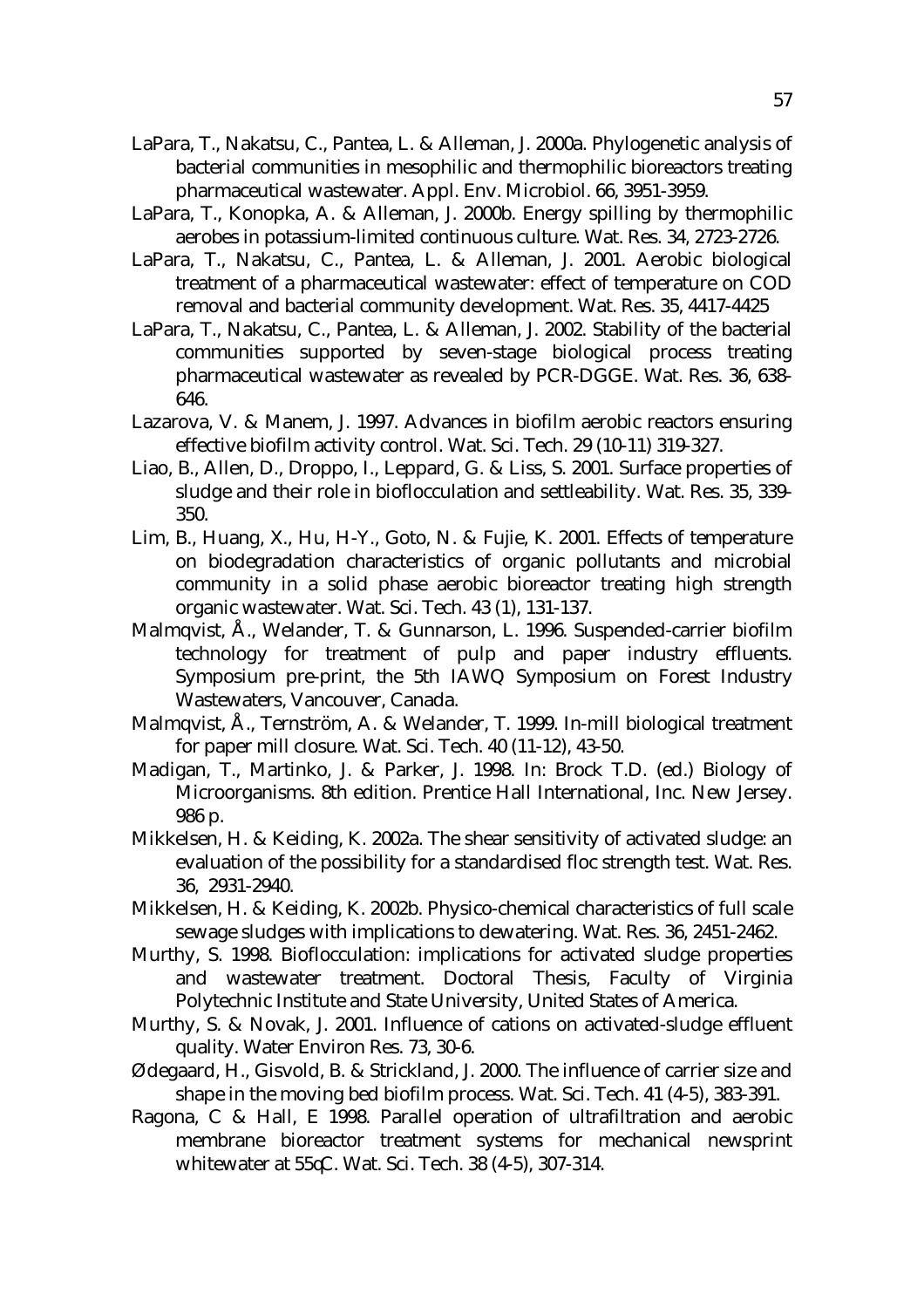- Ramaekers, J., van Dijk, L., Lumpe, C., Verstraeten, E. & Joore, L. 2001. Thermophilic membrane bioreactors in the paper industry – a successful key to in-mill water treatment. Paper Technology, February, section bioreactors, 32-40.
- Rattanakawin, C. & Hogg, R. 2001. Aggregate size distributions in flocculation. Colloids and Surfaces A: Physicochemical and Engineering Aspects 177, 87-98.
- Rintala, J. & Lepistö, S. 1992. Anaerobic treatment of thermomechanical pulping whitewater at 35-70 C. Wat. Res. 26, 1297-1305.
- Rintala, J. & Lepistö, R. 1993. Thermophilic anaerobic-aerobic and aerobic treatment of kraft bleaching effluents. Wat. Sci. Tech. 28 (2), 11-16.
- Rozich, A. & Bordacs, K. 2002. Use of thermophilic biological aerobic technology for industrial wastewater treatment. Wat. Sci. Tech. 46 (4-5), 83-89
- Rusten, B., Johnson, C., Devall, S., Davoren, D. & Cashion, B. 1999. Biological pretreatment of a chemical plant wastewater in high-rate moving bed biofilm reactors. Wat. Sci. Tech. 39 (10-11), 257-264.
- Schwarzenbach, R., Gschwend, P. & Imboden, D. 1993. Environmental organic chemistry. John Wiley & Sons, Inc. 696 p.
- Skjelhaugen, O. 1999. Thermophilic aerobic reactor for processing organic liquid wastes. Wat. Res. 33, 895-903.
- Sierra-Alvarez, R., Kortekaas, S., van Eekert, M., Lettinga, G. 1991. The anaerobic biodegradability and methanogenic toxicity of pulping wastewaters. Wat. Sci. Tech. 24 (3/4), 113-125.
- Sobeck, D. & Higgins, M. 2002. Examination of three theories for mechanisms of cation-induced bioflocculation. Wat. Res. 36, 527-538.
- Sundaram, T. 1986. Physiology and growth of thermophilic bacteria. In: Brock T.D. (ed.): Thermophiles: General, Molecular, and Applied Microbiology. Wiley Series in Ecological and Applied Microbiology, Wiley-Interscience Publications, Wiley & Sons, New York. 75-106.
- Sürücü, G., Chian, E. & Engelbrecht, R. 1976. Aeroboc thermophilic treatment of high strength wastewaters. J. Wat. Pollution Control Fed. 48, 669-679.
- Suvilampi, J., Huuhilo, T., Puro, L., Rintala, J., Nuortila-Jokinen, J. & Nyström, M. 1999. Closing water circuits in pulp and paper mills: internal thermophilic purification using suspended carrier aerobic biofilm process combined with membrane filtration. In Proc. of 4th Int. Conf. on Pulp and Paper Industry, 14-16 Dec. 1999, New Delhi, India, 605-609.
- Suvilampi, J., Lepistö, R. & Rintala, J. 2001. Biological treatment of pulp and paper mill process and wastewaters under thermophilic conditions – a review. Paper and Timber 83, 320-325.
- Tardif, O. & Hall, E. 1997. Alternatives for treating recirculated newsprint whitewater at high temperatures. Wat. Sci. Tech. 35 (2-3), 57-65.
- Tchobanoglous, G & Burton, F. 1991. Wastewater engineering: treatment, disposal, and reuse. 3rd edition. Metcalf and Eddy Inc., McGraw-Hill, New York.